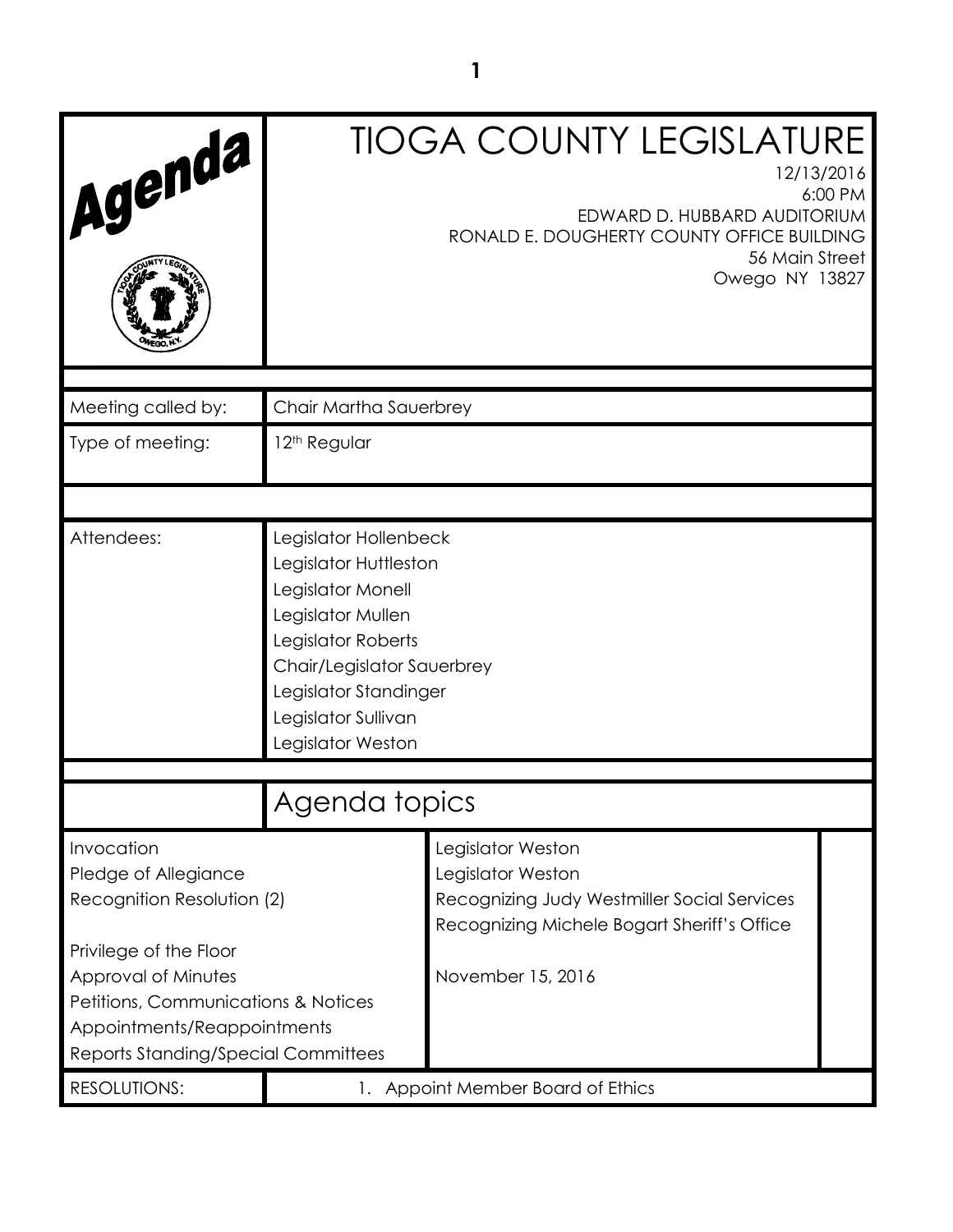| 2. Reappoint Member to the Tioga County Board of Health                                                                                                                                                             |
|---------------------------------------------------------------------------------------------------------------------------------------------------------------------------------------------------------------------|
| 3. Re-Appoint Member to the Tioga County Planning Board                                                                                                                                                             |
| 4. Re-Appoint Member to the Tioga County Planning Board                                                                                                                                                             |
| 5. Re-Appoint Member to the Tioga County Planning Board                                                                                                                                                             |
| Member<br>to<br>the<br>Tioga<br>6. Appoint<br>County<br>Local<br>Development Corporation (TCLDC)                                                                                                                    |
| Member<br>to<br>the<br>7. Appoint<br>Tioga<br>County<br>Local<br>Development Corporation (TCLDC)                                                                                                                    |
| 8. Acceptance of the application for Firefighter Michael J.<br>Roden to the Tioga County Haz-Mat Team                                                                                                               |
| 9. Appropriation of Funds Mental Hygiene                                                                                                                                                                            |
| 10. Contingency Fund Request and Transfer of Funds Mental<br>Hygiene                                                                                                                                                |
| 11. Request Contingency Funds for Payment of Arbitration<br>Award, Amend Budget and Transfer Appropriation of<br>Funds to Sheriff                                                                                   |
| 12. Appropriation of Funds Mental Hygiene                                                                                                                                                                           |
| 13. Transfer of Funds Purchase of Equipment County Clerk                                                                                                                                                            |
| 14. Amend Budget and Transfer an appropriation of funds<br>Public Health                                                                                                                                            |
| 15. Fix Time of Organizational Meeting                                                                                                                                                                              |
| 16. Year End Transfers                                                                                                                                                                                              |
| 17. Authorize Treasurer to Encumber Funds                                                                                                                                                                           |
| 18. Adopt County Budget for 2017, Appropriations and Salary<br>Schedule                                                                                                                                             |
| 19. Town Tax Levy                                                                                                                                                                                                   |
| 20. County Tax Levy                                                                                                                                                                                                 |
| 21. Award Painting of the Tioga County Court House Court<br>Room                                                                                                                                                    |
| 22. Authorizing Application to the New York State Urban<br>Development Corporation and, subject to its approval,<br>establishing the Tioga County Property Development<br>Corporation (TCPDC), a New York Land Bank |
| 23. Resolution to approve a maintenance agreement<br>between the Tioga County Probation Department and<br>AutoMon to provide software and maintenance of the<br>Caseload Explorer Product                           |
| 24. Resolution to approve a contract between the Tioga<br>County Probation Dept. and The Family and Children's<br>Social to provide adult and juvenile sexual offender<br>treatment services                        |
| 25. Renew Contract Partners in Safety, Inc. (CDL Drug &                                                                                                                                                             |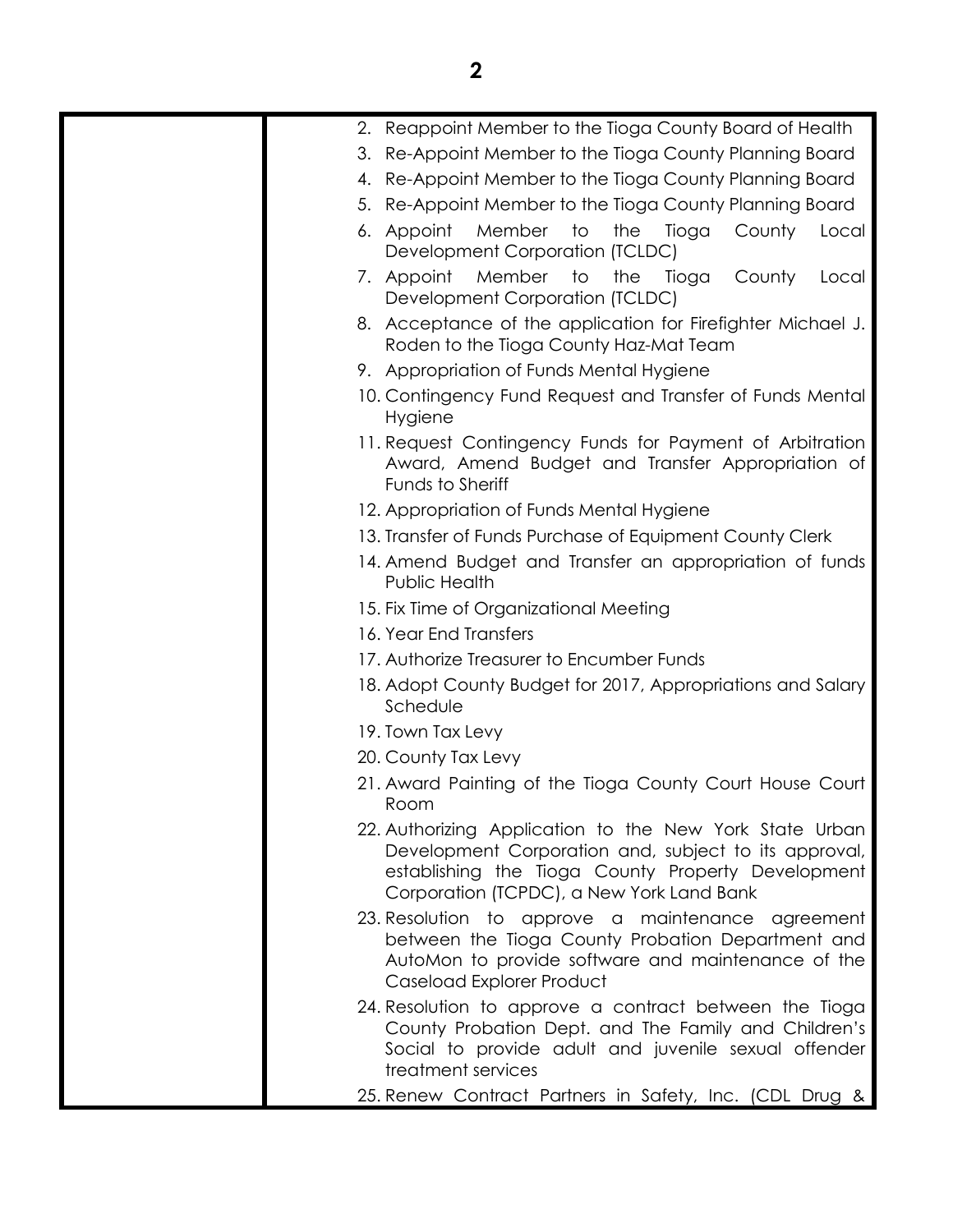| Alcohol Testing)                                                                                                                                             |
|--------------------------------------------------------------------------------------------------------------------------------------------------------------|
| 26. Authorization to Execute an Intermunicipal Agreement                                                                                                     |
| between Tioga and Chemung Counties for the provision<br>of Mass Transportation Services                                                                      |
|                                                                                                                                                              |
| 27. Resolution to Renew Consultant Contract for Hazard<br>Mitigation Plan Coordinator for 2017                                                               |
| 28. Resolution for Consultant Contract for Ag & Farmland<br>Protection Plan Implementation Services 2017                                                     |
| 29. Authorize Contract Renewal CSEA Employee Benefit Fund                                                                                                    |
| 30. Authorize Contract for Background Checks (Personnel)                                                                                                     |
| 31. Amend Policy 16 County Hours                                                                                                                             |
| 32. Amend County Policy 44; Non-Union Benefits                                                                                                               |
| 33. Appointment of Part-Time Information Security Officer<br>Legislative Office                                                                              |
| 34. Amend Resolution #309-14; Increase Part-Time, Seasonal<br>and Temporary Rates                                                                            |
| 35. Authorize 2017 Salaries (Board of Elections)                                                                                                             |
| 36. Authorize Reappointment of Public Health Director (Public<br>Health)                                                                                     |
| 37. 2017 Staff Changes (Personnel Department)                                                                                                                |
| 38. 2017 Staff Changes (Real Property)                                                                                                                       |
| 39. 2017 Staff Changes (Social Services                                                                                                                      |
| 40. Abolish one (1) Full-Time Typist and Create one (1) Full-<br>Administrative Assistant Position Public<br>Health<br>Time<br>Department                    |
| 41. Authorize Abolishment of Vacant Support Investigator;<br>Reclassify Senior Account Clerk Typist to Principal<br>Account Clerk (Social Services)          |
| 42. Appoint Secretary to Commissioner of Social Services;<br>Authorize Non-Union Salary                                                                      |
| 43. Adopt Local Law No. 1 of 2016-Administration and<br>Contract Authority for Tioga County Self-Insurance Plan                                              |
| 44. Adopt Local Law No. 2 of 2016-Amend Rules and<br>Regulations for the administration of the Tioga County<br>Self-Insurance Plan for workers' compensation |
| 45. Adopt Local Law No. 3 of 2016-Amending Local Law 3 of<br>1978 which provides for filling a vacancy in the office of<br>the Tioga County Legislature      |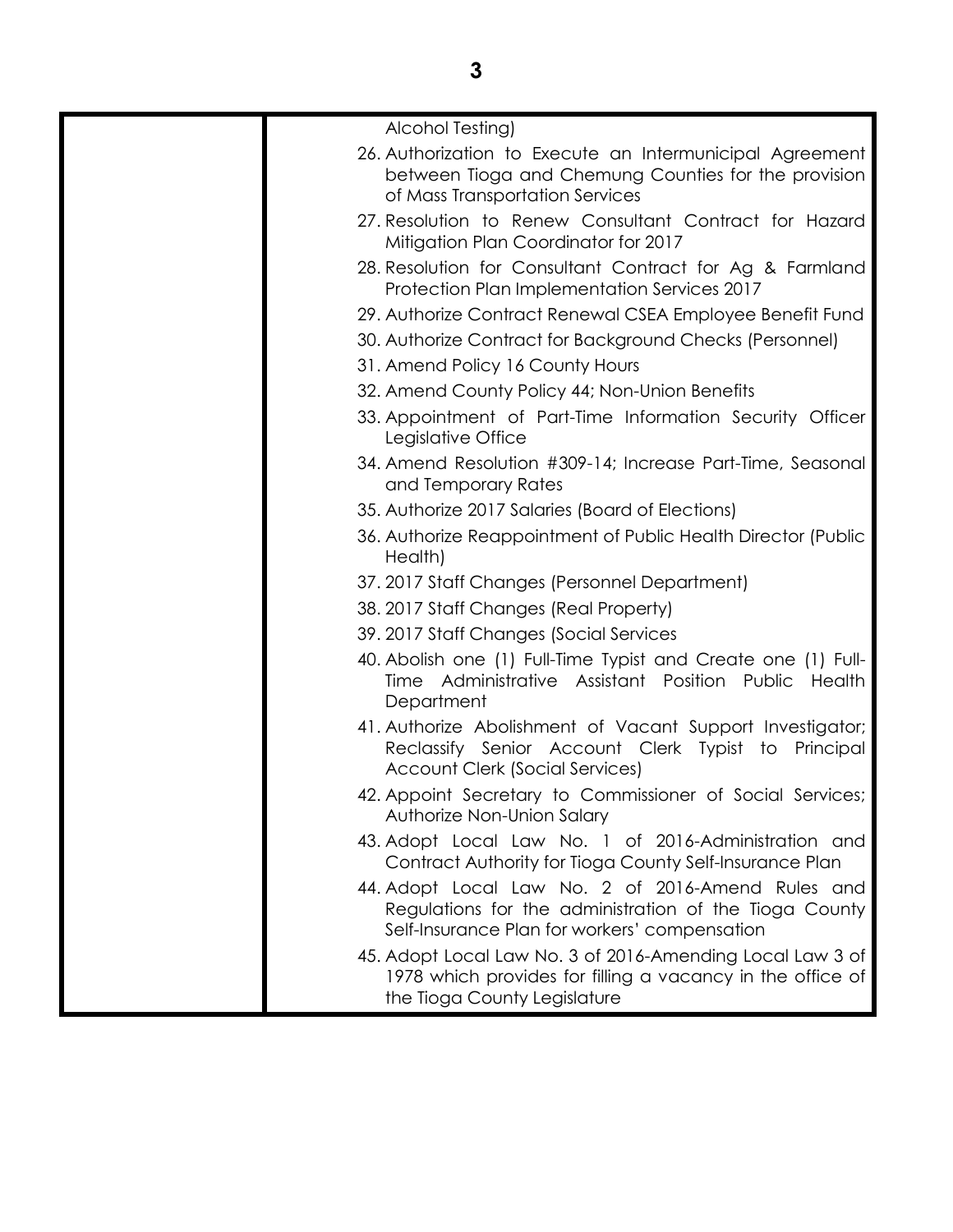#### RESOLUTION NO. -16 RECOGNIZE JUDY WESTMILLER'S 20 YEARS OF DEDICATED SERVICE DEPARTMENT OF SOCIAL SERVICES

WHEREAS: Judy Westmiller began her career with the Tioga County Department of Social Services as a Typist on December 18, 1996; and was promoted to Account Clerk Typist on May 4, 1998; and was promoted to Administrative Secretary on August 2, 1999; and was promoted to Executive Secretary on July 22, 2002; and was promoted to Secretary to the Commissioner of Social Services on December 3, 2013; and

WHEREAS: Judy Westmiller has been a dedicated and loyal employee in the performance of her duties for and responsibilities toward the department and the Commissioner of the Tioga County Department of Social Services, having earned the respect of the administrative team, her co-workers at DSS and colleagues in other county departments and agencies with whom she professionally interacted with; and

WHEREAS: Judy Westmiller will retire on December 31, 2016; now therefore be it

RESOLVED:That the Tioga County Legislature, on its own behalf, as well as on behalf of the citizens of Tioga County, express sincere gratitude to Judy Westmiller for her twenty years of dedicated and loyal service to the Tioga County Department of Social Services and its Commissioner; and be it further

RESOLVED: That this resolution be spread upon the minutes of this meeting and a certified copy be presented to this loyal, dedicated and outstanding employee, Judy Westmiller.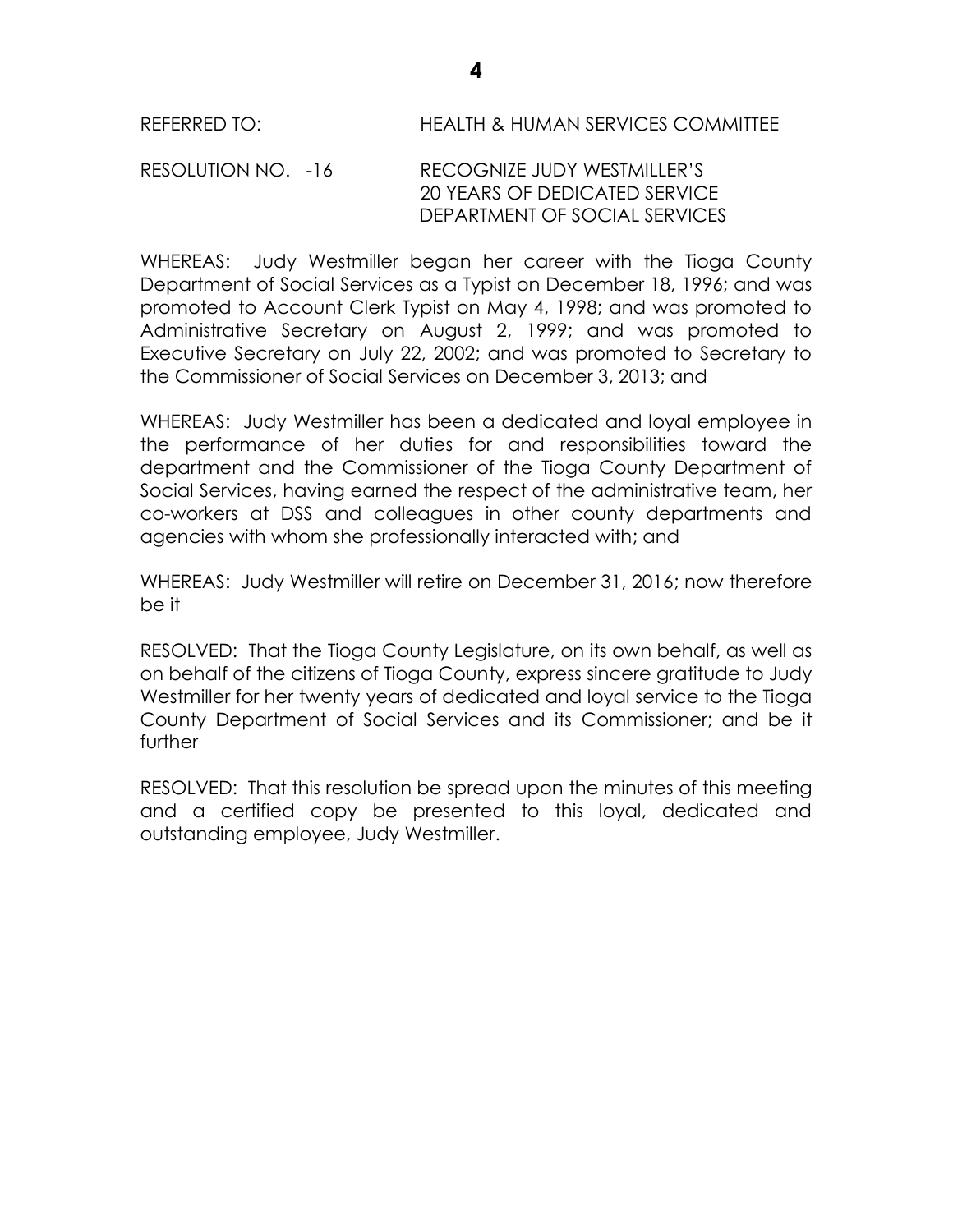REFERRING TO: PUBLIC SAFETY COMMITTEE

RESOLUTION NO. -16 RESOLUTION RECOGNIZING MICHELE BOGART'S 27 YEARS OF DEDICATED SERVICE TO TIOGA COUNTY

WHEREAS: Michele Bogart was appointed as a Corrections Officer on 8/12/89; appointed to Corrections Sergeant on 12/31/92; appointed as Deputy Sheriff on 5/6/00; and was promoted to Road Patrol Sergeant on 4/21/12; and

WHEREAS: Michele Bogart has been dedicated and loyal in the performance of her duties and responsibilities during the past 27 years to Tioga County, thereby earning the respect of her colleagues and peers throughout Tioga County; and

WHEREAS: Michele Bogart will retire from the Tioga County Sheriff's Office on November 30, 2016; therefore be it

RESOLVED: That the Tioga County Legislature, on its own behalf, as well as on behalf of the citizens of Tioga County, express sincere gratitude to Michele Bogart for her 27 years of dedicated and loyal service to the residents of Tioga County; and be it further

RESOLVED: That this resolution be spread upon the minutes of this meeting and a certified copy be presented to this outstanding employee, Michele Bogart.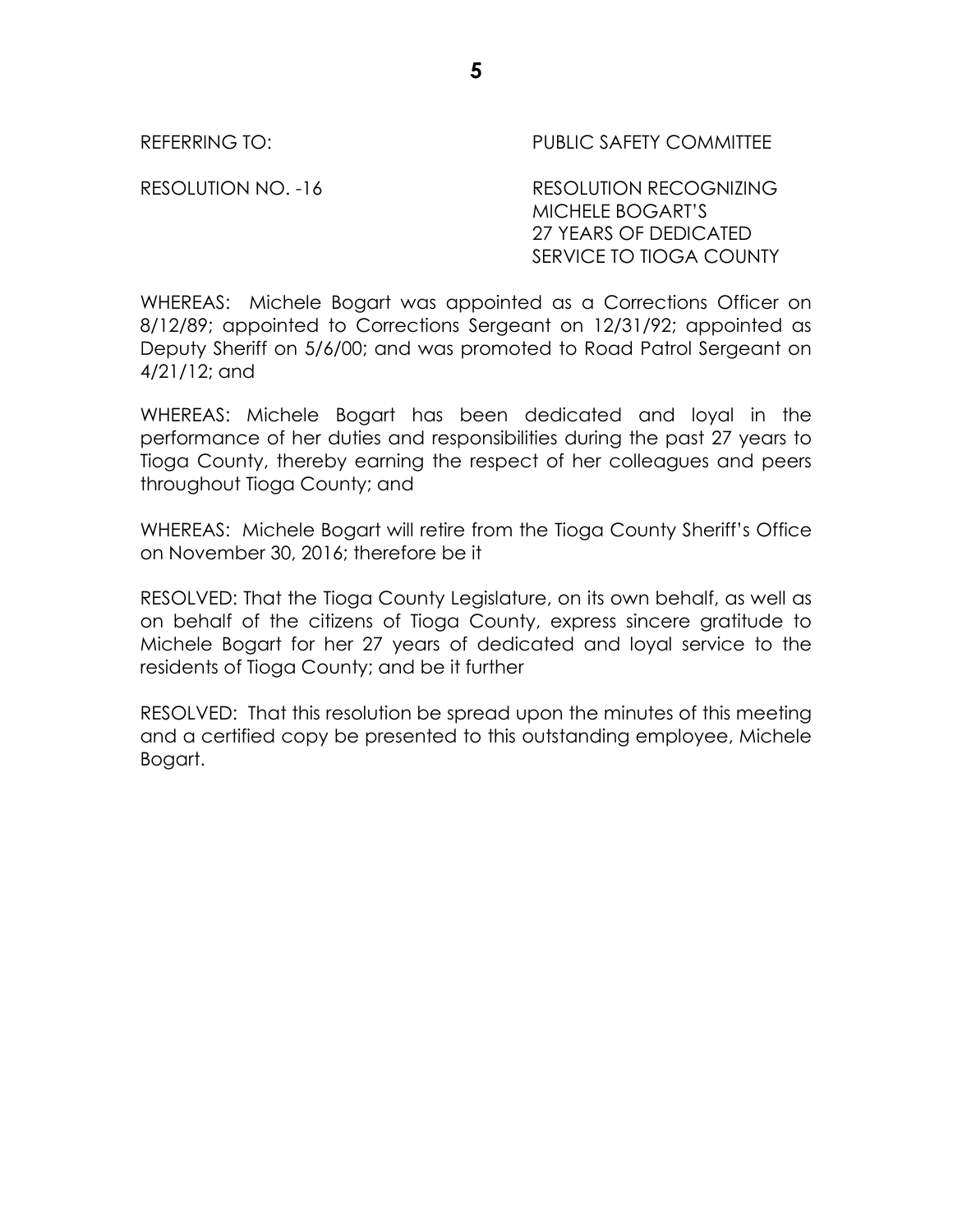#### REFERRED TO: LEGISLATIVE WORKSESSION

RESOLUTION NO. -16 APPOINT MEMBER BOARD OF ETHICS

WHEREAS: Alberta Weisz, minority appointment, on the Board of Ethics term passed away on 6/23/2015; and

WHEREAS: Carl Kanoff has agreed to serve on the Board of Ethics; now therefore be it

RESOLVED: That Carl Kanoff, minority appointment, be hereby appointed to the Board of Ethics to complete the new term of office that started April 1, 2016 to March 31, 2019.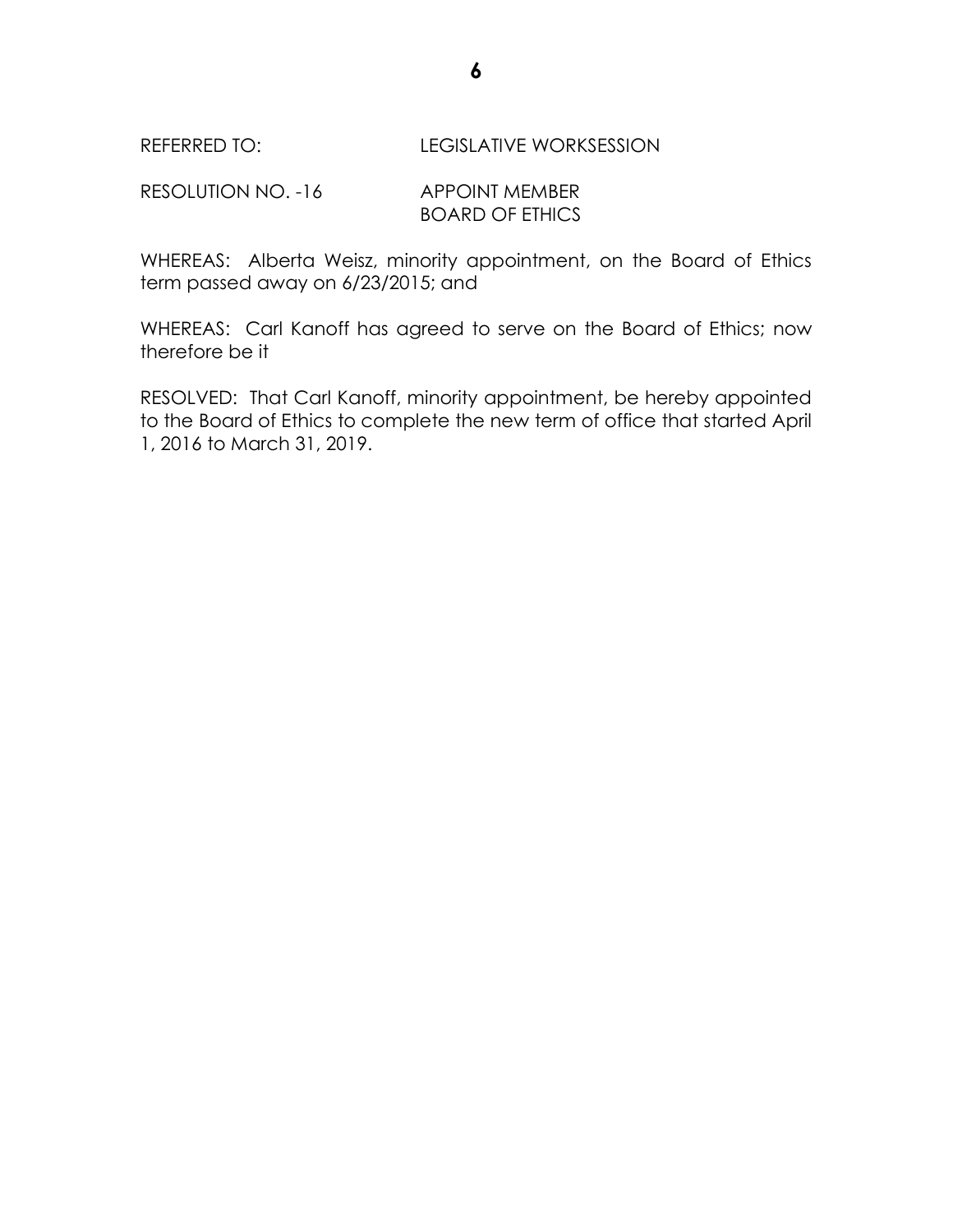RESOLUTION NO. -16 REAPPOINT MEMBER TO THE TIOGA COUNTY BOARD OF HEALTH

WHEREAS: Section 344 of the Public Health Law requires that members of the Board of Health shall serve six (6) year staggered terms; and

WHEREAS: The appointed term for Thomas F. Nytch, DVM, on the Board of Health expires 12/31/16; and

WHEREAS: Dr. Nytch has agreed to serve for another term; therefore be it

RESOLVED: That Thomas F. Nytch, DVM, be re-appointed to the Board of Health for a term of 1/1/17-12/31/22.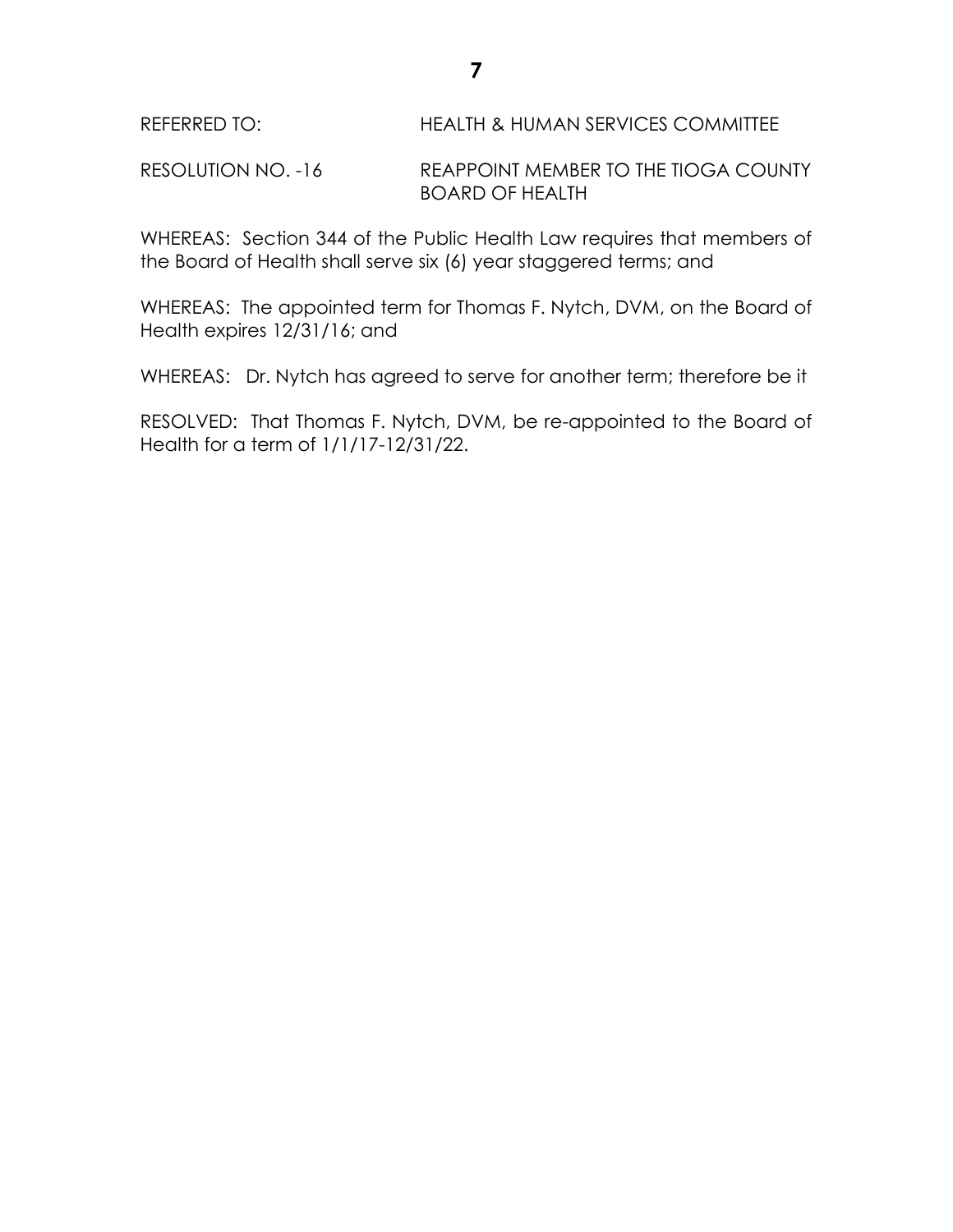### REFERRED TO: ED&P COMMITTEE

RESOLUTION NO. -16 RE-APPOINT MEMBER TO THE TIOGA COUNTY PLANNING BOARD

WHEREAS: William Dimmick, III's position on the Tioga County Planning Board representing the Village of Waverly expires on 12/31/2016; and

WHEREAS: The Village of Waverly Board of Trustees has nominated William Dimmick, III to serve another three-year term as their representative, and he is willing and able to do so; therefore be it

RESOLVED: That the Tioga County Legislature hereby reappoints William Dimmick, III to the Tioga County Planning Board for another three-year term of 1/1/2017 – 12/31/19.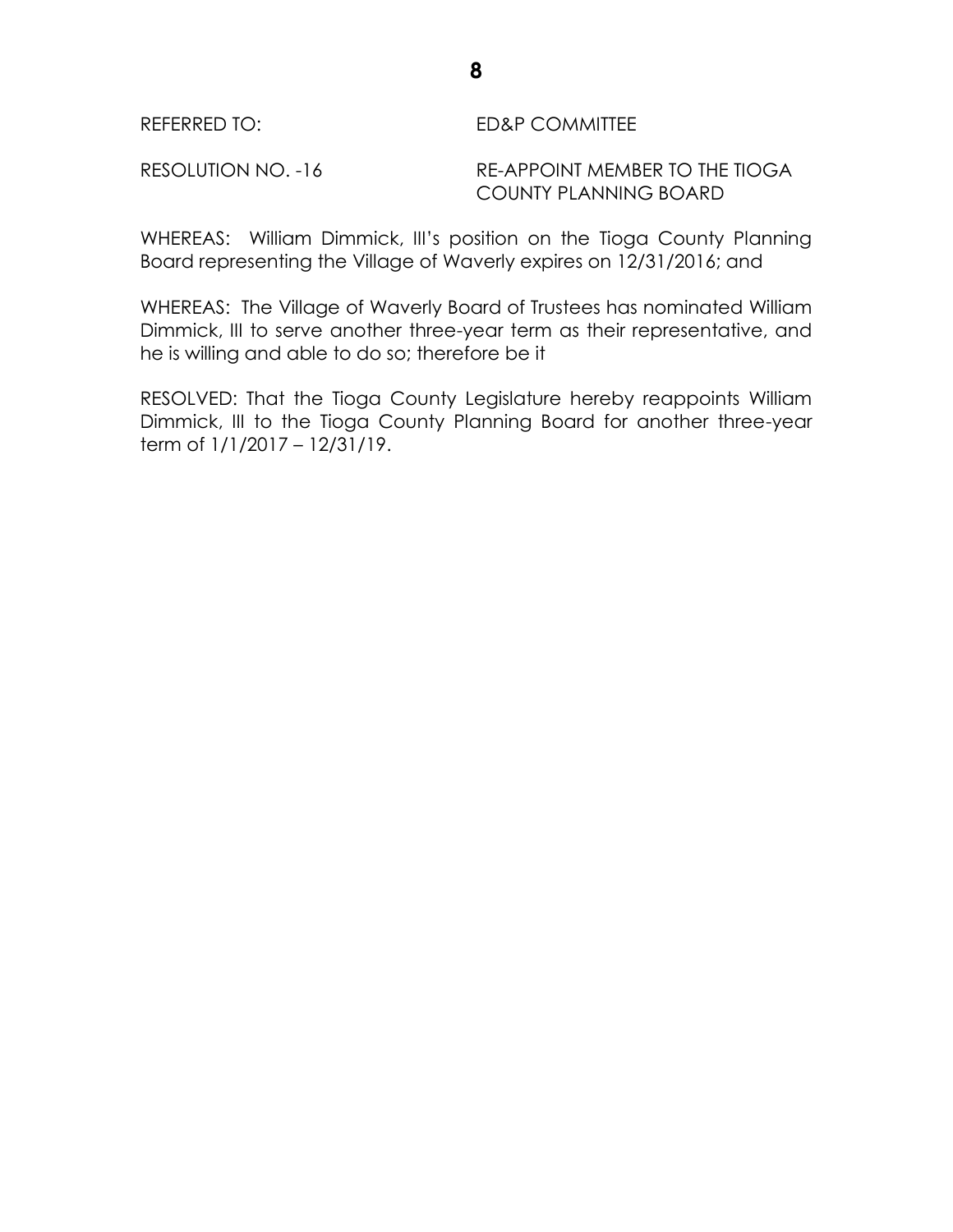### REFERRED TO: ED&P COMMITTEE

RESOLUTION NO. -16 RE-APPOINT MEMBER TO THE TIOGA COUNTY PLANNING BOARD

WHEREAS: Tim Pollard's position on the Tioga County Planning Board representing the Town of Berkshire expires on 12/31/2016; and

WHEREAS: The Berkshire Town Board has nominated Tim Pollard to serve another three-year term as their representative, and he is willing and able to do so; therefore be it

RESOLVED: That the Tioga County Legislature hereby reappoints Tim Pollard to the Tioga County Planning Board for another three-year term of 1/1/2017 – 12/31/19.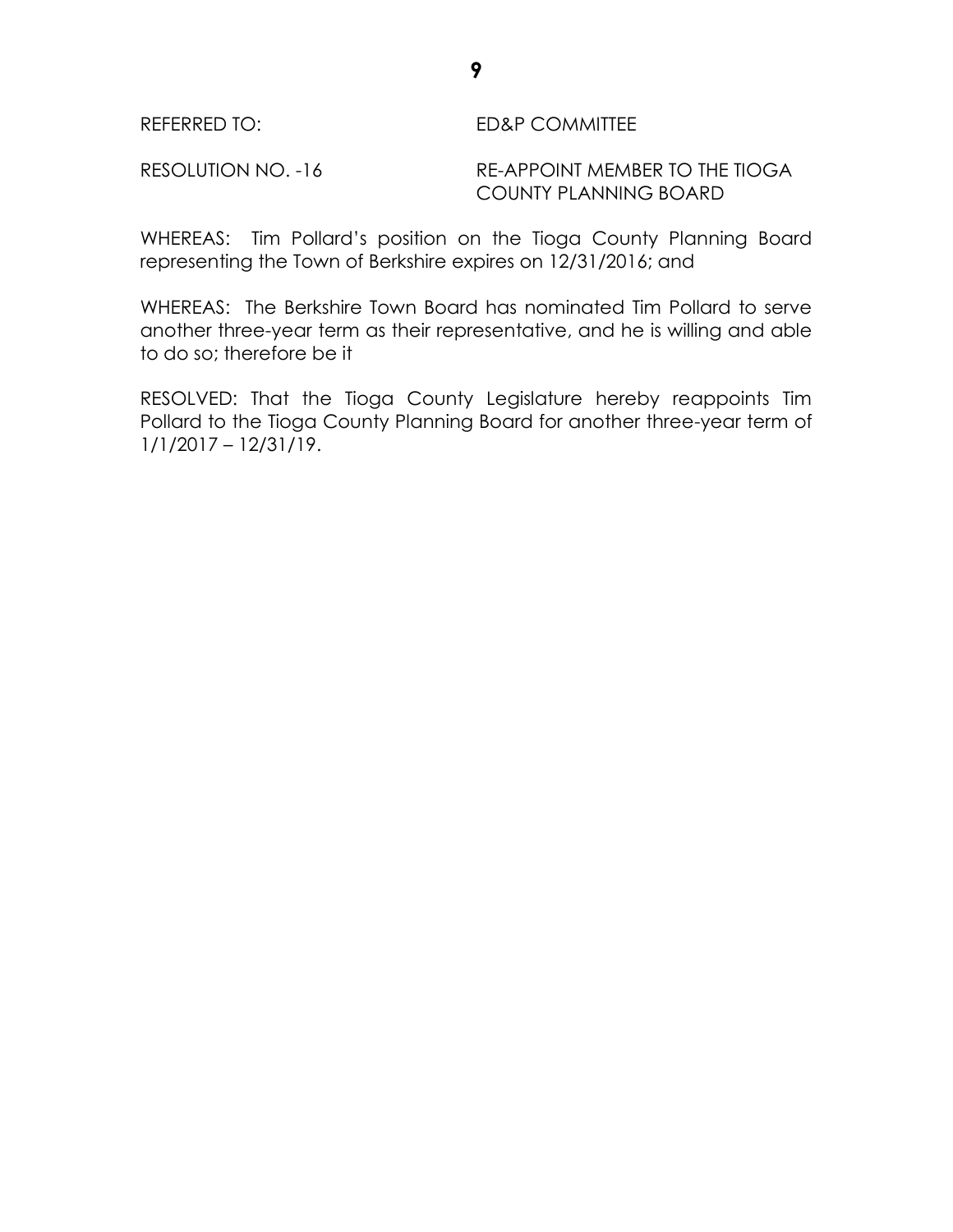RESOLUTION NO. -16 RE-APPOINT MEMBER TO THE TIOGA COUNTY PLANNING BOARD

WHEREAS: Jim Tornatore's alternate at-large position on the Tioga County Planning Board expires on 12/31/2016; and

WHEREAS: The Tioga County Planning Board is desirous of having Jim Tornatore serve another three-year term, and he is willing and able to do so; therefore be it

RESOLVED: That the Tioga County Legislature hereby reappoints Jim Tornatore to the Tioga County Planning Board for another three-year term of 1/1/2017 – 12/31/19.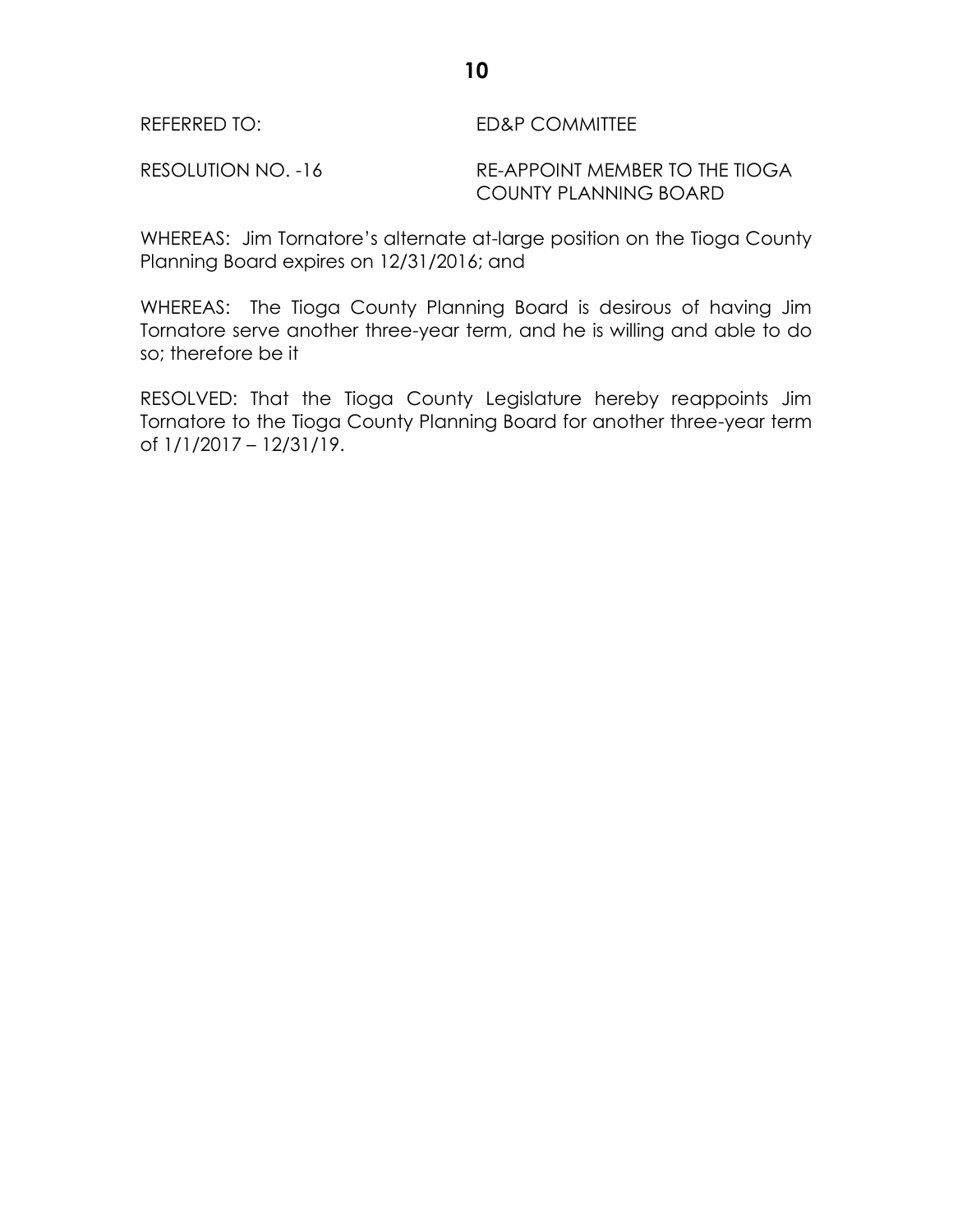REFERRED TO: ED&P COMMITTEE

RESOLUTION NO. -16 APPOINT MEMBER TO THE TIOGA COUNTY LOCAL DEVELOPMENT CORPORATION (TCLDC)

WHEREAS: Abbey Hendrickson has resigned from the Tioga County Local Development Corporation as of October 13, 2016; and

WHEREAS: The Tioga County Local Development Corporation Board of Directors has found Sonny DeWitt willing and able to fill said vacancy; therefore be it

RESOLVED: That the Tioga County Legislature hereby appoints Sonny DeWitt to fill said vacancy and serve the remainder of Abbey Hendrickson's unexpired term effective December 14, 2016 – March 31, 2018.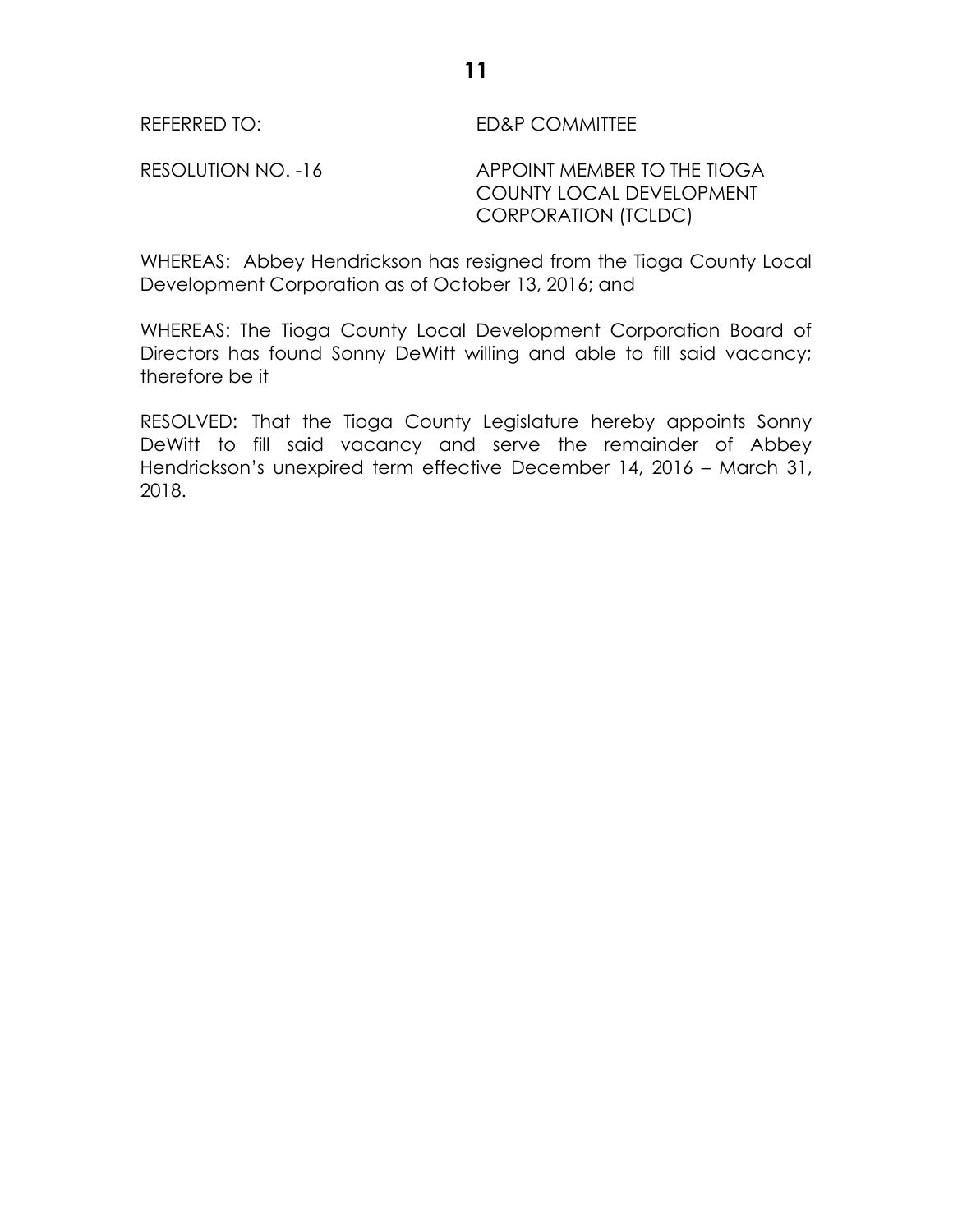REFERRED TO: ED&P COMMITTEE

RESOLUTION NO. -16 APPOINT MEMBER TO THE TIOGA COUNTY LOCAL DEVELOPMENT CORPORATION (TCLDC)

WHEREAS: Jessica Schillmoeller has resigned from the Tioga County Local Development Corporation as of November 30, 2016; and

WHEREAS: The Tioga County Local Development Corporation Board of Directors has found Christopher Curry willing and able to fill said vacancy; therefore be it

RESOLVED: That the Tioga County Legislature hereby appoints Christopher Curry to fill said vacancy and serve the remainder of Jessica Schillmoeller's unexpired term effective December 14, 2016 – March 31, 2017.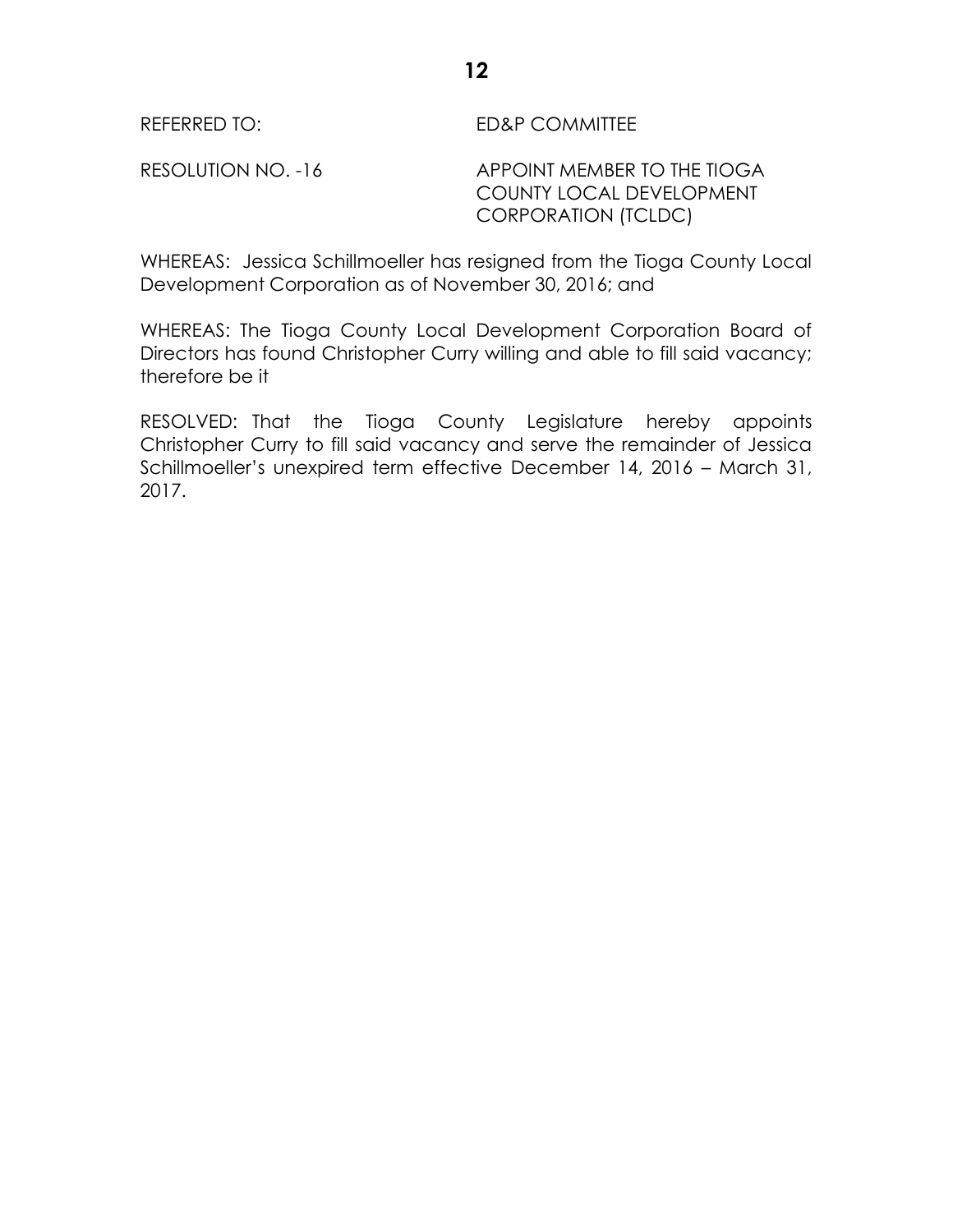### RESOLUTION NO. -16 ACCEPTANCE OF THE APPLICATION FOR FIREFIGHTER MICHAEL J. RODEN TO THE TIOGA COUNTY HAZ-MAT TEAM

WHEREAS: The Bureau of Fire provides high quality Hazardous Materials Team support to the Fire Service in Tioga County and adjacent Counties through the NYS Fire Mutual Aid Plan; and

WHEREAS: This service is provided by local, highly trained volunteers; and

WHEREAS: Haz-Mat team member John Scott is deceased, and no longer an active member of the Team; and

WHEREAS: Apalachin Firefighter Michael J. Roden has applied for membership to the County Haz-Mat Team; and

WHEREAS: Firefighter Roden currently possesses training and skills needed by the Tioga County Haz-Mat Team to work at the Entry Level of the Team; and

WHEREAS: Firefighter Roden would replace Firefighter Scott as an active member of the Haz-Mat Team; therefore be it

RESOLVED: That Apalachin Firefighter Michael J. Roden be added to the Tioga County Haz-Mat Team roster to replace Firefighter John Scott.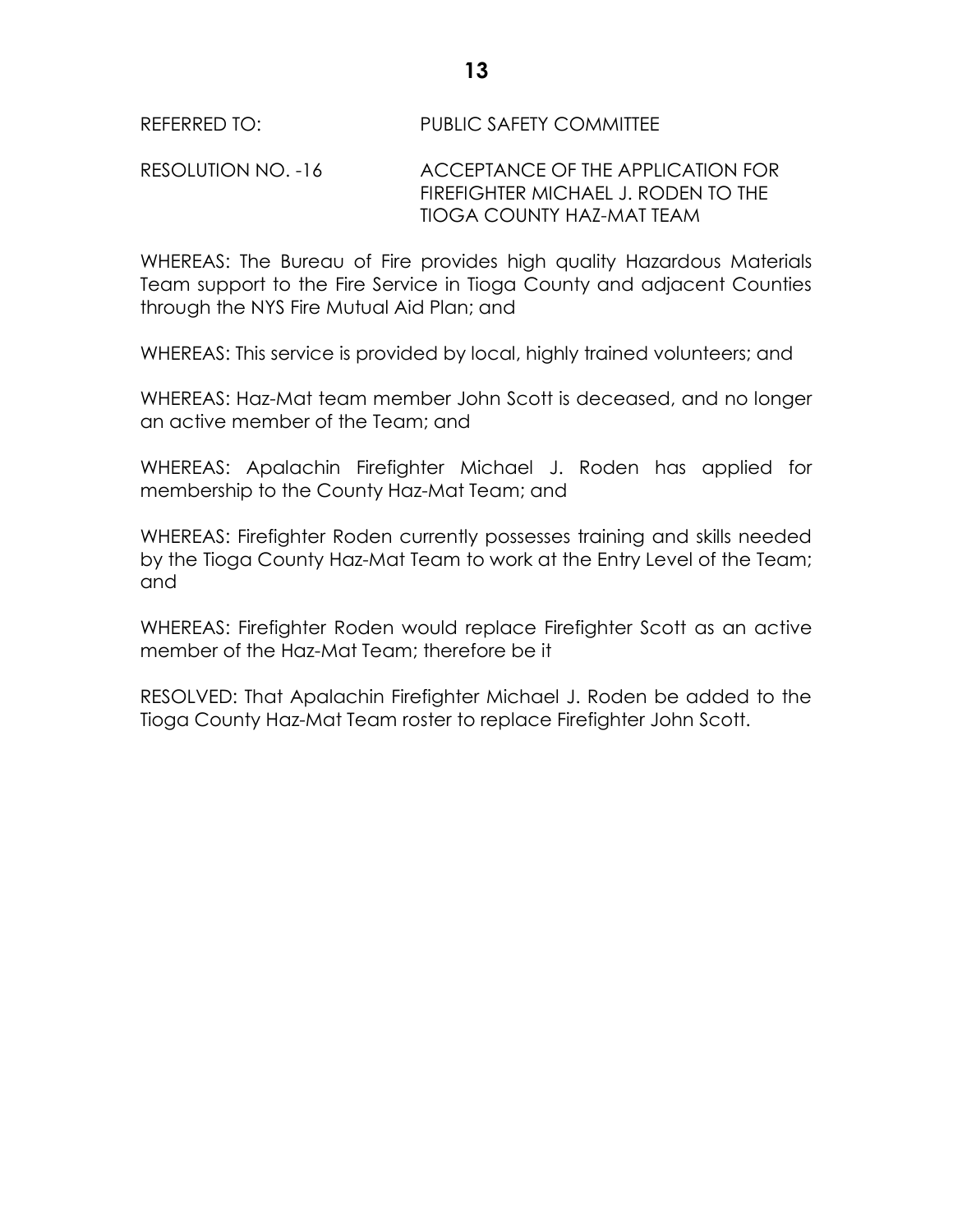REFERRED TO: HEALTH & HUMAN SERVICES COMMITTEE FINANCE COMMITTEE

RESOLUTION NO. -16 APPROPRIATION OF FUNDS MENTAL HYGIENE

WHEREAS: Tioga County Mental Hygiene (TCMH) has been allocated additional pass through state aid funding for the purpose of Ongoing Integrated Supported Employment, Health Home Services, Supported Housing, Warm-Line and Drop-In Center; and

WHEREAS: TCMH has contracted with Rehabilitative Support Services to provide these services to Tioga County residents; and

WHEREAS: TCMH will incur no local share increase, yet this will require an appropriation of funds into the proper account codes; and

WHEREAS: The appropriation of funds requires Legislative approval; therefore be it

RESOLVED: That funding be appropriated as follows:

From: A4310-434903 State Aid-CSS Rehabilitation \$2,553.00 To: A4311-540595 Services Rendered(Other) \$2,553.00 From: A4310-434970 State Aid-Intensive Case Mgmt \$ 39.00 To: A4321-540590 Services Rendered(Other) \$ 39.00 From: A4310-434900 State Aid-Mental Health \$ 66.00 To: A4333-540130 Contracts \$ 66.00 From: A4310-434910 State Aid-Crisis Intervention \$ 120.00 To: A4333-540130 Contracts \$ 120.00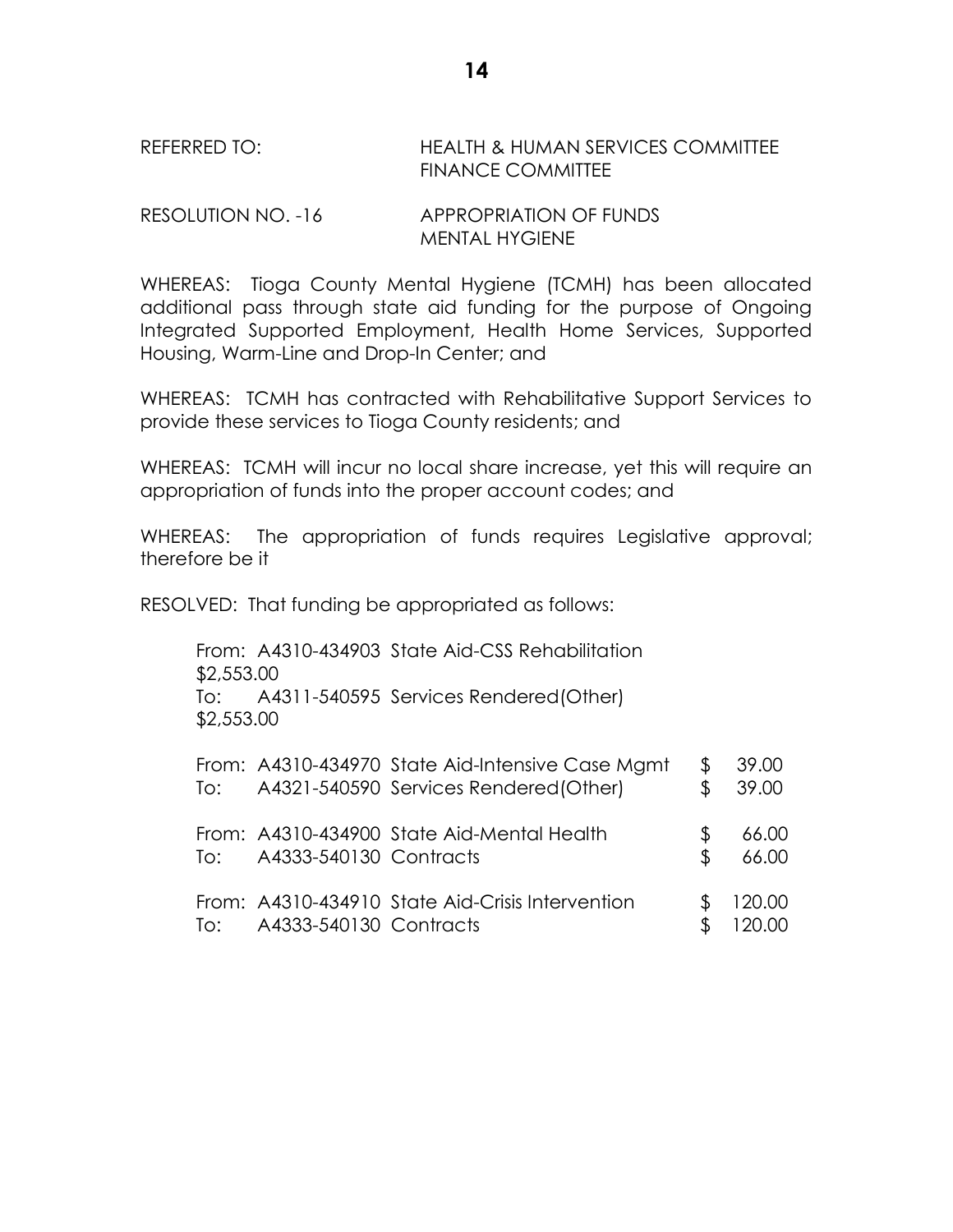| REFERRED TO: | <b>HEALTH &amp; HUMAN SERVICES COMMITTEE</b> |
|--------------|----------------------------------------------|
|              | FINANCE COMMITTEE                            |
|              |                                              |

RESOLUTION NO. -16 CONTINGENCY FUND REQUEST AND TRANSFER OF FUNDS MENTAL HYGIENE

WHEREAS: Tioga County Mental Hygiene (TCMH) is required to pay a portion of the costs for the inpatient treatment of Tioga County residents that have been assigned Criminal Psychiatric services by the NYS Court system; and

WHEREAS: TCMH has received notice that Tioga County residents were assigned these services, along with the required payment amount; and

WHEREAS: TCMH has determined the amount of additional funding needed for these already incurred mandated expenses, yet this will require a budget modification and transfer of funds from contingency to Mental Health's appropriation account; and

WHEREAS: Transfer of funds and contingency fund requests requires Legislative approval; therefore be it

RESOLVED: That contingency fund use be approved and transferred as follows:

From: A1990 540715 County Contingency Account \$60,593.98

To: A4390 540590 Criminal Psychiatric: Services Rendered \$60,593.98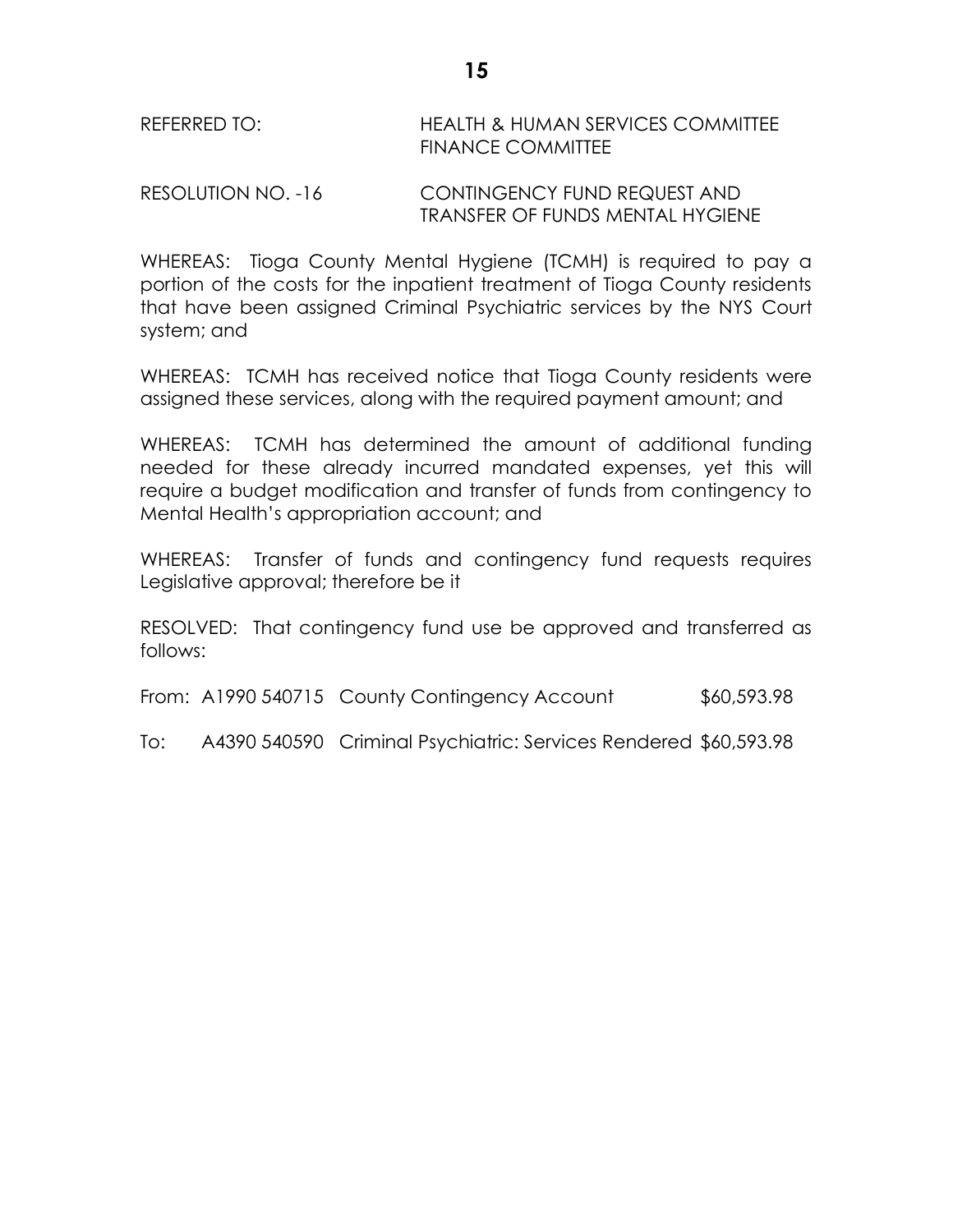RESOLUTION NO. -16 REQUEST CONTINGENCY FUNDS FOR PAYMENT OF ARBITRATION AWARD, AMEND BUDGET AND TRANSFER APPROPRIATION OF FUNDS TO SHERRIFF

**16**

WHEREAS: The PERB opinion and award of Public Arbitration Panel was issued on 11/08/2016 for the Tioga County Law Enforcement Union, Inc. for the 2013-2014 labor contract; and

WHEREAS: Additional funding is needed to comply with all retroactive increases that have been awarded; and

WHEREAS: The Treasurer's Office has determined the collective amount of additional funding needed for the retroactive increases that include salaries, overtime, shift differential, on call, longevity and all associated employee benefits to TCLEU for the period 2013 through 2016; and

WHEREAS: The Treasurer's Office will be making retroactive payments in December 2016 in accordance with the agreement in the amount of \$575,437.00 and has identified remaining funds in the 2016 Budget within the Contingency account totaling \$276,366.00; and

WHEREAS: The remaining amount will need to be appropriated from the General Operating Fund balance in the amount of \$299,071.00; and

WHEREAS: Contingency Requests, Budget Amendments and Appropriation of Funds require Legislative approval; therefore be it

RESOLVED: That funding be transferred and appropriated as follows:

| From:<br>A | A1990 540715<br>390900 | Contingency Account<br><b>General Operating Fund</b> | \$276,366.00<br>\$299,071.00 |
|------------|------------------------|------------------------------------------------------|------------------------------|
| To:        |                        |                                                      |                              |
|            | A3110 510010           | <b>Sheriff Fulltime Salary</b>                       | \$428,594.00                 |
|            | A3110 510030           | <b>Sheriff Salary Overtime</b>                       | \$24,036.00                  |
|            | A3110 510050           | Sheriff Salary - Other                               | \$34,636.00                  |
|            | A3110581088            | Retirement (Pension)                                 | \$82,835.00                  |
|            | A3110 583088           | <b>FICA &amp; Medicare</b>                           | \$37,276.00                  |
|            | A3110586088            | <b>Health Insurance</b>                              | \$ (31,940.00)               |
|            |                        |                                                      |                              |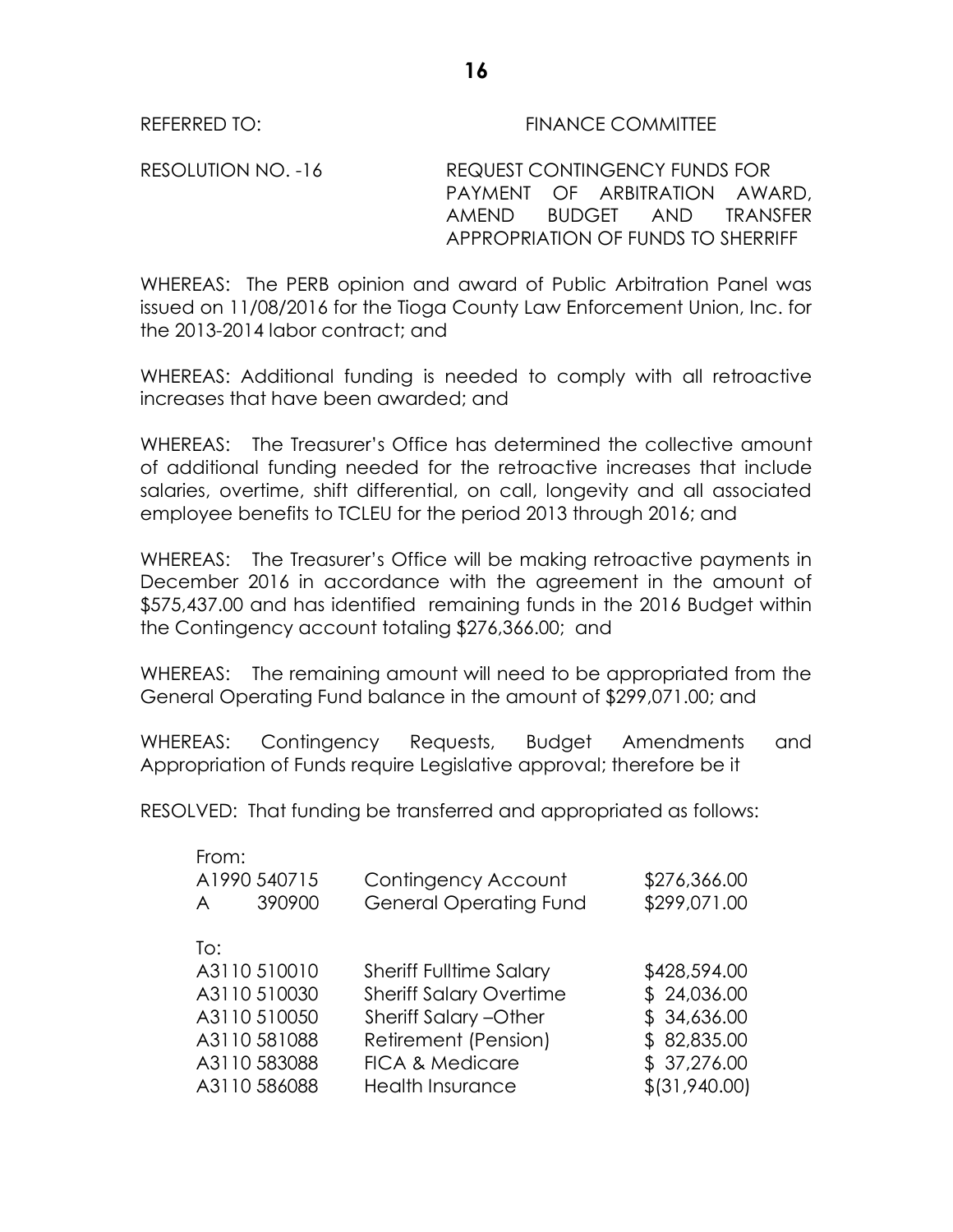## REFERRED TO: HEALTH & HUMAN SERVICES COMMITTEE FINANCE COMMITTEE

RESOLUTION NO. -16 APPROPRIATION OF FUNDS MENTAL HYGIENE

WHEREAS: The Suicide Coalition of Tioga County has raised money through fund raising, gifts and donations; and Tioga County Department of Mental Hygiene is the administrator of these funds; and

WHEREAS: The funding is specifically designated for the purchase of program deliverables; and

WHEREAS: Appropriation of Funds requires Legislative approval; therefore be it

RESOLVED: That funding be appropriated as follows:

|     | From: A4322 427051 Gifts and Donations | \$73.61 |
|-----|----------------------------------------|---------|
| To: | A4322 540640 Supplies (Not Office)     | \$73.61 |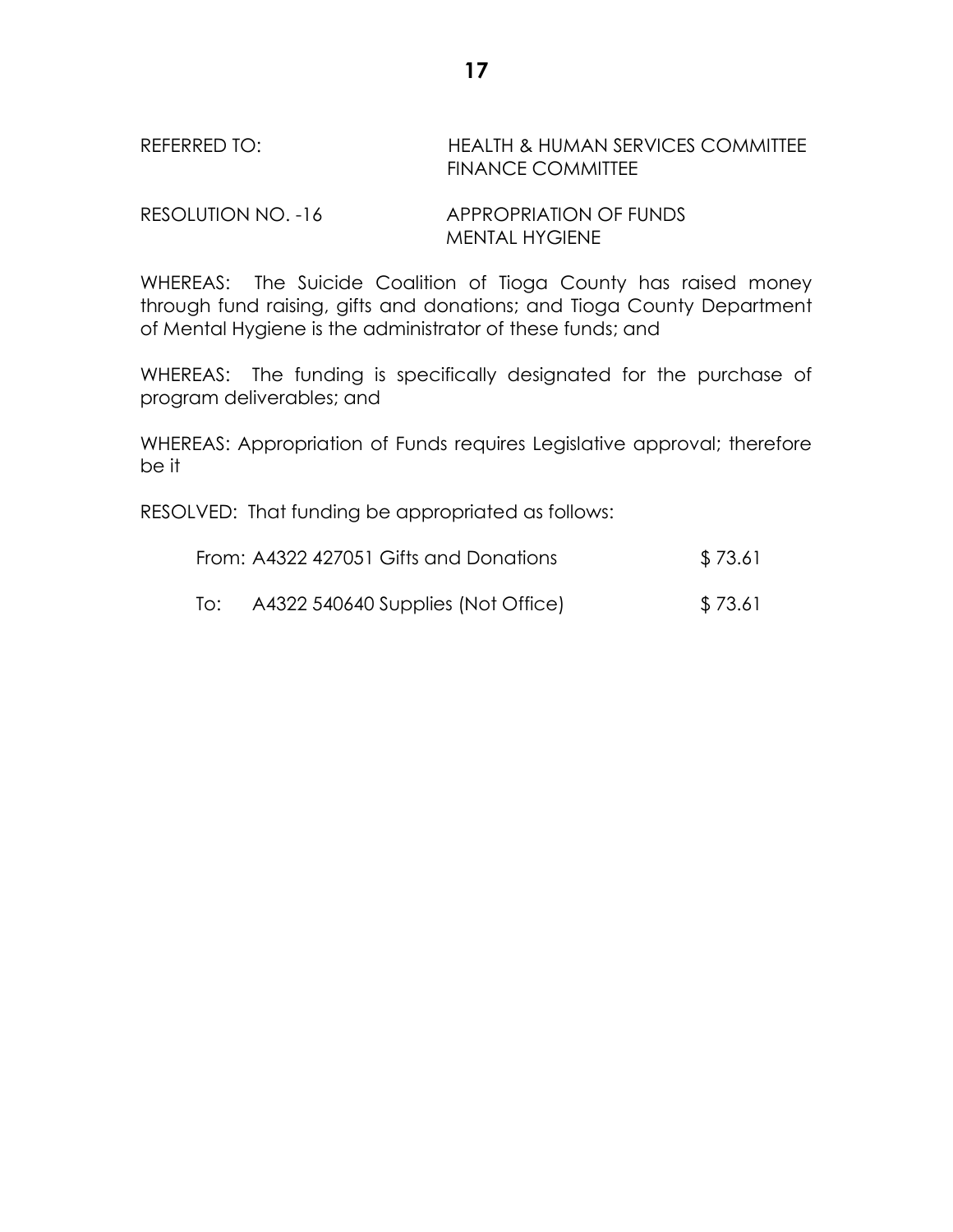| REFERRED TO: | ADMINISTRATIVE SERVICES COMMITTEE |
|--------------|-----------------------------------|
|              | <b>FINANCE COMMITTEE</b>          |

| RESOLUTION NO: -16 | <b>TRANSFER OF FUNDS</b> |  |
|--------------------|--------------------------|--|
|                    | PURCHASE OF EQUIPMENT    |  |
|                    | <b>COUNTY CLERK</b>      |  |

WHEREAS: The County Clerk office has need to increase the number of scanners for the Electronic Records Management System; and

WHEREAS: The County ITCS department has approved the purchase; and

WHEREAS: The County Clerk has money in their budget for the purchase of this scanner and such funds need to be moved into an equipment account; therefore be it

RESOLVED: That the County Clerk be authorized to purchase a scanner at a total amount not to exceed \$200.00 and that the following sums be transferred:

|     | From: A1410 - 540520 Recording/Microfilm | \$200.00 |
|-----|------------------------------------------|----------|
| To; | A1410 – 520621 Computer Equipment        | \$200.00 |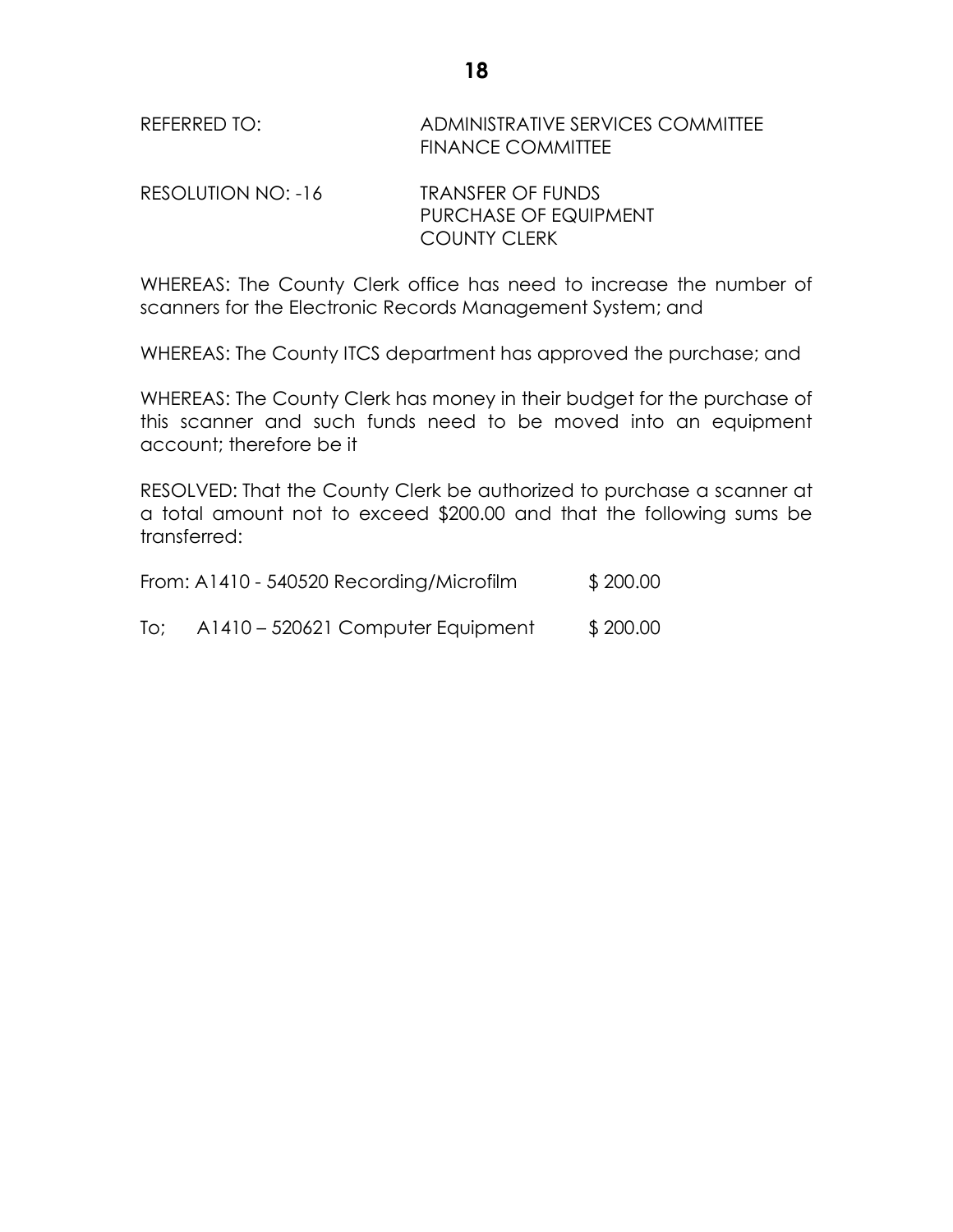REFERRED TO: HEALTH & HUMAN SERVICES COMMITTEE FINANCE COMMITTEE

RESOLUTION NO. -16 AMEND BUDGET AND TRANSFER AN APPROPRIATION OF FUNDS PUBLIC HEALTH

WHEREAS: The costs of the mandated Education of Handicapped Education program (children 3-5 years of age) are larger than the budgeted 2016 amounts; and

WHEREAS: Additional funding is needed to meet the mandated costs; and

WHEREAS: Public Health has determined the amount of additional funding needed through the balance of 2016; and

WHEREAS: The Treasurer has identified available funds within the Community College Tuition account; and

WHEREAS: The additional costs will result in additional state aid reimbursement; and

WHEREAS: Budget Amendments and Appropriation of Funds require Legislative approval; therefore be it

RESOLVED: That funding be transferred and appropriated as follows:

| From:<br>A2960 434600<br>A2490 540487 | State Aid: Handicapped Education<br><b>Community College Tuition</b> | \$288,332<br>\$196,260 |
|---------------------------------------|----------------------------------------------------------------------|------------------------|
| To:<br>A2960 540590<br>A2960 540710   | Handicapped Ed: Services Rendered<br>Handicapped Ed: Transportation  | \$397,302<br>\$87,290  |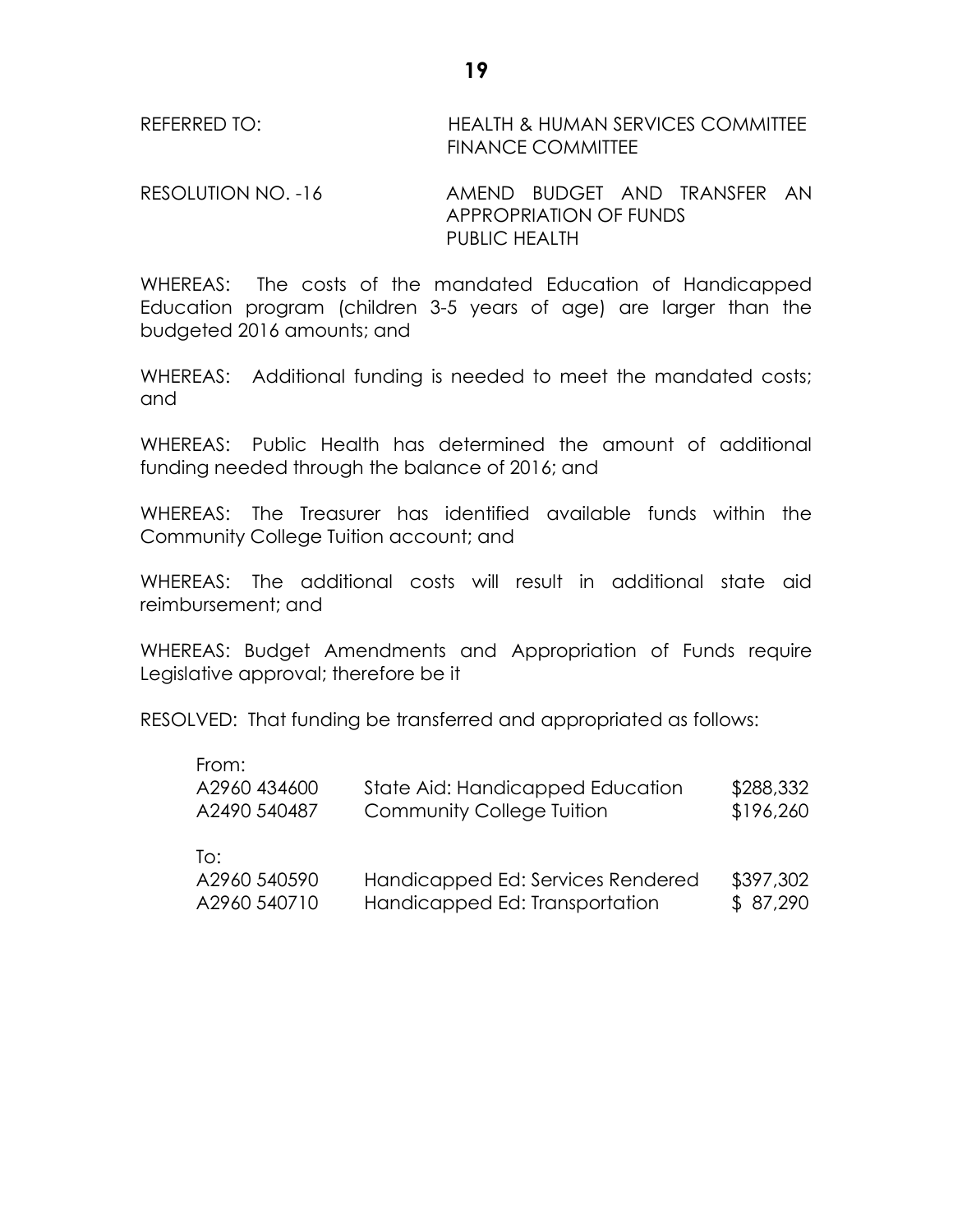RESOLUTION NO. -16 FIX TIME OF ORGANIZATIONAL MEETING

RESOLVED: That the Organizational Meeting of this Legislature be held at 1:00 P.M., Thursday, January 5, 2017.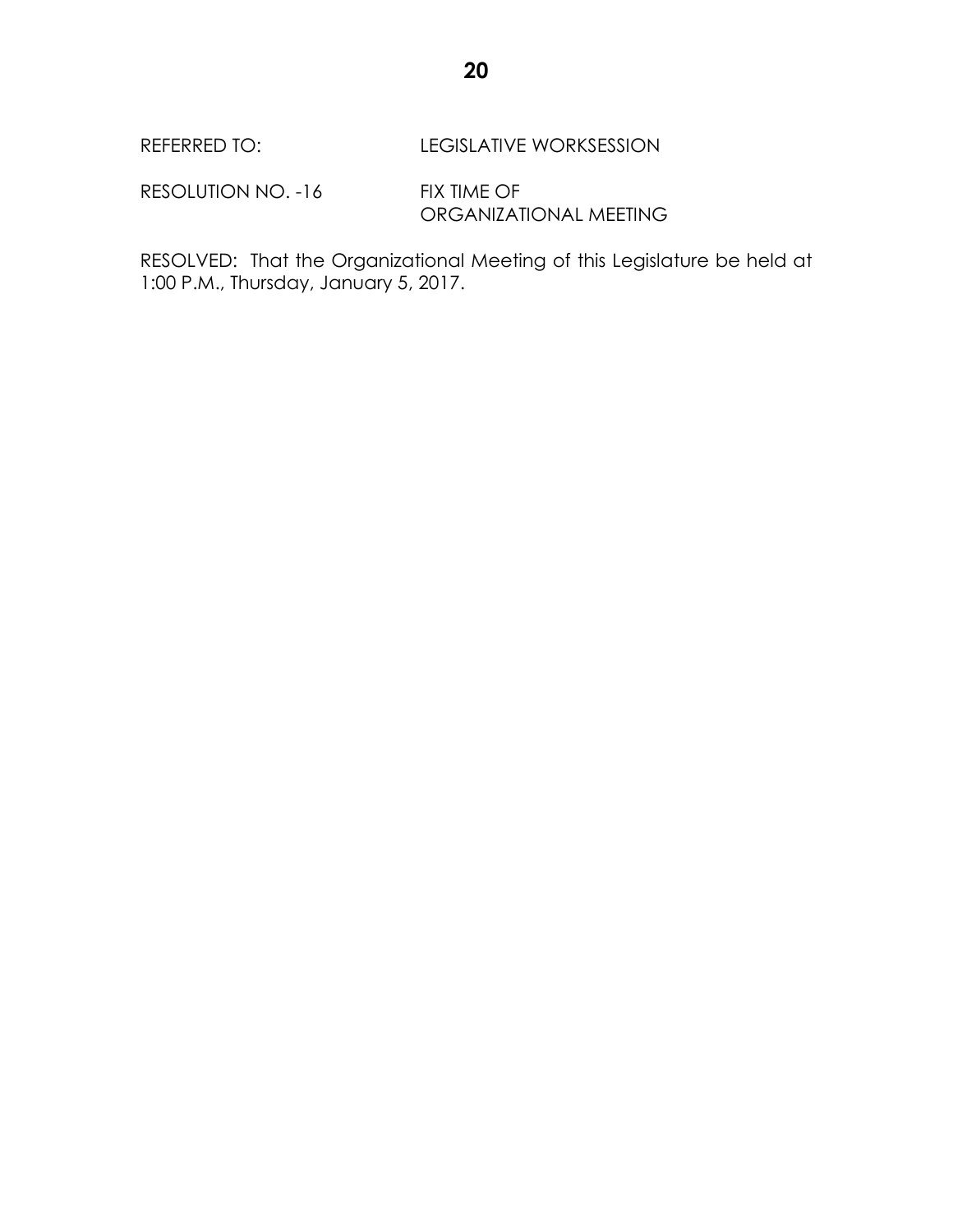RESOLUTION NO. -16 YEAR END TRANSFERS

RESOLVED: That unencumbered balances of appropriation accounts, unanticipated revenue fund balances in the amount equal to the sum of overdrawn appropriation accounts in all funds be, and hereby are appropriated to overdrawn accounts; and be it further

RESOLVED: That the County Treasurer is hereby authorized and directed to effect this resolution.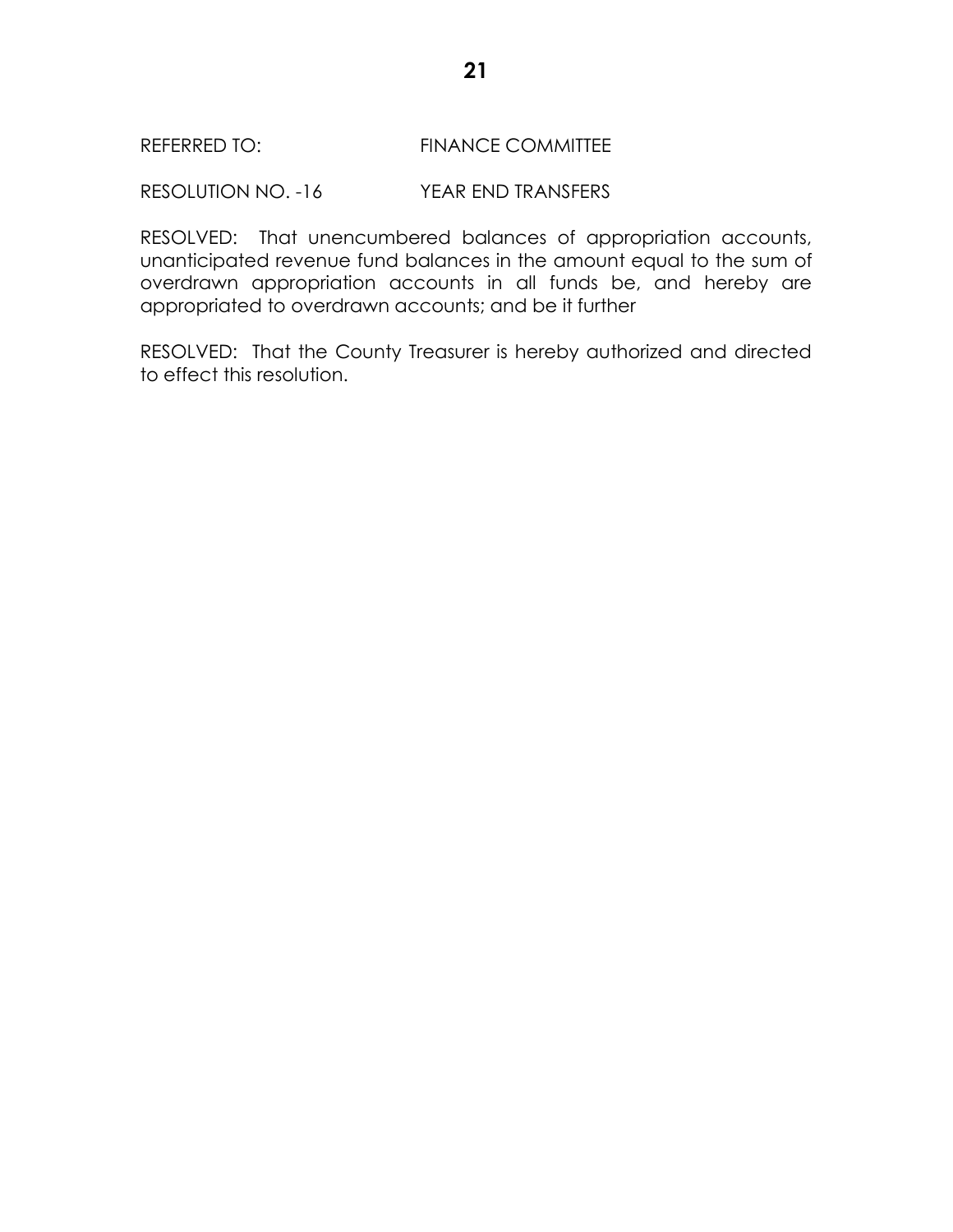RESOLUTION NO. -16 AUTHORIZE TREASURER TO ENCUMBER FUNDS

RESOLVED: That the County Treasurer be and hereby is authorized to encumber whatever funds he deems necessary, subject to the approval of the Finance Committee; and be it further

RESOLVED: That said funds be encumbered before December 31, 2016 to allow proper coding of bills for payment in January.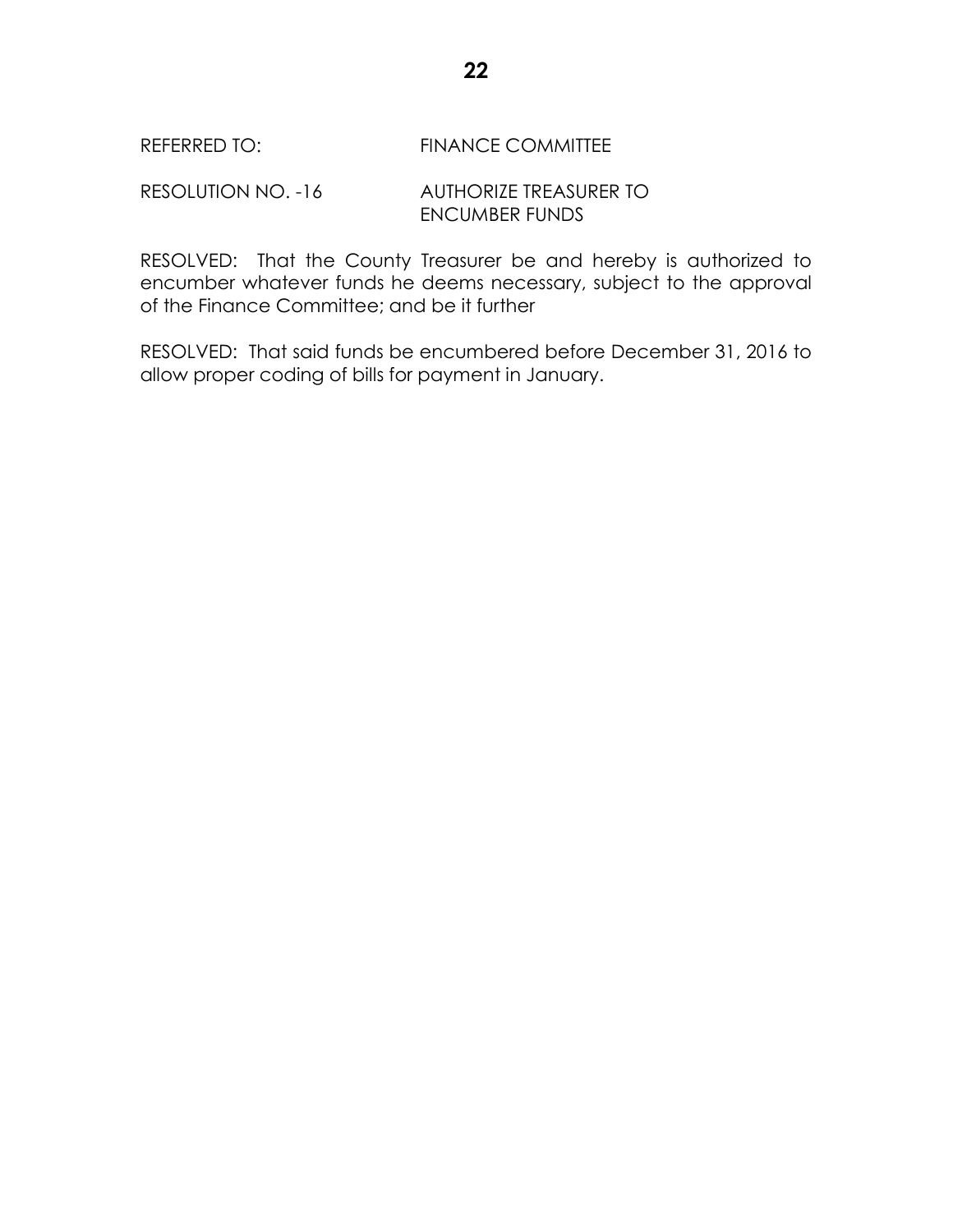#### RESOLUTION NO. -16 ADOPT COUNTY BUDGET FOR 2017, APPROPRIATIONS AND SALARY **SCHEDULE**

RESOLVED: That the tentative budget for Tioga County for the year 2017 submitted by the Budget Officer on November 15, 2016 and approved by the Finance Committee be, and the same hereby is adopted as the official Budget for the year 2017; and be it further

RESOLVED: That the several amounts specified in such budget as to the total for the several objects as set forth in Schedule 1 therein be appropriated for such objects, effective January 1, 2017; and be it further

RESOLVED: That the full time Salary Schedule 5 set forth in the budget be adopted effective January 1, 2017.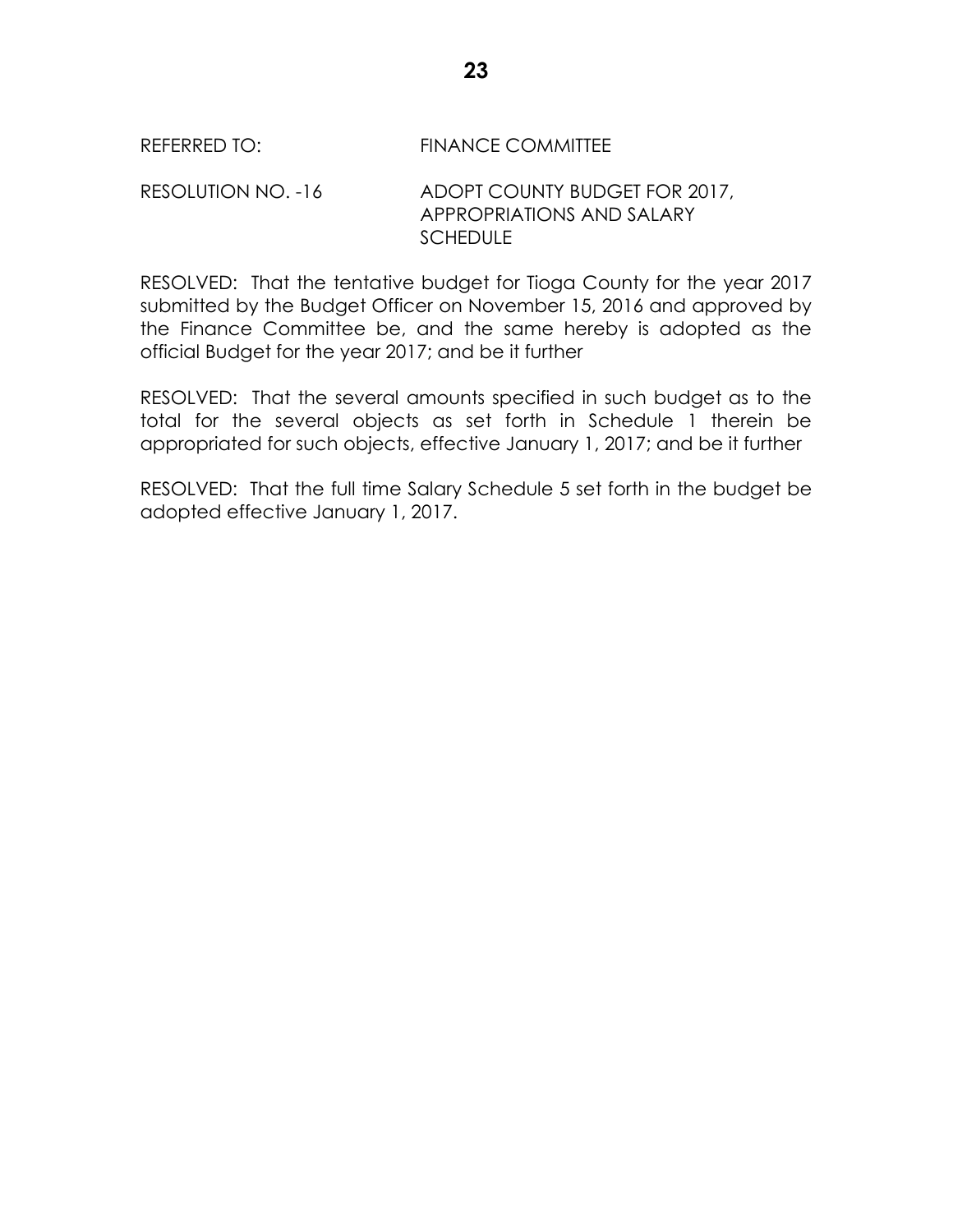RESOLUTION NO. -16 TOWN TAX LEVY

WHEREAS: There has been presented to this Legislature a duly certified copy of the annual Budgets of each of the several Towns of the County of Tioga for the fiscal year beginning January 1, 2017; be it

RESOLVED: That there shall be, and there is, assessed against and levied upon and collected from the taxable property situate in the following Towns outside the incorporated Villages or partially located therein, the amounts indicated for Town purposes as specified in the Budgets of the respective Towns as follows:

| Part Town            | General Outside | Highway Outside |
|----------------------|-----------------|-----------------|
| <b>Barton</b>        |                 |                 |
| Candor               | 35,070          | 249,937         |
| <b>Newark Valley</b> | 5,922           | 9,900           |
| <b>Nichols</b>       |                 | 144,925         |
| Owego                |                 | 2,071,099       |
| Spencer              | 19,474          | 452,868         |

**Further** 

RESOLVED: That there shall be and there hereby is, assessed against and levied upon and collected from the taxable property liable therefore within the respective Fire and Fire protection Districts in the Towns, the following amounts for the purposes of such Districts as specified on their annual Budgets:

| Town of Barton                       |            |
|--------------------------------------|------------|
| <b>Halsey Valley Fire Protection</b> | 18,632.00  |
| Lockwood Fire Protection             | 41,132.00  |
| <b>Waverly Joint Fire Protection</b> | 269,428.00 |
| Town of Berkshire                    |            |
| <b>Berkshire Fire District</b>       | 150,768.00 |
| Town of Candor                       |            |
| <b>Candor Fire District</b>          | 434,650.00 |
| <b>Town of Newark Valley</b>         |            |
| <b>Newark Valley Fire District</b>   | 265,128.88 |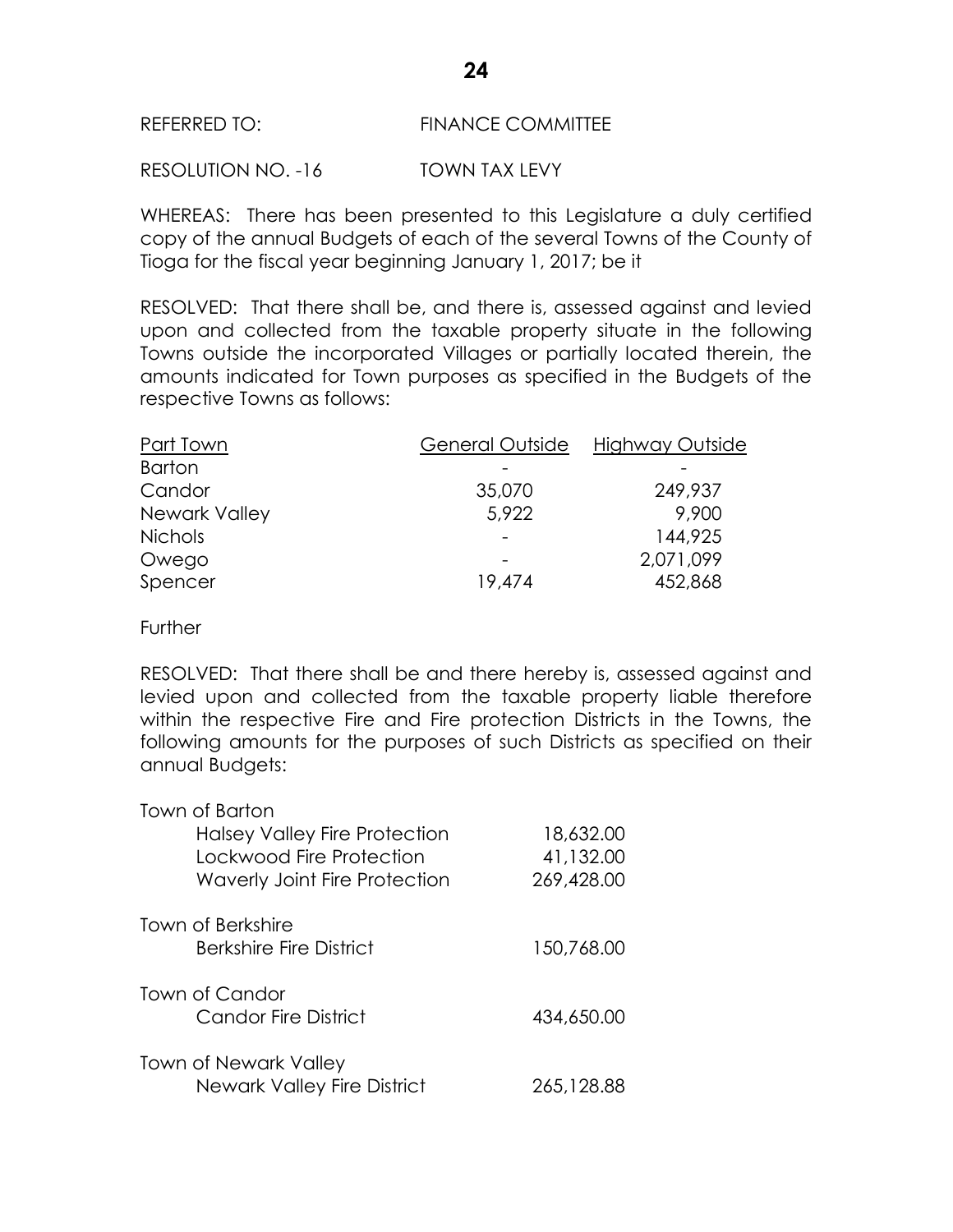| Town of Nichols<br>Lounsberry Fire Protection | 3,000.00     |
|-----------------------------------------------|--------------|
| Nichols Joint Fire Protection                 | 169,990.00   |
| Town of Owego                                 |              |
| <b>Apalachin Fire District</b>                | 977,519.00   |
| <b>Owego Fire District</b>                    | 1,368,244.00 |
| Newark Valley Fire District                   | 37,781.62    |
| Town of Richford                              |              |
| Richford Fire District                        | 96,950.00    |
| Town of Spencer                               |              |
| <b>Spencer Fire Protection District</b>       | 43,750.00    |
| Town of Tioga                                 |              |
| Tioga Fire District                           | 245,465.00   |

#### **Further**

RESOLVED: That there shall be, and there hereby is, assessed against and levied upon and collected from the taxable property liable therefore within certain sewer, water and lighting Districts in the Town of Owego and the amounts specified in their annual budgets as follows:

| Water District No. 4/Ext. 13 | 11,740 |
|------------------------------|--------|
| Water District No. 4/Ext. 15 | 6,259  |
| Water District No. 4/Ext. 17 | 22,400 |
| Water District No. 4/Ext. 20 | 20,200 |
| Sewer District No. 2/Ext. 14 | 12,514 |
| Sewer District No. 2/Ext. 15 | 12,538 |
| Lighting District No. 1      | 5,753  |
| Lighting District No. 2      | 11,523 |
| Lighting District No. 3      | 11,403 |
| Lighting District No. 4A     | 652    |
| Lighting District No. 4B     | 1,815  |
| Lighting District No. 5      | 7,277  |
| Lighting District No. 6      | 14,471 |
| Lighting District No. 7      | 2,005  |
| Lighting District No. 8      | 1,336  |
| Lighting District No. 9      | 596    |
| Lighting District No. 10     | 830    |

**Further**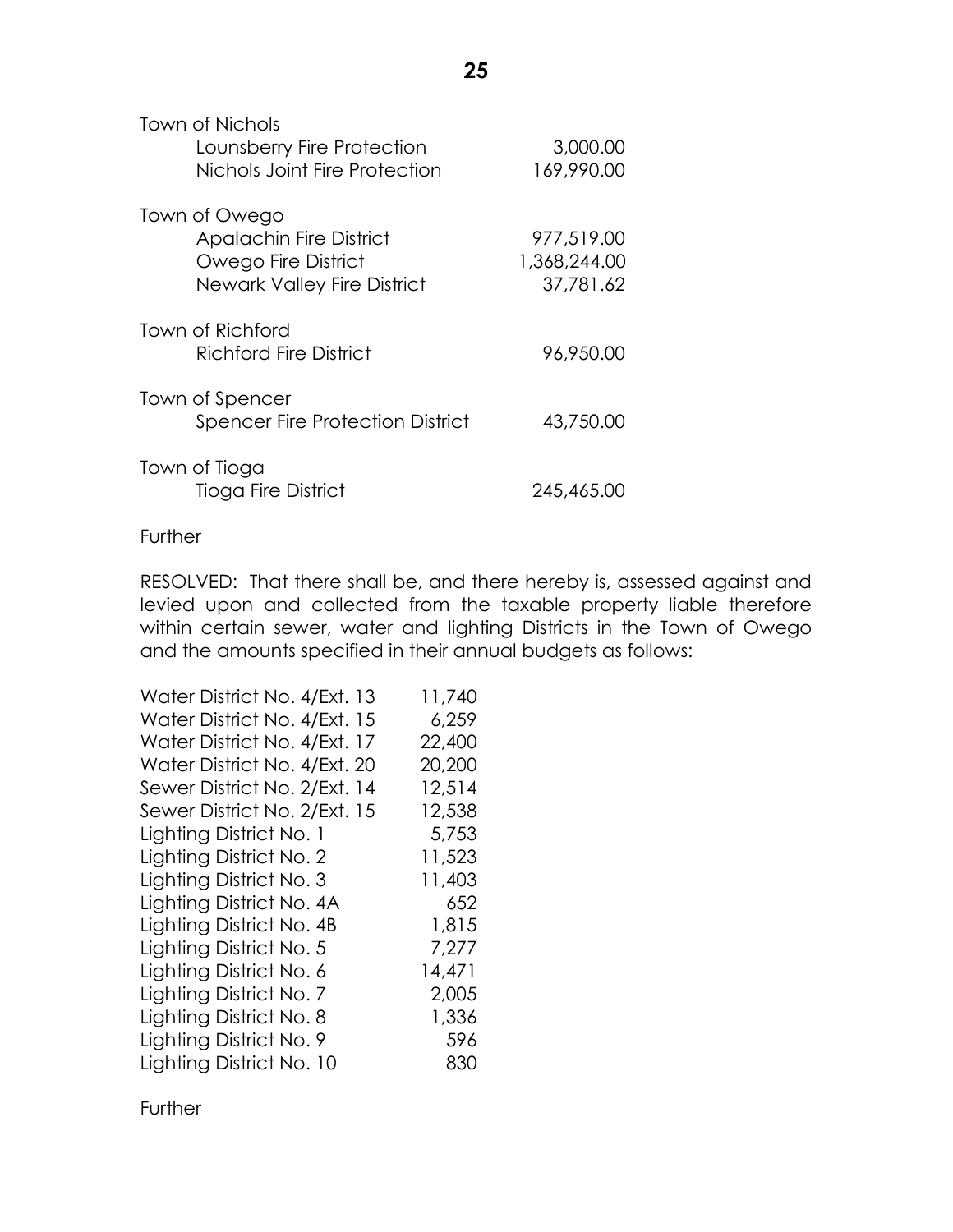RESOLVED: That there shall be and there hereby is, assessed against and levied upon and collected from the taxable property liable therefore in the Town of Owego returned sewer and water rents in the amount of \$311,261.14; be it further

RESOLVED: That there shall be and there hereby is, assessed against and levied upon and collected from the taxable property liable therefore in the Town of Barton returned sewer and water rents in the amount of \$14,100.13; be it further

RESOLVED: That the amounts to be raised by tax for all other purposes as specified in the several annual Budgets shall be, and they hereby are, assessed against and levied upon and collected from the taxable properties in the Towns except as otherwise provided by law as follows:

| Townwide             | General | Highway |
|----------------------|---------|---------|
| <b>Barton</b>        | 200,600 | 512,500 |
| <b>Berkshire</b>     | 83,605  | 338,100 |
| Candor               | 456,936 | 736,257 |
| <b>Newark Valley</b> | 284,291 | 352,800 |
| <b>Nichols</b>       | 64,892  | 162,450 |
| Owego                | 885,900 |         |
| Richford             | 243,616 | 413,921 |
| Spencer              | 197,454 | 257,527 |
| Tioga                | 243,416 | 552,306 |
|                      |         |         |

**Further** 

RESOLVED: That such taxes and assessments, when collected, shall be paid to the Supervisors of the several Towns in the amounts as shown by this resolution for distribution by them in the manner provided by law.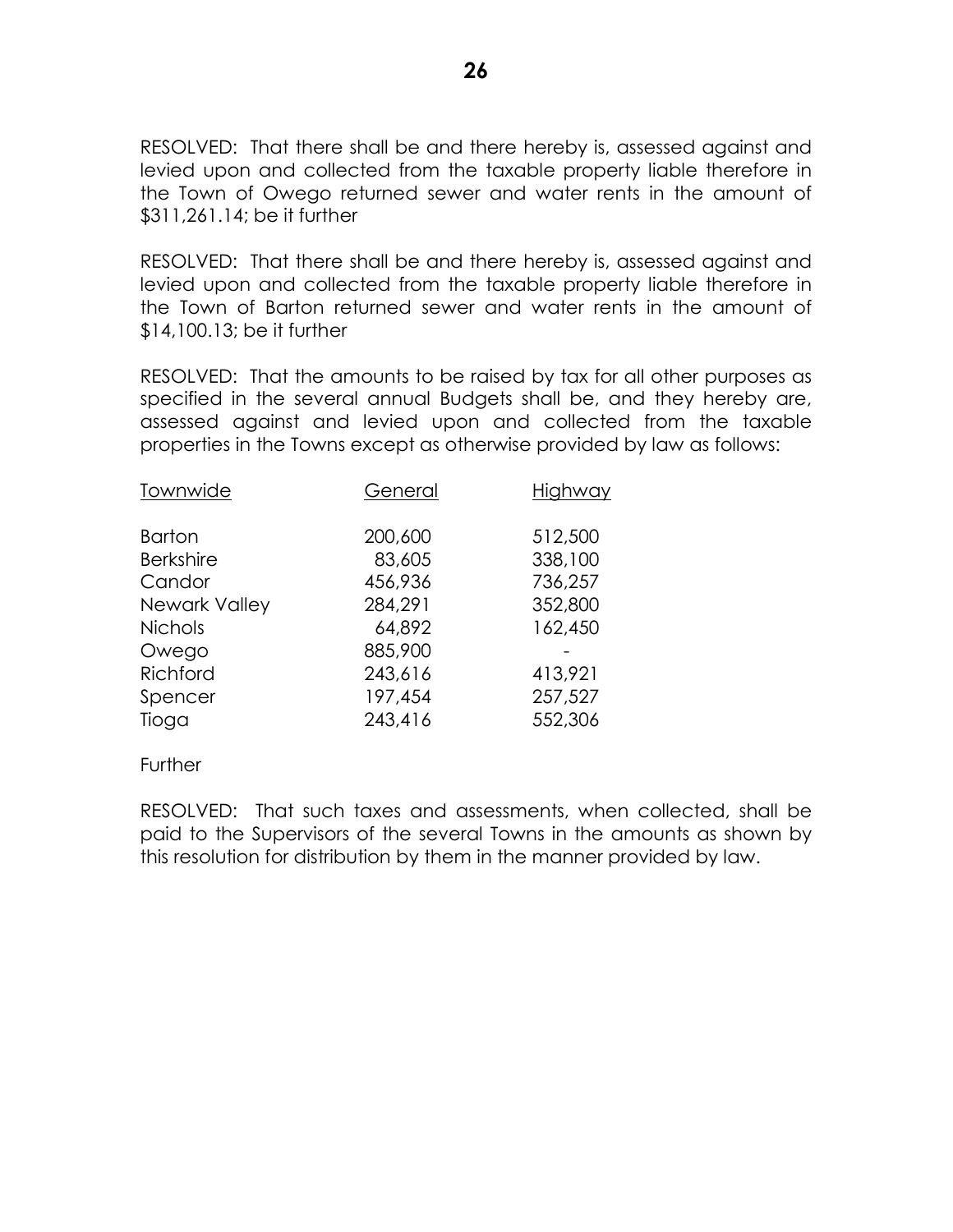RESOLUTION NO. -16 COUNTY TAX LEVY

WHEREAS: This Legislature by Resolution No. 261-16 dated December 13, 2016 adopted a Budget for the fiscal year 2017 and by Resolution No. 261- 16 dated December 13, 2016 has made appropriations for the conduct of the County Government during said fiscal year and has by resolution No. 262-16 dated December 13, 2016 levied the taxes required for the support of the Government of the several Towns; therefore be it

RESOLVED: That this Legislature hereby levies the following for recycling purposes, upon the taxable real property liable therefore, in the County upon valuation as heretofore equalized by it.

| Barton           | 153,863.01 |
|------------------|------------|
| <b>Berkshire</b> | 26,750.75  |
| Candor           | 100,060.08 |
| Newark Valley    | 64,693.10  |
| <b>Nichols</b>   | 58,862.28  |
| Owego            | 438,192.84 |
| Richford         | 24,412.76  |
| Spencer          | 67,152.02  |
| Tioga            | 89,756.15  |

Total 1,023,742.99

And be it further

RESOLVED: That pursuant to Section 360 of the County Law and Section 900 of the Real Property Tax Law, this Legislature hereby levied the following for County purposes, excluding Solid Waste set forth above, upon the taxable real property in the County upon valuation as heretofore equalized by it.

Upon all the taxable property liable for the support of County Government, the sum of \$22,049,627.80 and in addition thereto upon the real property liable therefore, and following taxes:

| For Returned Village Taxes                 | 519,616.07   |
|--------------------------------------------|--------------|
| For School Tax Returned                    | 3,626,198.99 |
| For Deficits from prior years' taxes       | -1.56        |
| For Reimbursement of Erroneous taxes, etc. | 1.047.61     |
| All of the forgoing being subject to       |              |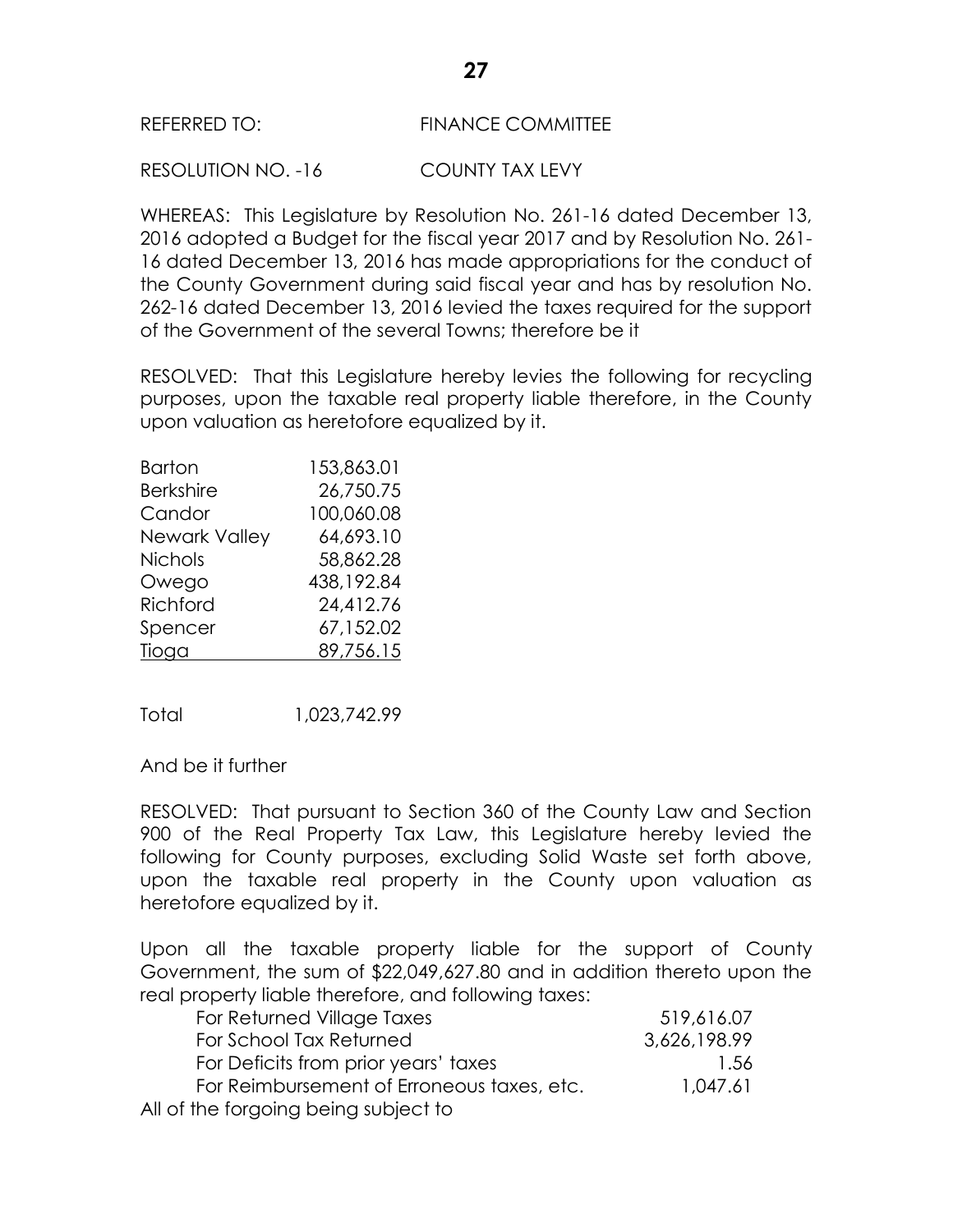#### **Further**

RESOLVED: That the County Treasurer's Department be directed to extend the taxes as aforesaid and also the taxes for Town purposes set forth in Resolution No. 262-16 on the rolls of the several Towns against each parcel of property set forth in said rolls, and that the Chair and the Clerk of the County Legislature be directed and empowered to execute under the seal of this Legislature the several Tax warrants for the collection of said taxes, and to cause the several tax rolls with said warrants annexed to be delivered to the Collectors of the several Tax Districts of the County on or before December 31, 2016; and be it further

RESOLVED: That the tax rates for each of the Towns, excluding Solid Waste, are as follows:

| ∩ut | 10.145126  |
|-----|------------|
| In  | 10.145126  |
|     | 8.611668   |
| Out | 8.592739   |
| In  | 8.592739   |
| Out | 12.298362  |
| In  | 12.298362  |
| Out | 36.500469  |
| In  | 36.500469  |
| Out | 11.320241  |
| In  | 11.320241  |
|     | 6.852557   |
| Out | 8.989250   |
| In  | 8.989250   |
|     | 122.937881 |
|     |            |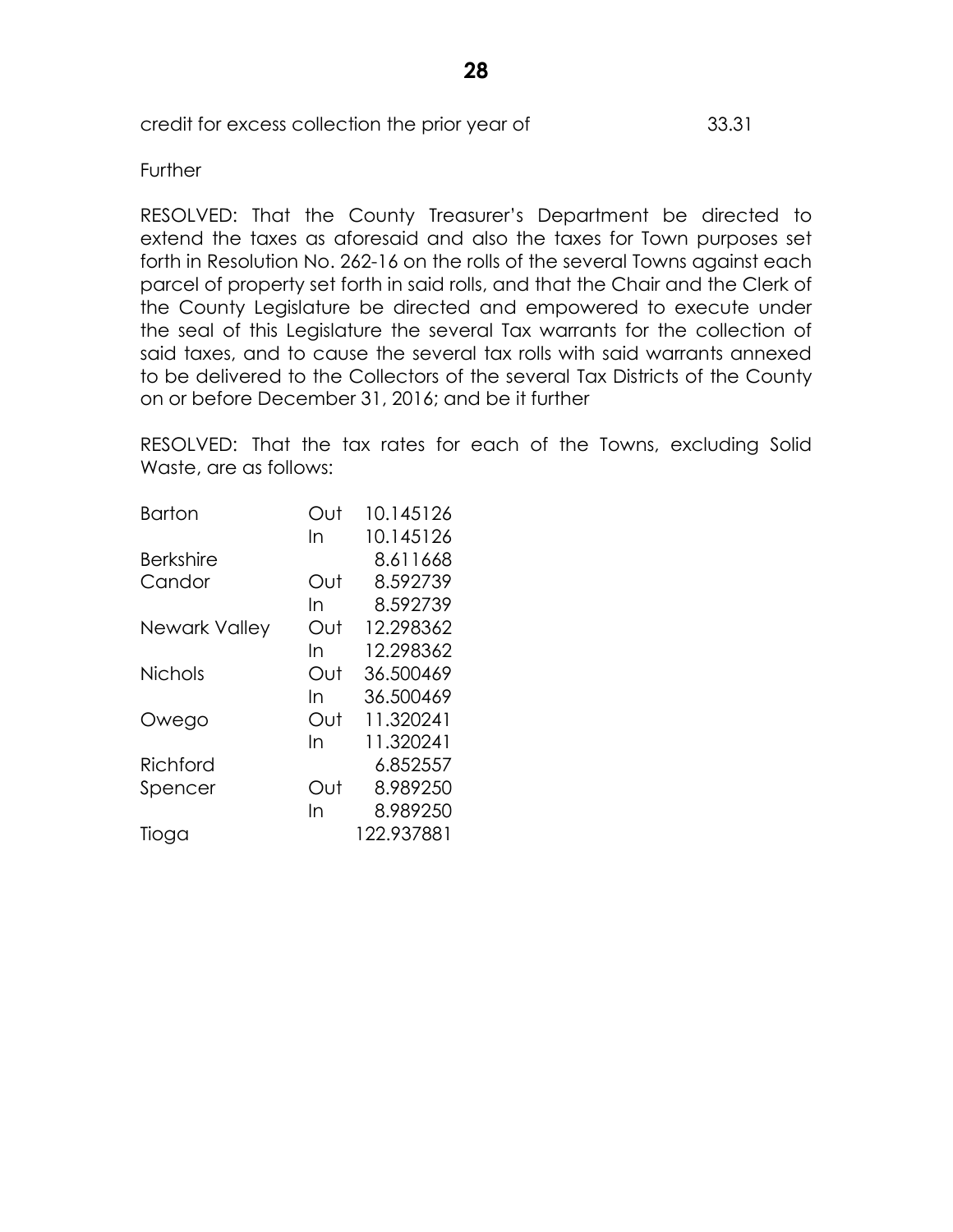REFERRED TO: PUBLIC WORKS

RESOLUTION NO. -16 AWARD PAINTING OF THE TIOGA COUNTY COURT HOUSE COURT ROOM

WHEREAS: The Court Room at the Tioga County Court House needs to be painted; and

WHEREAS: This work has been included in the NYS Court System Reimbursement Budget for 2016 - 2017; and

WHEREAS: The Tioga County Commissioner of Public Works requested quotes from three different companies; and only one company provided a quote and due to the fact the work needs to be performed during the Holiday shutdown, time is of the essence; and

WHEREAS: The proposal was received as follows:

HD Painting Company  $$12,740.00$ 

And

WHEREAS: The Commissioner of Public Works reviewed the proposal; therefore be it

RESOLVED: That the Tioga County Legislature award the painting to HD Painting Company, Endicott, NY not to exceed \$12,740.00 to be paid out of A1620 (Org) 540140 (Object).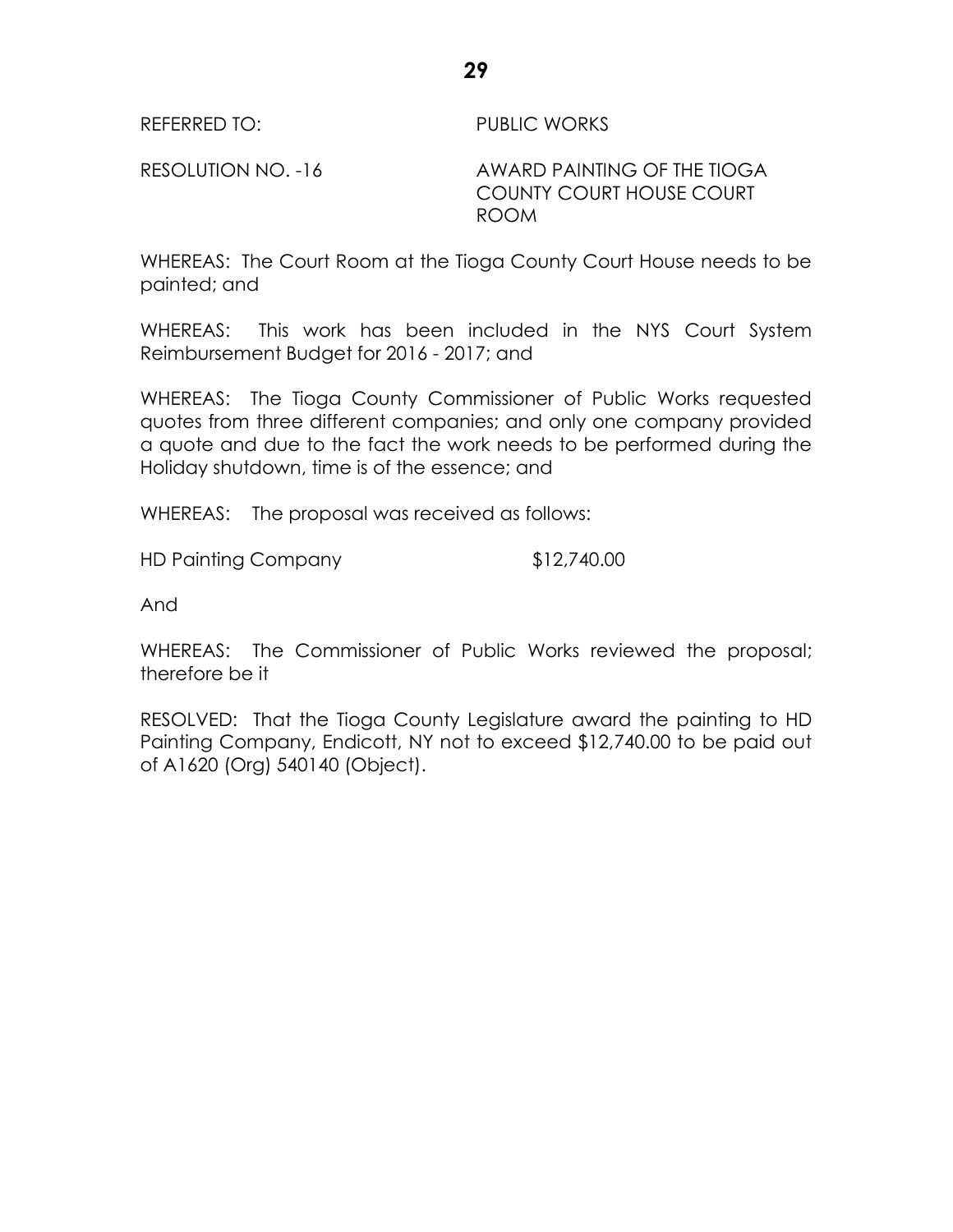REFERRED TO: ED&P COMMITTEE

RESOLUTION NO: -16 AUTHORIZING APPLICATION TO THE NEW YORK STATE URBAN DEVELOPMENT CORPORATION AND, SUBJECT TO ITS APPROVAL, ESTABLISHING THE TIOGA COUNTY PROPERTY DEVELOPMENT CORPORATION (TCPDC), A NEW YORK LAND BANK

Pursuant to Article 16 of the Not-For-Profit Corporation Law.

WHEREAS: Addressing the need to strengthen and revitalize local communities, New York State enacted the "Land Bank Act" (Not-For-Profit Corporation Law, Article 16) which authorizes Counties as the Foreclosing Government Unit (FGU) to establish individual or cooperative land banks; and

WHEREAS: Tioga County is a Foreclosing Government Unit and also currently has in place an intergovernmental cooperation agreement with the County Villages to act as their FGU; and

WHEREAS: Land banks are charitable, not-for-profit corporations entitled and authorized to take control and redevelop vacant, abandoned, and/or tax-delinquent properties to rebuild communities and foster local economic development; and

WHEREAS: Vacant and abandoned properties present a danger to the health and safety of local residents, result in costs and loss of revenues to local governments, and discourage further investment in the community; and

WHEREAS: The Tioga County Property Development Corporations' (TCPDC) mission will be to foster economic and community development by acquiring, holding, managing, developing and marketing distressed, vacant, abandoned and underutilized residential and commercial properties; and

WHEREAS: The TCPDC will have the authority to acquire, redevelop, and improve tax delinquent, vacant or abandoned property, thereby providing a mechanism for municipalities to manage blighted properties and convert them to productive uses; and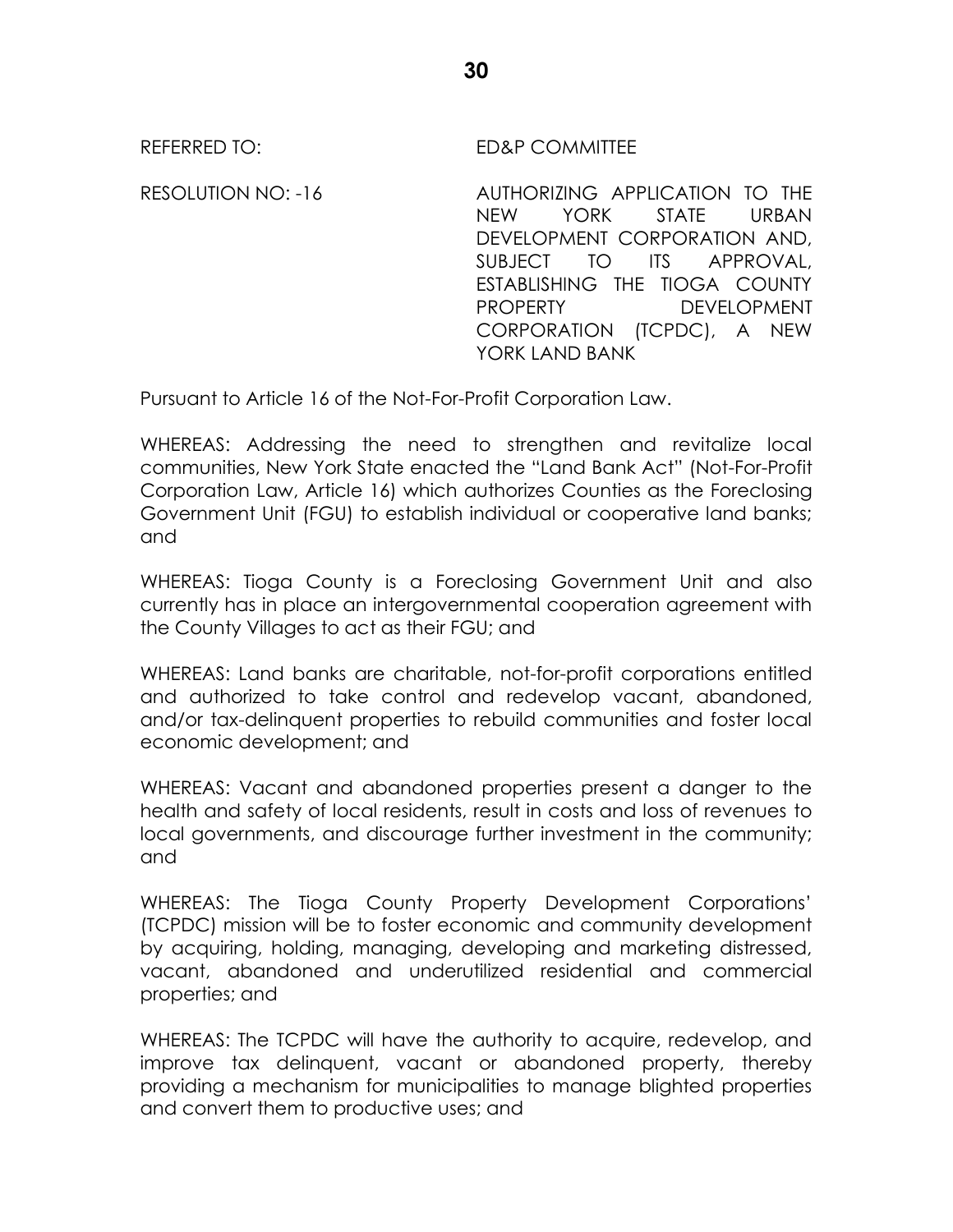WHEREAS: Said TCPDC would acquire properties through a variety of means including the conveyance of property directly by the foreclosing governmental unit as part of a tax foreclosure, purchase of the property or purchase the tax lien on a property; and

WHEREAS: The TCPDC shall not have eminent domain powers; and

WHEREAS: Said TCPDC could secure grant funding, issue bonds, enter into contracts, implement programs, projects and activities designed to create or stimulate economic and community development, among other delineated duties and responsibilities, which would allow the foreclosing governmental unit to take a more long-term approach to the disposition of its tax delinquent properties; and

WHEREAS: Pursuant to the Land Bank Act, it is necessary to adopt a resolution establishing the Tioga County Development Corporation, a New York Land Bank on behalf of the County; and

WHEREAS: The bylaws shall provide that any amendments to the bylaws regarding the number, term, or qualifications of members of the Board, shall require the approval of the Tioga County Legislature; now therefore be it

RESOLVED: That the Tioga County Legislature does hereby authorize Economic Development and Planning to apply to the New York State Urban Development Corporation for approval of the establishment of a New York Land Bank pursuant to Article 16 of the New York Not-For-Profit Corporation Law; and it is further

RESOLVED: That subject to the approval of the New York State Urban Development Corporation, there is hereby created a land bank on behalf of the County of Tioga, to be known as the "Tioga County Property Development Corporation" (TCPDC), a New York Land Bank; and it is further

RESOLVED: That the Board of Directors shall consist of seven (7) members as follows:

Martha C. Sauerbrey, Chair of the Legislature (3 yr. term),

Dale N. Weston, Chair, T.C. Economic Development & Planning Committee (3 yr. term)

Ralph Kelsey, T.C. Industrial Development Agency Board Member (3 yr. term) Steve May, Mayor, Village of Owego Municipal Representative (2 yr. term)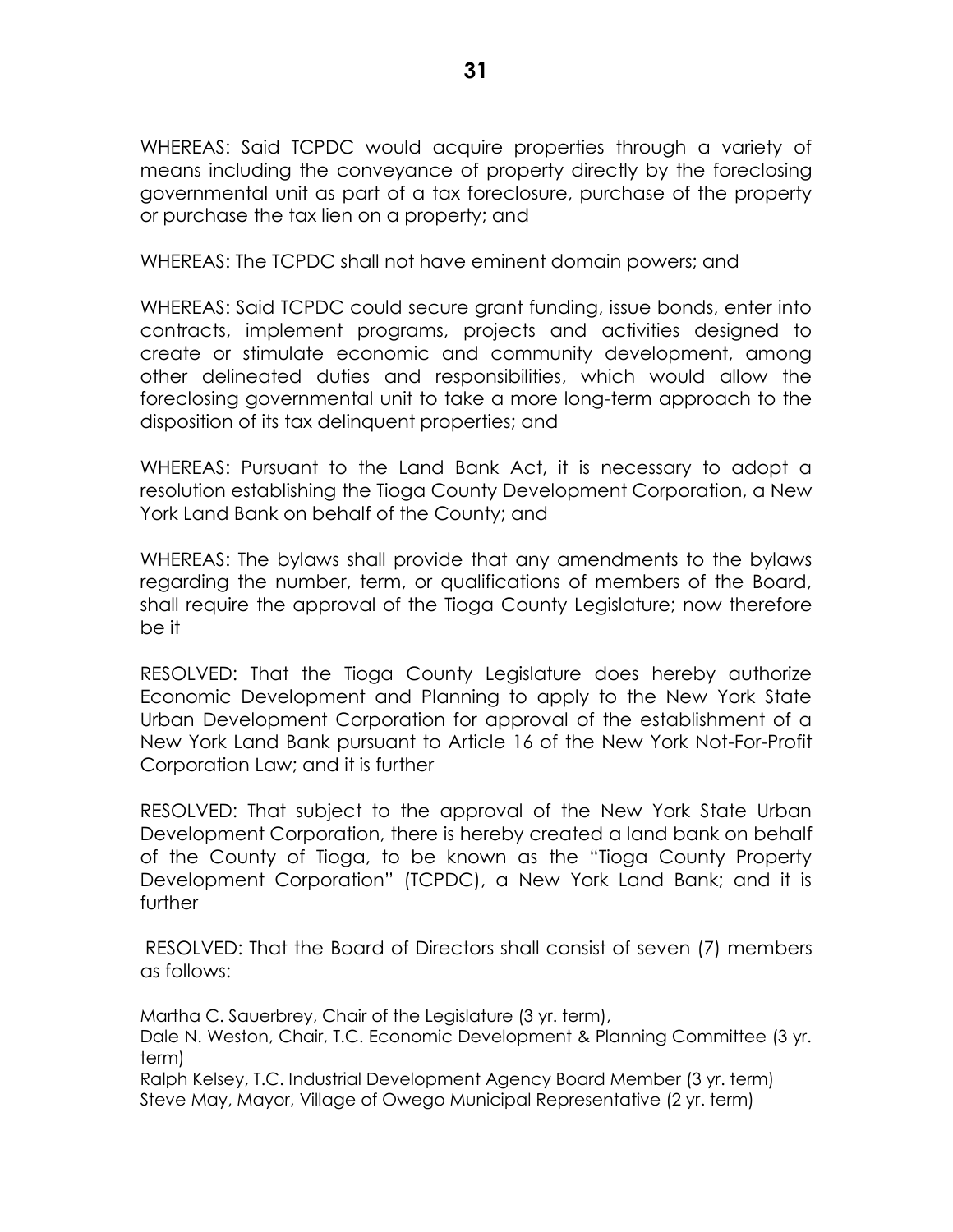Chris Brewster, Village Trustee, Village of Waverly Municipal Representative (2 yr. term)

Lewis Zorn, Supervisor, Town of Tioga Municipal Representative (2 yr. term)

Stuart Yetter, Supervisor of Town of Newark Valley Municipal Representative (2 yr. term)

and it is further

RESOLVED: That each member shall be a public officer of a municipality (or a member of a County agency) within Tioga County. Each member of the Board of Directors shall be appointed by a majority vote of the Tioga County Legislature.

4. That the Certificate of Incorporation for the TCPDC shall include the names and addresses of the initial Board of Directors as stated above and shall be in substantially the same form as attached to this resolution and hereby approved. The Articles of Incorporation and thereafter the bylaws shall comply with all the legal requirements of the Not-For-Profit Corporation Law relating to land banks.

5. That the bylaws of the TCPDC shall be written by and adopted by the TCPDC Board of Directors following the TCPDC's organizational meeting.

6. To the extent permitted by law, the Tioga County Legislature retains the authority to approve or deny, on a case by case basis, the turnover or transfer of any real property in the portfolio of Tioga County to the TCPDC.

7. That the terms and conditions of such turnover or transfer shall be attached to the resolution of the Tioga County Legislature authorizing such turnover or transfer.

8. That the Legislative Chair, be and hereby is, authorized to execute any and all documentation necessary for filing and incorporation with the State of New York to establish said corporation.

9. That the County Attorney is further directed to conform the applicable documents, including the Certificate of Incorporation, and file this resolution with the Urban Development Corporation pursuant to the provisions of the Land Bank Act, Chapter 257 of the Laws of 2011.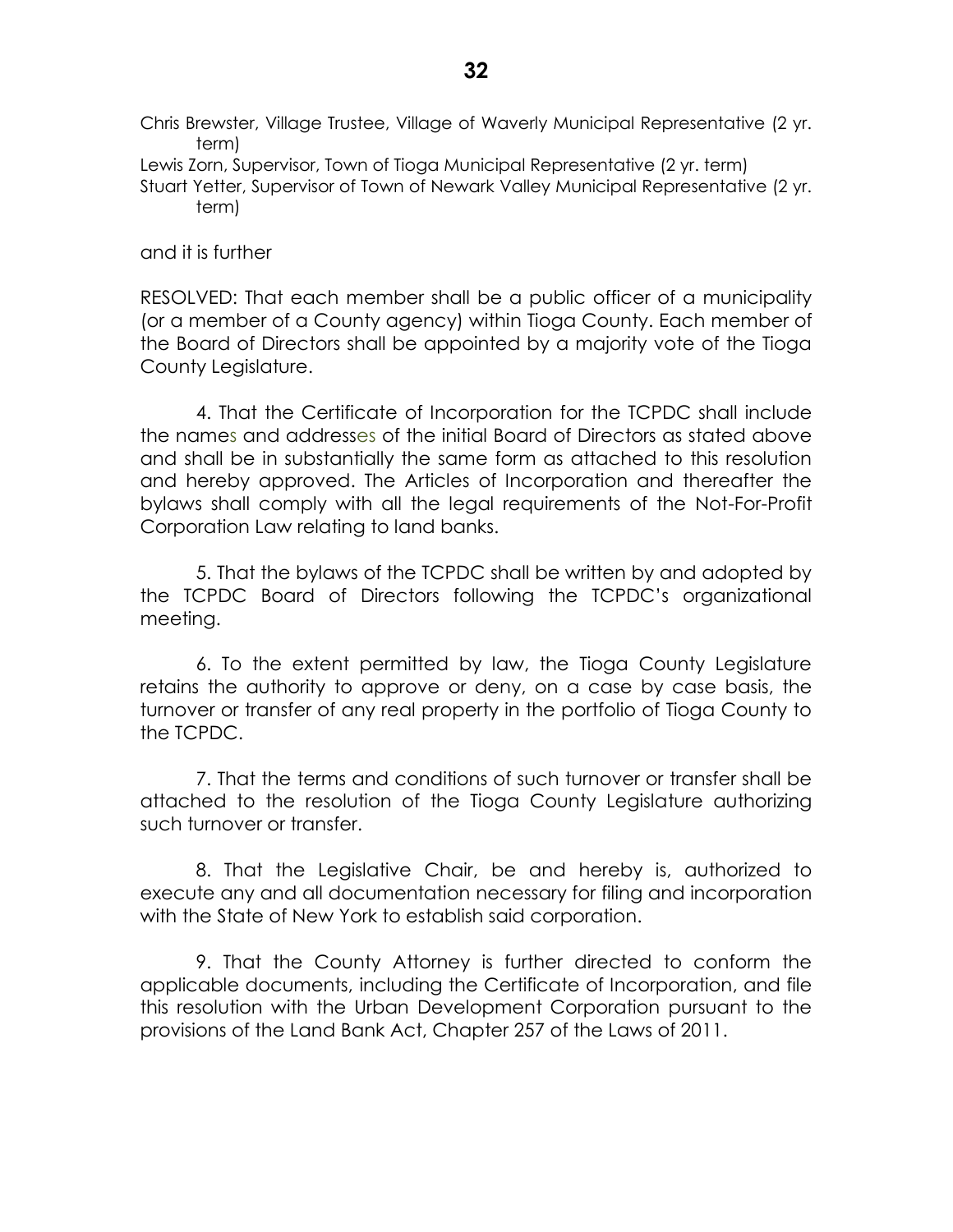REFERRED TO: The PUBLIC SAFETY COMMITTEE

RESOLUTION NO. -16 RESOLUTION TO APPROVE A MAINTENANCE AGREEMENT BETWEEN THE TIOGA COUNTY PROBATION DEPARTMENT AND AUTOMON TO PROVIDE SOFTWARE AND MAINTENANCE OF THE CASELOAD EXPLORER PRODUCT

WHEREAS: The Legislature approved a contract between Tioga County Probation Department and AutoMon since 2008; and

WHEREAS: AutoMon has summited their yearly Maintenance Agreement to Tioga County Probation which consists of the base charge of \$3,834.99 plus a fee of \$187.81 per user. Probation has 17 registered users of the software so the total cost for the software for 2016 is \$7,027.76; and

WHEREAS: Tioga Probation is enlarging the basic software program in 2017, to include the purchase and maintenance of Ce Assessments in the amount of a one-time set up fee of \$1,000 plus \$5,000 in annual subscription; therefore be it

RESOLVED: That the Probation Director is approved to contract with AutoMon, LLC for software and maintenance costs in 2017 for Caseload Explorer software in the amount of \$13,027.76, upon approval of the County Attorney.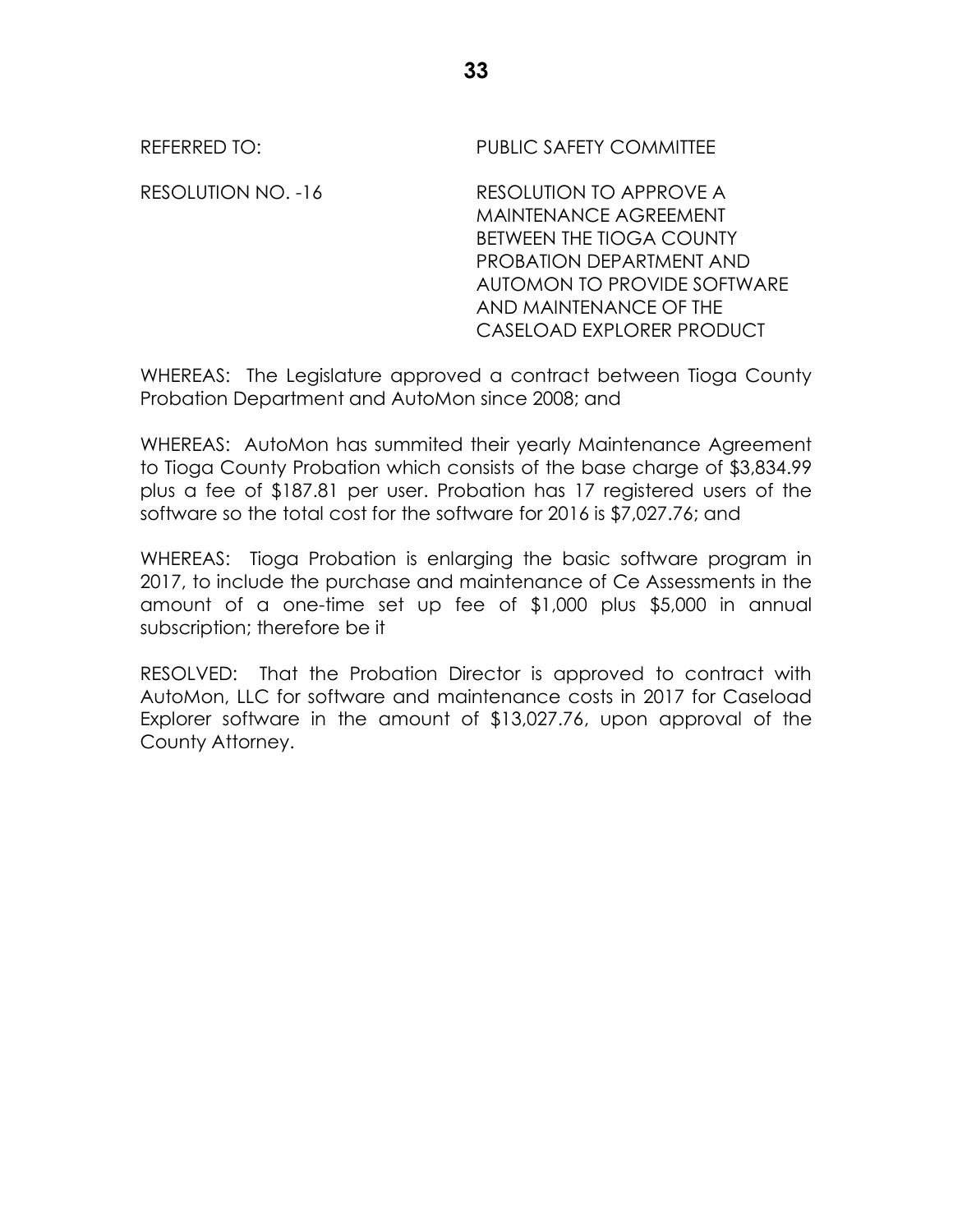REFERRED TO: PUBLIC SAFETY COMMITTEE

RESOLUTION NO. -16 RESOLUTION TO APPROVE A CONTRACT BETWEEN THE TIOGA COUNTY PROBATION DEPT. AND THE FAMILY AND CHILDREN'S SOCIETY TO PROVIDE ADULT AND JUVENILE SEXUAL OFFENDER TREATMENT SERVICES

WHEREAS: The Legislature approved a contract between Tioga County Probation Department and The Family and Children's Society for the provision of adult and juvenile sex offender treatment in 2016; and

WHEREAS: The Family and Children's Society has agreed to amend their contract with Tioga County and provide a total of 21 sexual offender slots as follows: 15 adult assessment and treatment slots; 10 adult safety monitor education slots; 6 juvenile assessment and treatment slots and 10 parent safety monitor education slots for a cost of \$123,840 annually; now therefore be it

RESOLVED: That the Probation Director is approved to contract with The Family and Children's Society to provide adult sexual offender assessment and treatment, juvenile sexual offender assessment and treatment and educational sessions for adult supervisors and parent supervisors in the amount of \$123,840 annually, upon approval of the County Attorney.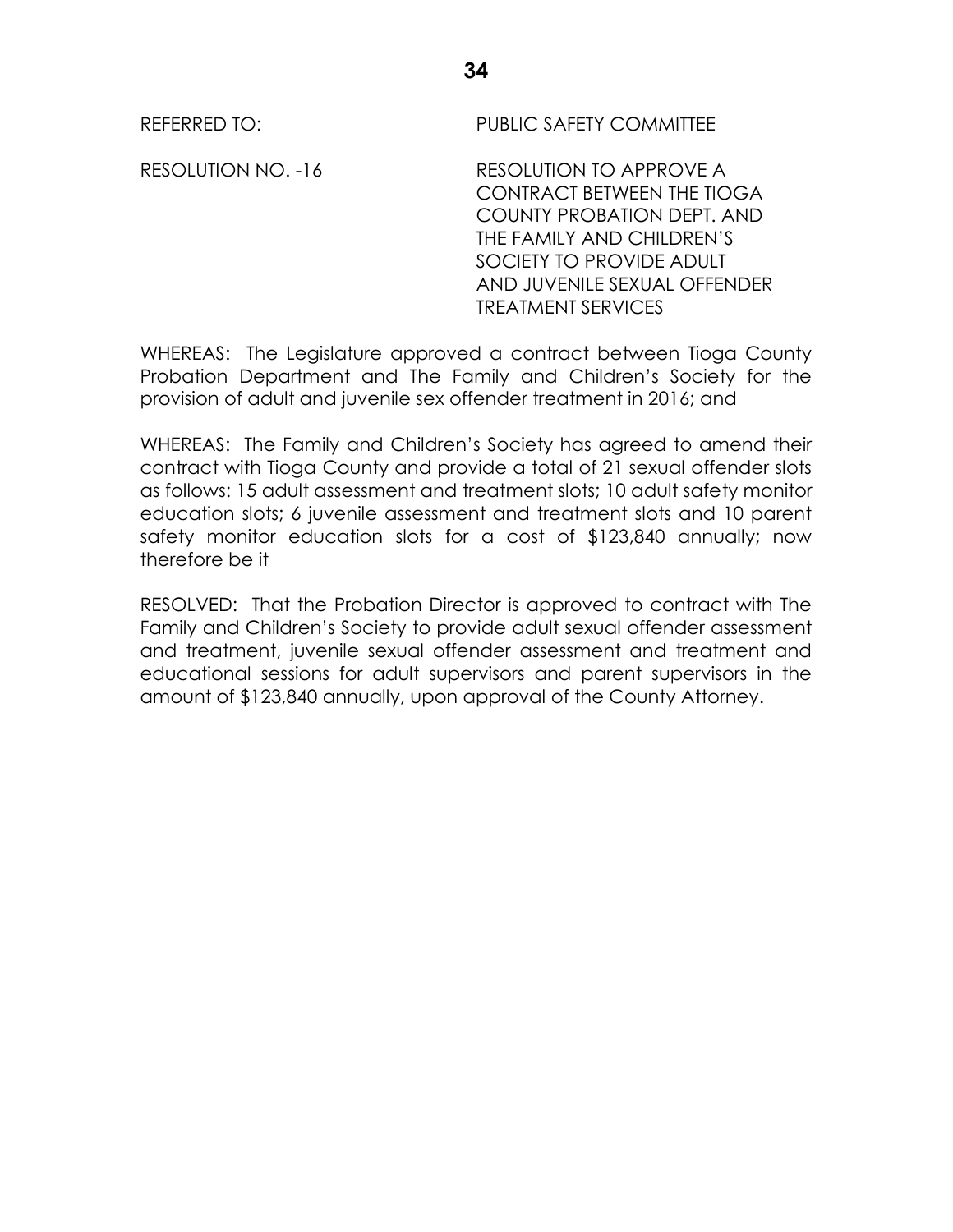RESOLUTION NO. - 16 RENEW CONTRACT PARTNERS IN SAFETY, INC. (CDL DRUG & ALCOHOL TESTING)

WHEREAS: Federal Law requires random drug and alcohol testing of CDL drivers performing "safety sensitive" tasks; and

WHEREAS: The Safety Department has coordinated with several of the Towns and Villages within Tioga County to have this testing done by an outside agency since 1995; and

WHEREAS: The FMCSA (Federal Motor Carrier Safety Administration has reduce its random drug testing rate from 50% to 25% and a price reduction from \$43.00 to \$35.00 per employee is reflected in the contract proposal for 2017; therefore be it

RESOLVED: That the Tioga County Legislature authorizes the Chair of the Legislature, pending approval by the County Attorney, to renew the contract with Partners in Safety, Inc. for random drug and alcohol testing in accordance with Federal regulations at the following rates indicated:

## Complete DOT Random Testing Program \$35.00 Per Employee Per Year

To Include:

- Random Selection of Employees (25% for drug, 10% for alcohol)
- All Random Drug & Alcohol Tests
- Record Management
- DOT Audit Assistance
- Regulatory Updates
- Blind Specimen Submissions
- MIS Reports
- Supervisor Training for Reasonable Cause
- Collection Site Management

ADDITIONAL CHARGES: For pre-employment, post-accident, reasonable cause or follow-up tests performed during business hours:

| Drug Test (at lab or office of Partners in Safety):                          | \$48.00 per test  |
|------------------------------------------------------------------------------|-------------------|
| Drug Test (at Walk-In Medical Facilities, Hospitals, etc.): \$75.00 per test |                   |
| Breath Alcohol Test:                                                         | $$40.00$ per test |
| DOT/19A Physicals (at the office of Partners in Safety): \$55.00 per person  |                   |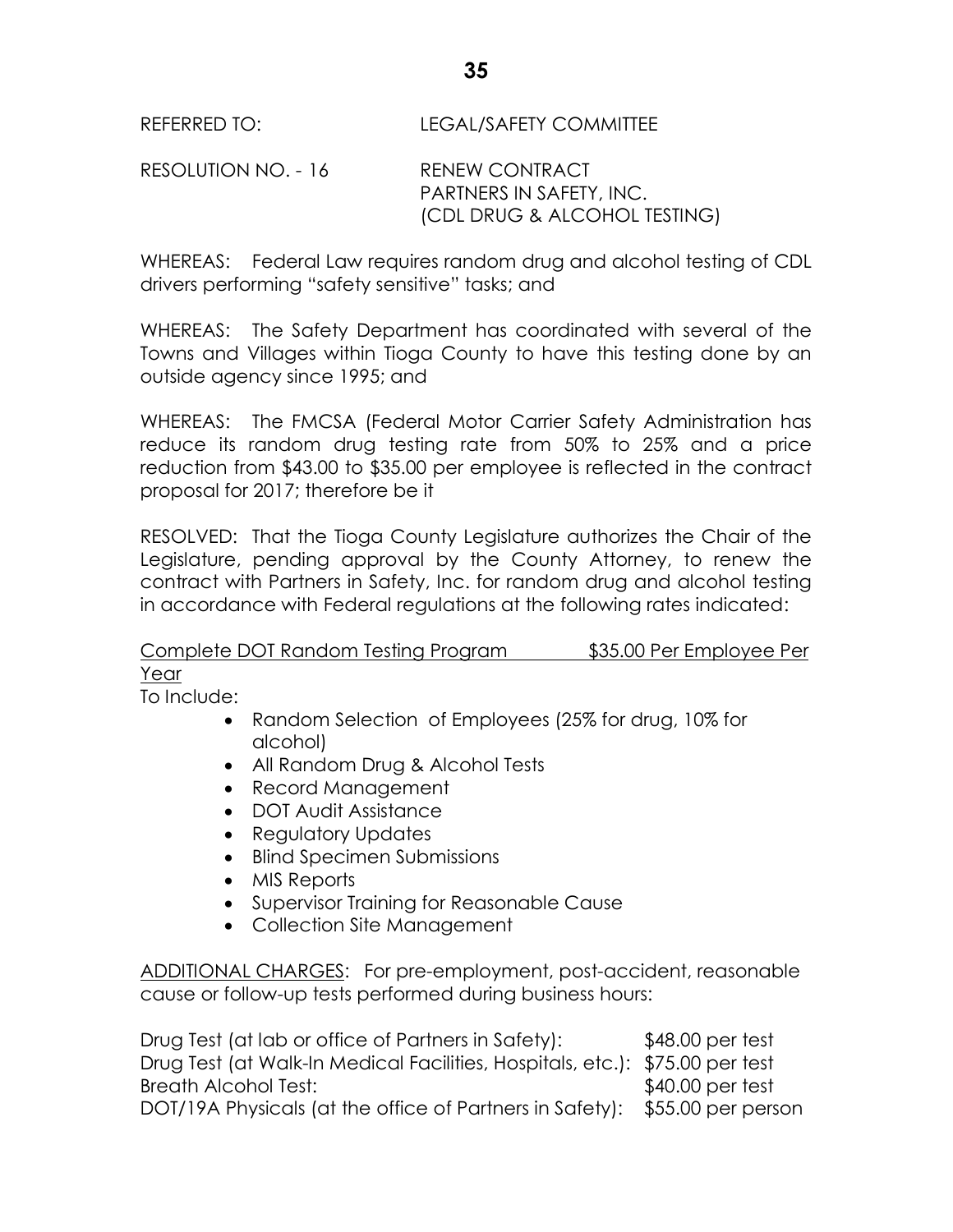Minimum 2 hours plus the cost of the test

Split Specimen Testing (re-test of positive specimen by other SAMHSA certified lab, including shipping and maintenance of chain of custody; only when requested by employee within 72 hours of MRO's notification): \$250.00

On-site 19A/DOT physicals available upon request (minimum volume required).

Additional services are billed monthly. Payment is due prior to the 30th of the month following the month in which services were provided.

and be it further

RESOLVED: That this contract shall be effective January 1, 2017 through December 31, 2017.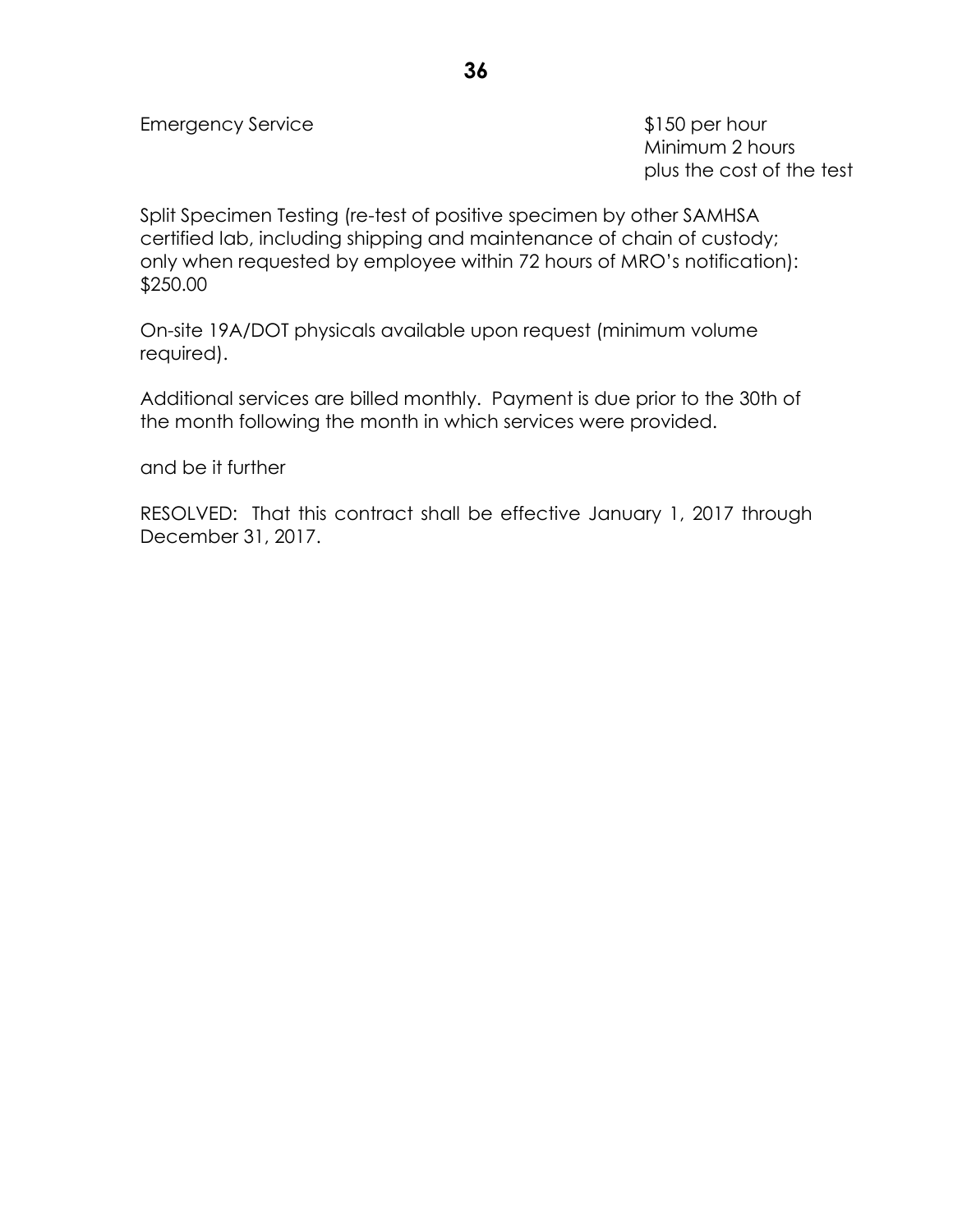REFERRED TO: HEALTH & HUMAN SERVICES COMMITTEE

RESOLUTION NO. -16 AUTHORIZATION TO EXECUTE AN INTERMUNICIPAL AGREEMENT BETWEEN TIOGA AND CHEMUNG COUNTIES FOR THE PROVISION OF MASS TRANSPORTATION **SERVICES** 

WHEREAS: Tioga County terminated its contract for the delivery of mass transportation services with First Transit, Inc. effective November 30, 2014; and

WHEREAS: Chemung County and Tioga County have a mutual interest in having mass transportation services provided between the two Counties; and

WHEREAS: Section 119-s of the General Municipal Law of the State of New York authorizes a municipality of the State of New York to act jointly with another municipality to provide a municipal bus system for the performance of mass transportation operations; and

WHEREAS: An Intermunicipal Agreement between Tioga and Chemung Counties for the provision of said mass transportation operations between the two parties was approved by the Tioga County Legislature on December 15, 2015, via Resolution Number 302-15 ; therefore be it

RESOLVED: That the Tioga County Legislature authorizes the Chair of the Legislature to extend said Intermunicipal Agreement through December 31, 2017.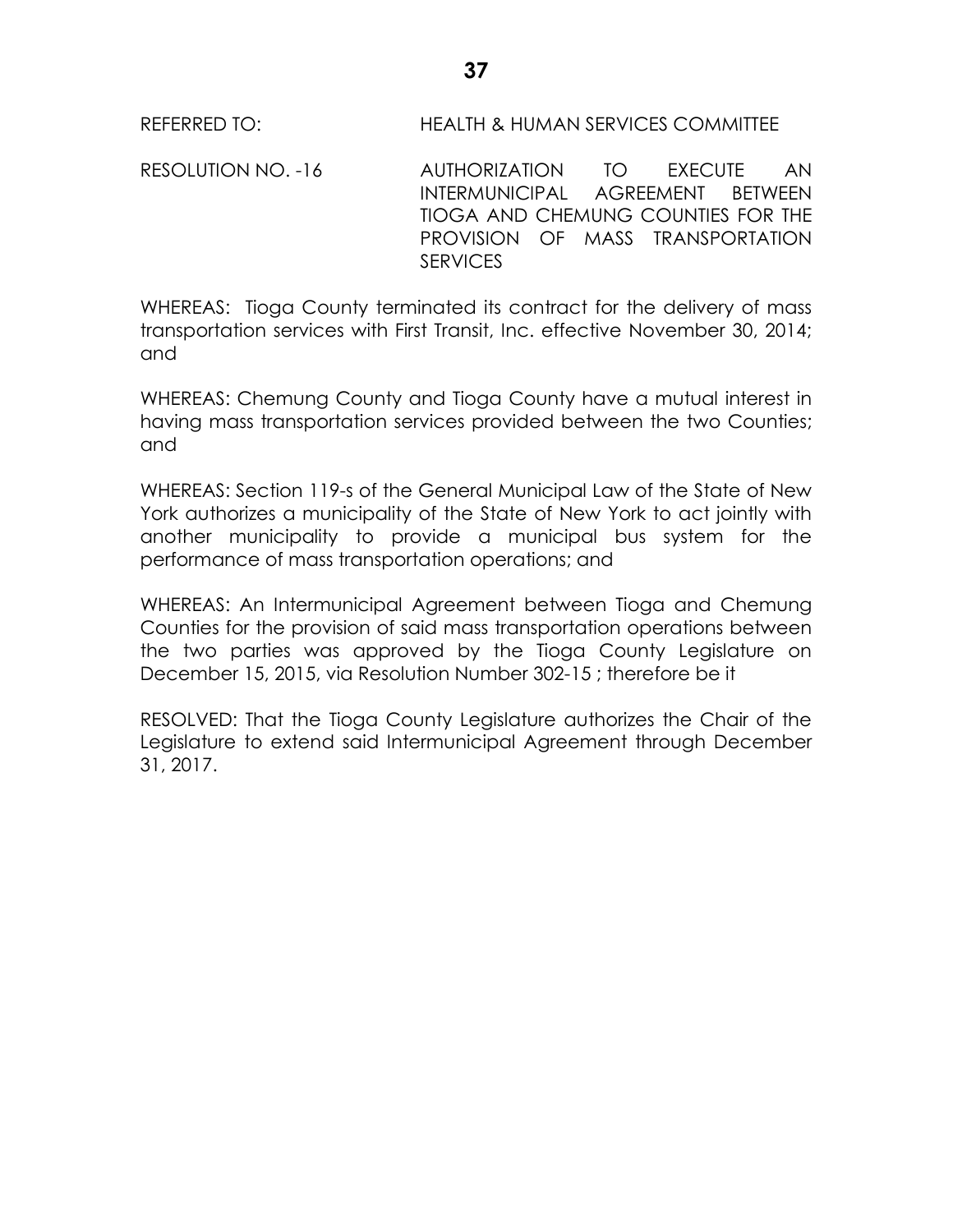REFERRED TO: ED&P COMMITTEE

RESOLUTION NO. -16 RESOLUTION TO RENEW CONSULTANT CONTRACT FOR HAZARD MITIGATION PLAN COORDINATOR FOR 2017

WHEREAS: Per resolution 193-12 and resolution 218-13, the Tioga County Legislature contracted with the Tioga County Soil & Water Conservation District to perform the Hazard Mitigation Plan Coordinator services for calendar year 2013 based on a mutually agreeable work plan with specific tasks; and

WHEREAS: The Tioga County Planning Department still does not have the existing capacity to perform these FEMA-required services; and

WHEREAS: The Tioga County Planning Department has sufficient funds in the 2017 budget to cover these expenses, in the amount of \$25,000 from Planning appropriation account A8020 540140; therefore be it

RESOLVED: That the Tioga County Legislature does hereby authorize the renewal of said contract with Tioga County Soil & Water Conservation District, to perform Hazard Mitigation Coordinator services from January 1 - December 31, 2017, not to exceed \$25,000 from Planning Appropriation account A8020 540140, and authorizes the Tioga County Legislative Chair to sign all related contract paperwork, contingent upon review and approval of the County Attorney.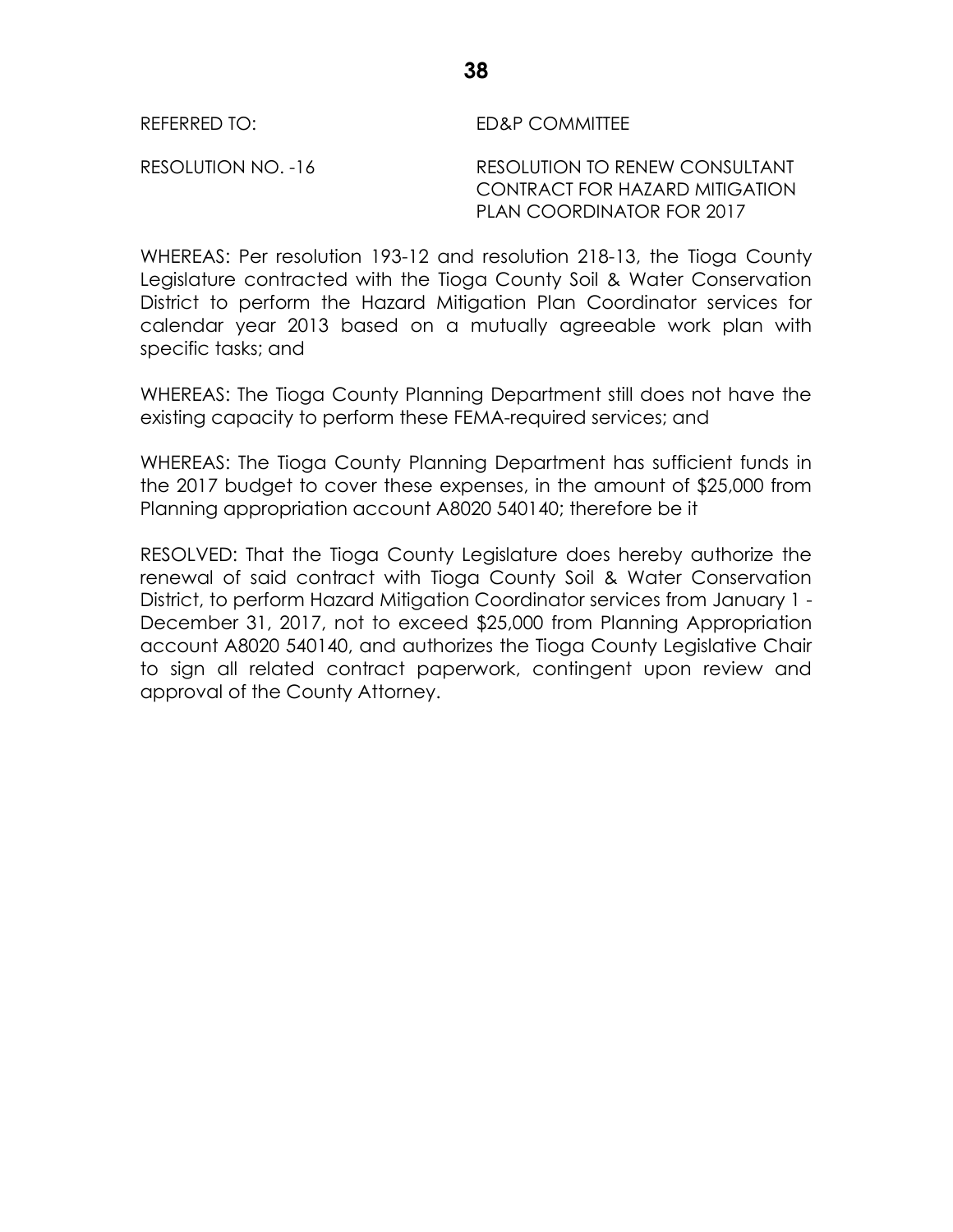REFERRED TO: ED&P COMMITTEE

RESOLUTION NO. -16 RESOLUTION FOR CONSULTANT CONTRACT FOR AG & FARMLAND PROTECTION PLAN IMPLEMENTATION SERVICES 2017

WHEREAS: Per resolution 125-15, the Tioga County Legislature adopted the County Agricultural and Farmland Protection Plan Update of 2015, which was subsequently approved by the Commissioner of the Department of Agricultural & Markets with encouragement to establish a centralized and coordinated means of implementing the plan, particularly with some kind of Agricultural Economic Development position, and mutually agreeable work plan with specific tasks; and

WHEREAS: The Tioga County Planning Department does not have the existing capacity to perform these Plan implementation services; and

WHEREAS: The Tioga County Economic Development & Planning Department has sufficient funds in the 2017 budget to cover these expenses, in the amount of \$25,000 from Economic Development appropriation account A6422 540140; therefore be it

RESOLVED: That the Tioga County Legislature does hereby authorize said contract with Cornell Cooperative Extension Tioga County, to perform Agricultural & Farmland Protection Plan implementation services from January 1 - December 31, 2017, not to exceed \$25,000 from Economic Development Appropriation account A6422 540140, and authorizes the Tioga County Legislative Chair to sign all related contract paperwork, contingent upon review and approval of the County Attorney.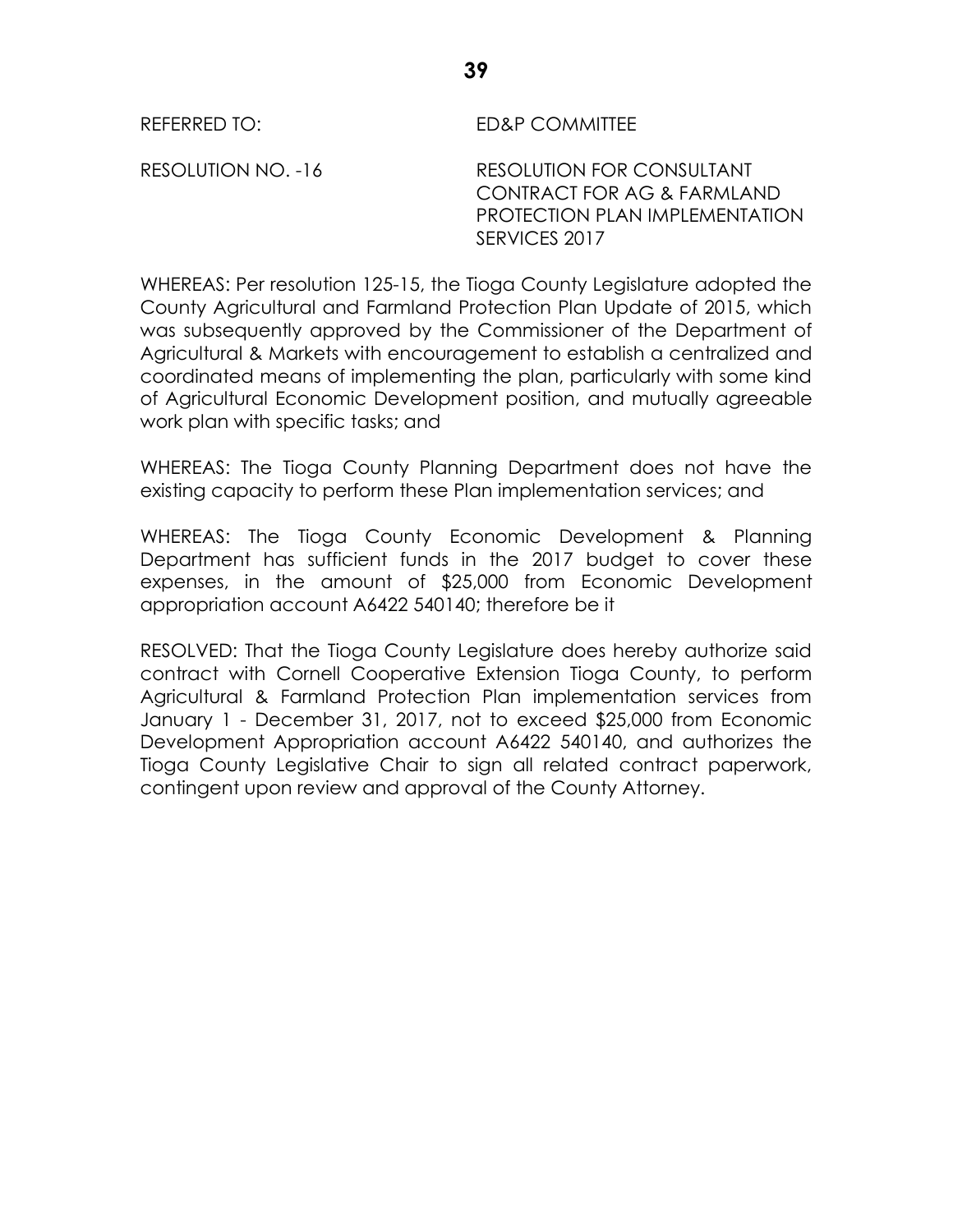### REFERRED TO: PERSONNEL COMMITTEE

RESOLUTION NO. -16 AUTHORIZE CONTRACT RENEWAL CSEA EMPLOYEE BENEFIT FUND

WHEREAS: Resolution #276-11 authorized a contract with CSEA Benefit Fund to administer Solstice Vision and Dental plans for CSEA and Non-Union employees; and

WHEREAS: The Dental and Vision plans are contractual benefits for CSEA employees, to be continued for 2017; therefore be it

RESOLVED: That the Chair of the Legislature is hereby authorized to sign a contract, subject to review by the County Attorney, with CSEA Employee Benefit Fund for the purpose of facilitating the Solstice Dental and Solstice Vision plans for the period of January 1, 2017 – December 31, 2017.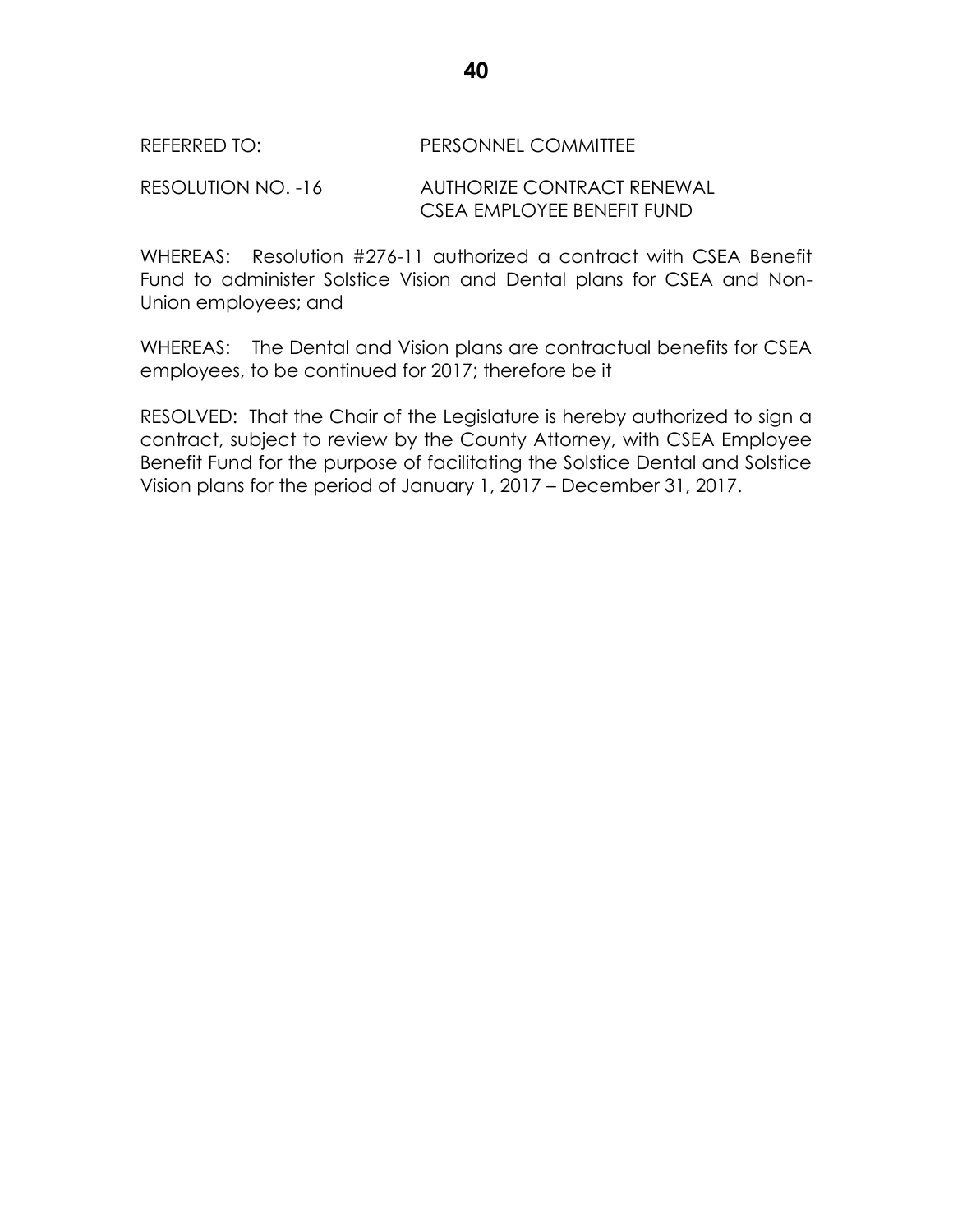REFERRED TO: PERSONNEL COMMITTEE

RESOLUTION NO. -16 AUTHORIZE CONTRACT FOR BACKGROUND CHECKS (PERSONNEL)

WHEREAS: The Information Security Policy adopted in October 2015 contains a requirement that all new hires as of January 1, 2016 have a background check conducted; and

WHEREAS: The Personnel Department will coordinate the background checks being conducted pre-employment by an outside agency; and

WHEREAS: There is interest in contracting with a local agency for these services in order to expedite the process and avoid unnecessary delays in the hiring process; and

WHEREAS: Evolution Consulting, LLC (EVOCON) has a proven track record for providing quality service at a reasonable price; therefore be it

RESOLVED: That the Chair of the Legislature is hereby authorized to enter into a contract with EVOCON to continue conducting background checks for 2017 upon approval by the County Attorney; and be it further

RESOLVED: That said contract shall be in effect January 1, 2017 – December 31, 2017.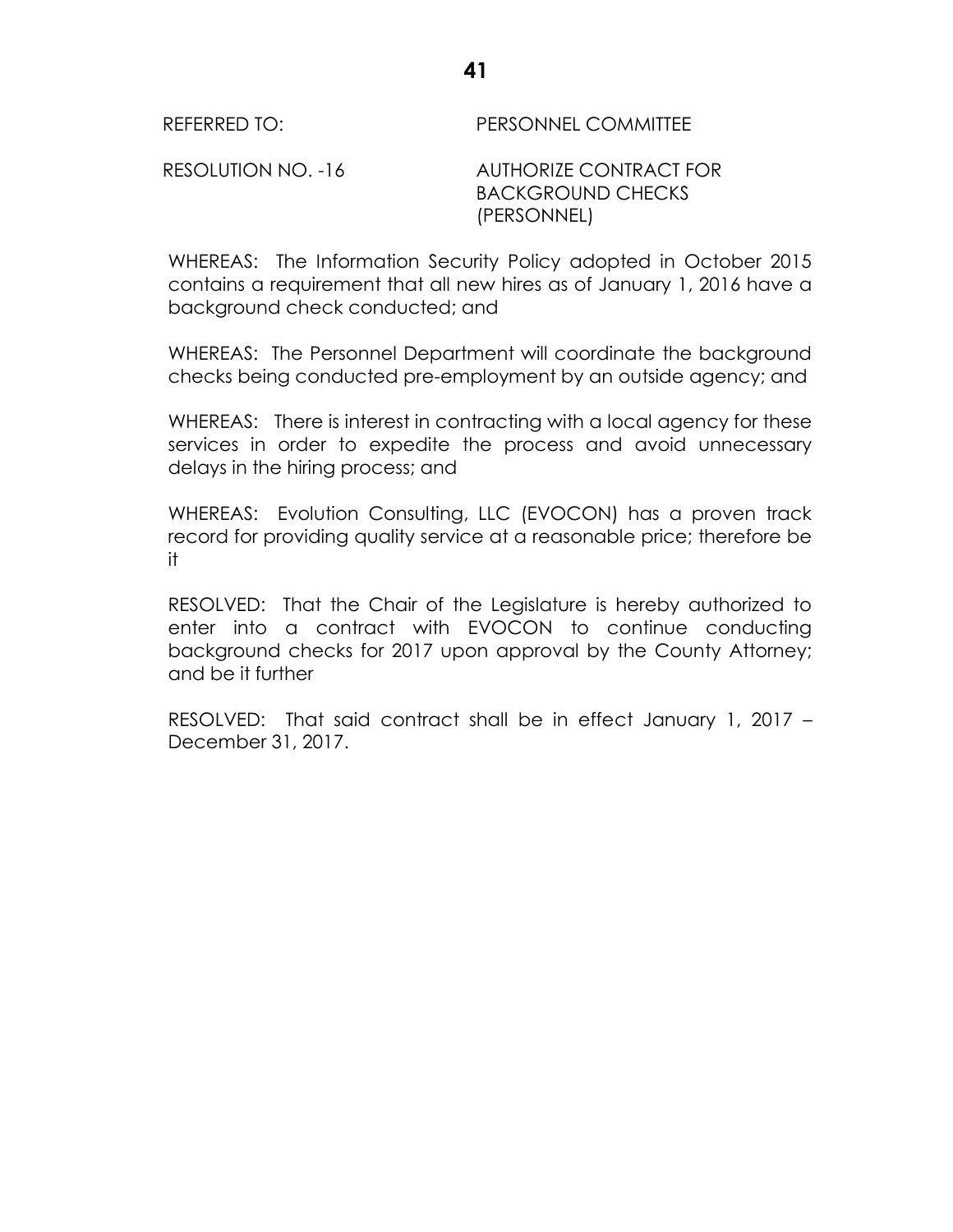REFERRED TO: ADMINISTRATIVE SERVICES **COMMITTEE** 

RESOLUTION NO. -16 AMEND POLICY 16

COUNTY HOURS

WHEREAS: County Policy 16 County Hours needs to be amended due to the Sixth Judicial Court hours changing effective January 3, 2017 from 8:30 a.m. to 4:30 p.m.; and

WHEREAS: County offices located at Court Street will be affected by the change in hours and Policy 16 needs to be amended to reflect those changes; therefore be it

RESOLVED: That Policy 16 County Hours be amended as follows:

"County offices are open from 9 a.m. to 5 p.m. with the exception of the County Offices located at Court Street whose entrance hours to the public are 9:00 a.m. to 4:30 p.m."

And be it further

RESOLVED: That the remainder of Policy 16 County Hours shall remain in full force and effect.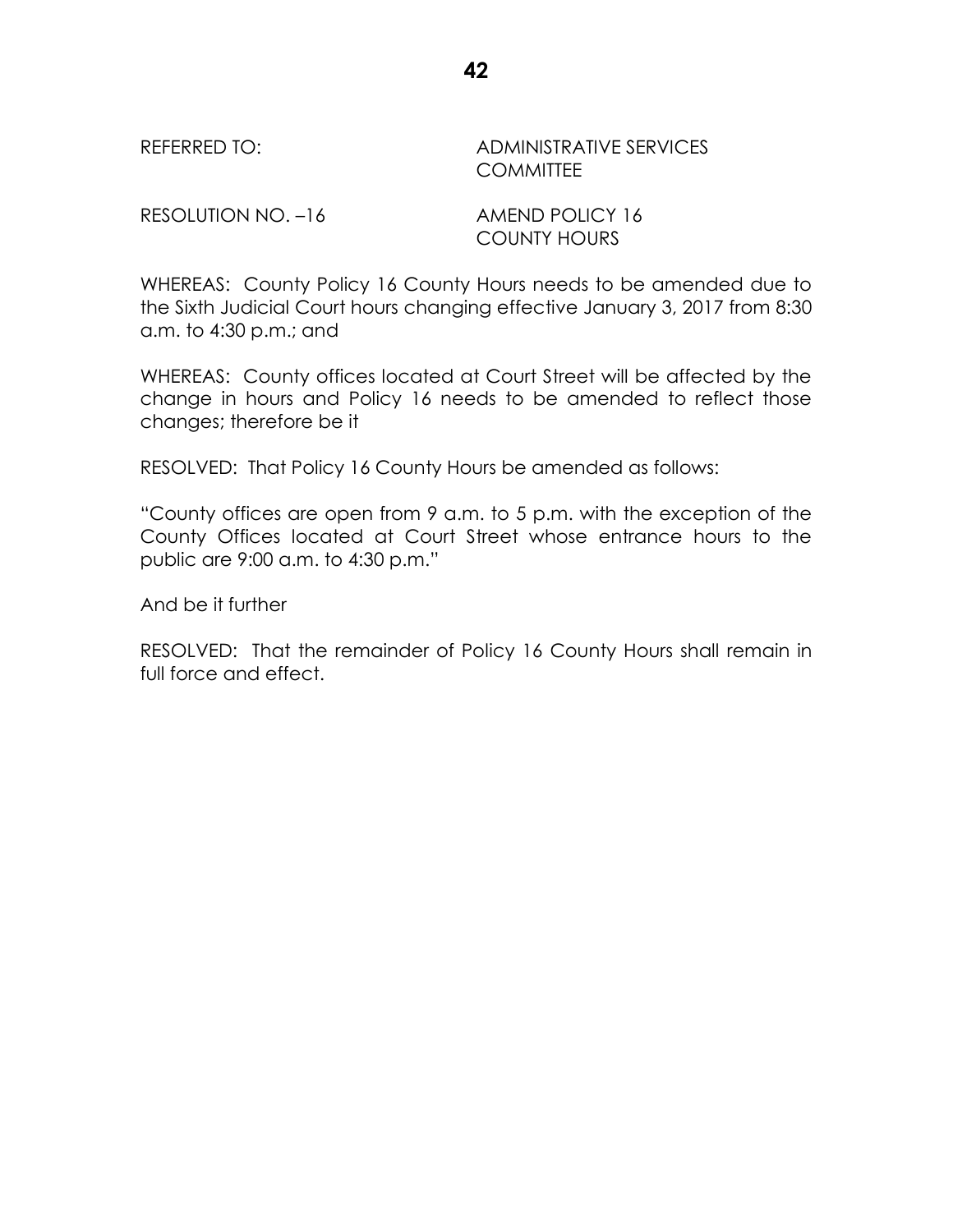| REFERRED TO        | PERSONNEL COMMITTEE                           |
|--------------------|-----------------------------------------------|
| RESOLUTION NO. -16 | AMEND COUNTY POLICY 44;<br>NON-UNION BENEFITS |

WHEREAS: Resolution #204-16 amended Policy 44 based on new Fair Labor Standard Act regulations to take effect December 1, 2016; and

WHEREAS: A temporary nationwide injunction has been placed against the change in FLSA regulations; and

WHEREAS: Policy 44 needs updating to reflect 2017 health insurance contributions as well as a new benefit available as of January 1, 2017; therefore be it

RESOLVED: That the changes made to Policy 44 via Resolution 204-16 are hereby rescinded; and be it further

RESOLVED: That *Section 5: Health & Dental Insurance Employee Contributions* shall have the 2017 column completed to reflect the same percentages as in the 2016 column; and be it further

RESOLVED: That paragraph 10 of Section 5 which addresses the Health Reimbursement Accounts shall be changed to have "For 2012-2016" deleted; and be it further

RESOLVED: That *Section 2C-Sick Time* shall be amended so that the sixth bullet reads:

"Upon retirement directly into the NYS & Local Employees Retirement System, a portion of an employee's accumulated unused sick days may be counted as additional service credit, in accordance with Section 41j of Retirement Law. If upon retirement an employee qualifies to carry Tioga County health insurance into retirement and has more sick days accrued than can be applied under Section 41j, the employee may apply the remaining sick days (whole days only) toward payment of their Tioga County retiree health insurance contributions. For each sick day over the Section 41j allowance, the employee shall receive one credit, and each credit can be used to reduce their contribution by \$100. **The credit otherwise has no cash value.** This credit will be applied toward the retiree's contributions toward health insurance premiums until it has been depleted, at which time the retiree will then become responsible for payment of said contributions in order to continue coverage. This credit can only be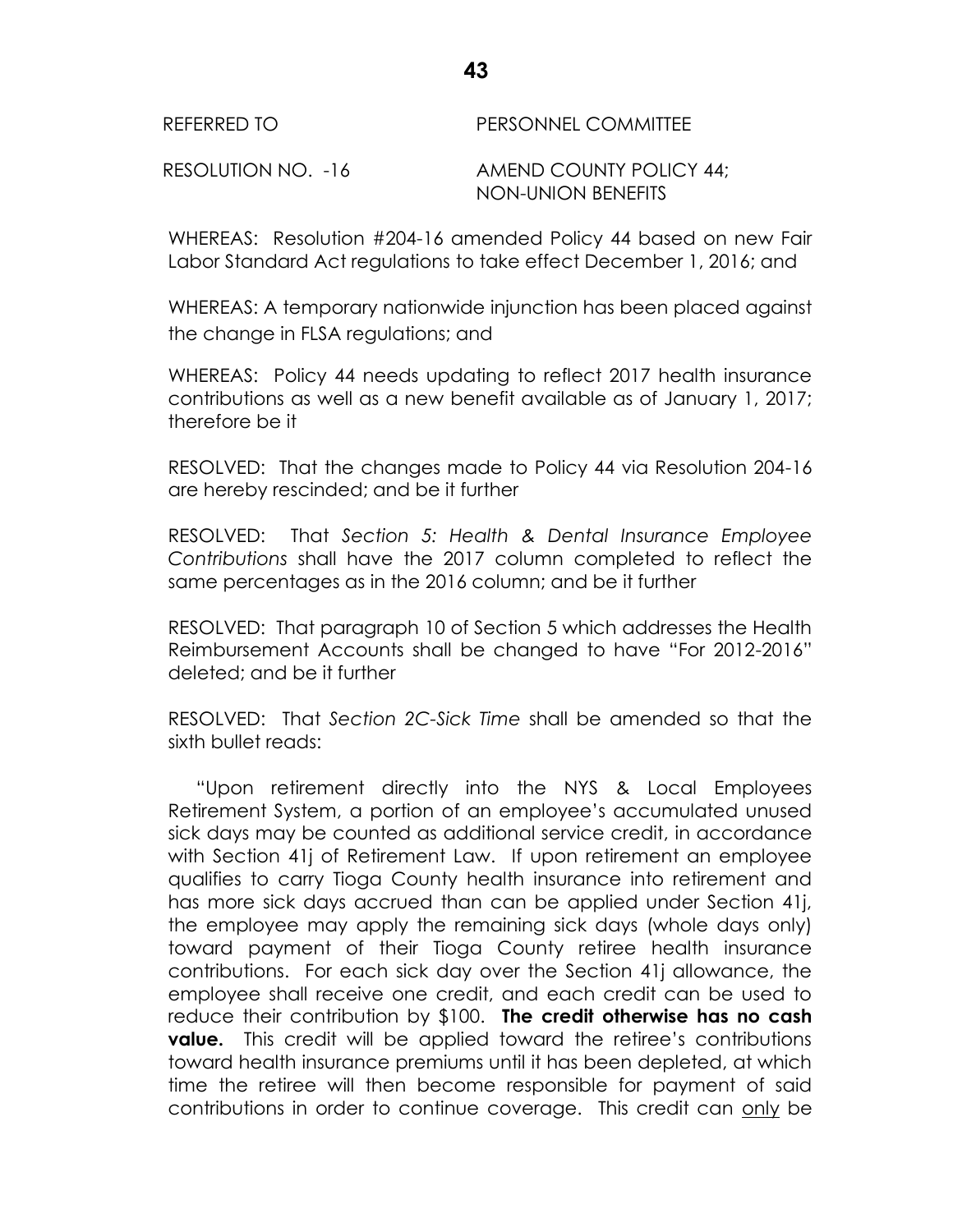used toward the health insurance contributions for Tioga County sponsored retiree health care plan and shall cease upon the death of the retiree."

and be it further

RESOLVED: That all remaining portions of policy 44 remain unchanged.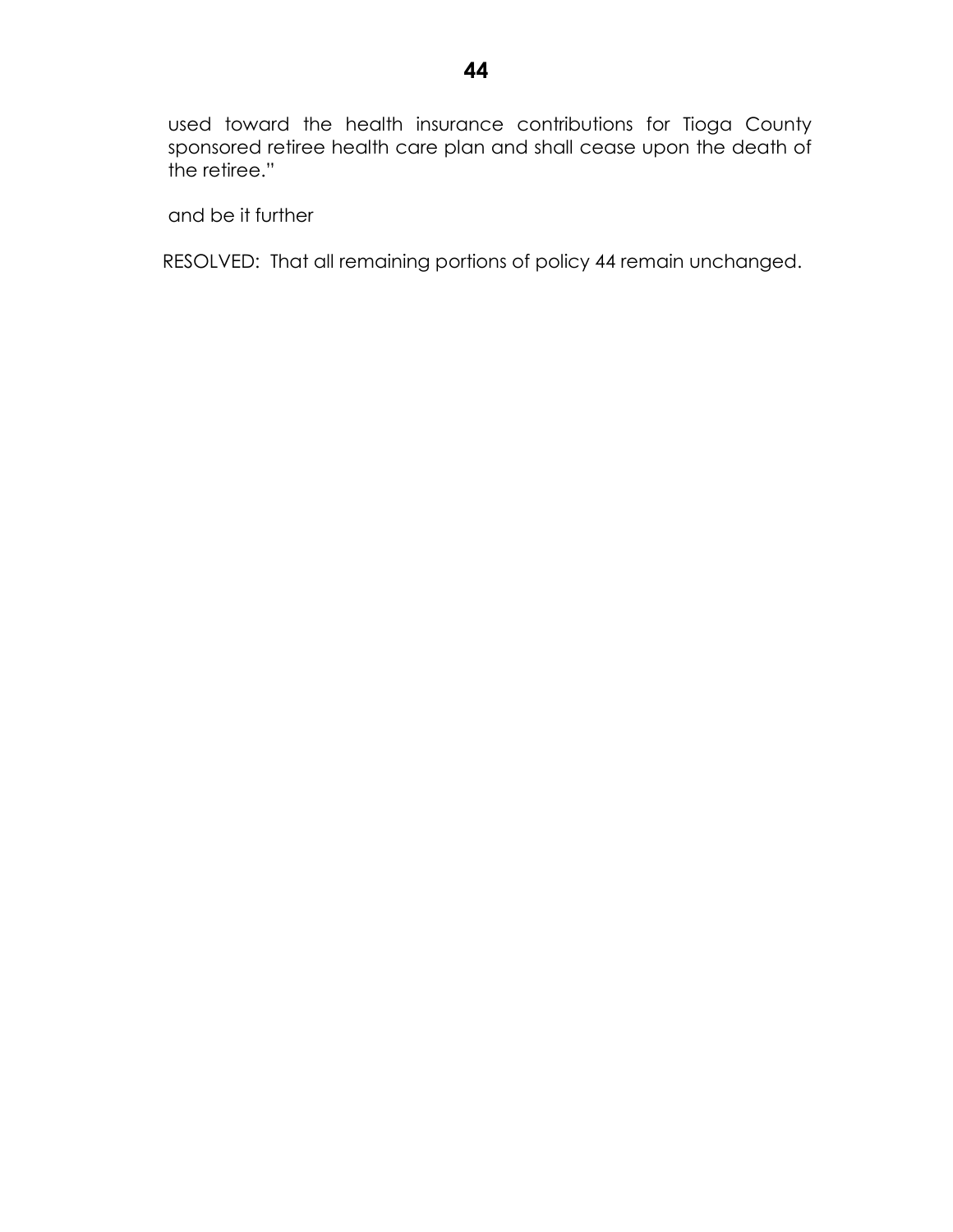RESOLUTION NO. -16 APPOINTMENT OF PART-TIME INFORMATION SECURITY OFFICER LEGISLATIVE OFFICE

WHEREAS: Tioga County Policy 43 requires the Legislature to appoint annually, a part-time Information Security Officer who will be responsible for implementing and monitoring a consistent data security program; therefore be it

RESOLVED: That Susan Haskett shall be appointed to the part-time Information Security Officer position for 2017 and will be compensated at an annual rate of \$5,000 per year.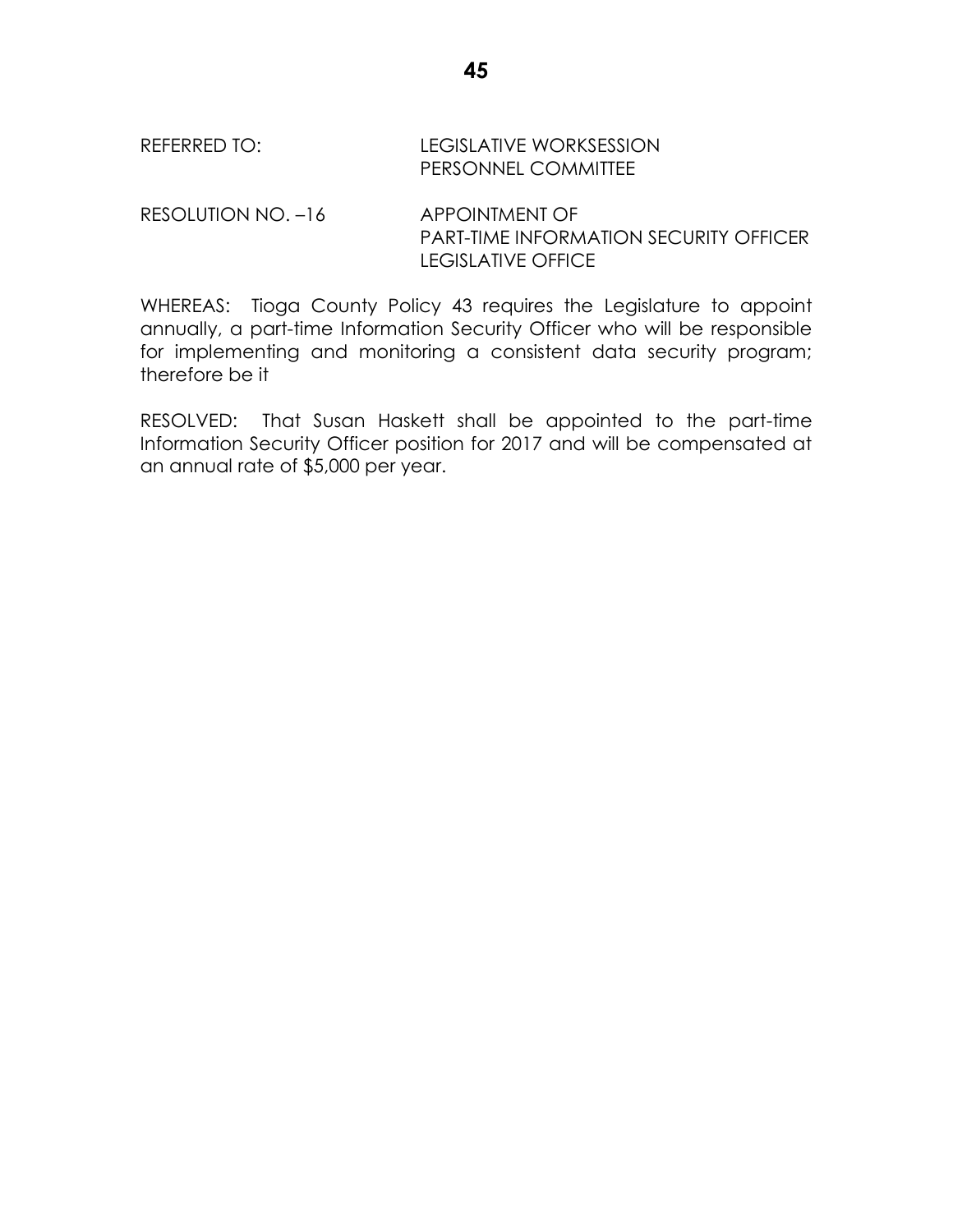### REFERRED TO: PERSONNEL COMMITTEE LEGISLATIVE COMMITTEE

RESOLUTION NO. -16 AMEND RESOLUTION #309-14; INCREASE PART-TIME, SEASONAL AND TEMPORARY RATES

WHEREAS: Resolution #309-14 increased hourly rates for part-time, seasonal and temporary positions in 2015; and

WHEREAS: The County Legislature believes these rates deserve to be adjusted again for 2017; therefore be it

RESOLVED: That resolution #309-14 is hereby amended that effective January 1, 2017 all part-time, seasonal and temporary hourly rates shall be increased by 2%.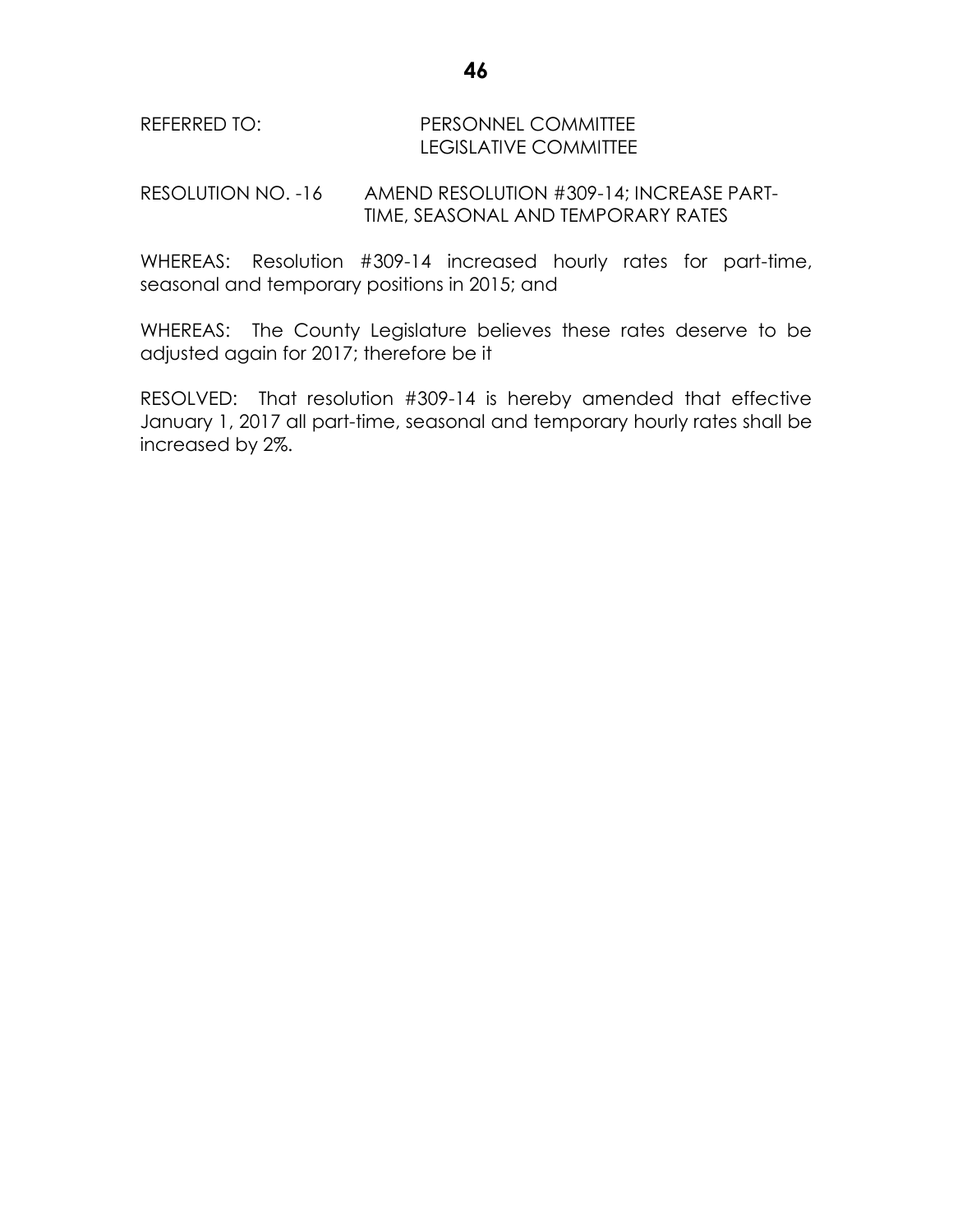## REFERRED TO: ADMINISTRATIVE SERVICES COMMITTEE PERSONNEL COMMITTEE

RESOLUTION NO. -16 AUTHORIZE 2017 SALARIES (BOARD OF ELECTIONS)

WHEREAS: The salaries for employees of the Board of Elections are set by resolution; and

WHEREAS: Non-Union staff have been authorized a salary increase for 2017; therefore be it

RESOLVED: That the 2017 rates of pay for the Board of Elections staff shall be as follows:

2017 pay:

| Commissioners (2)              | \$40,953   |
|--------------------------------|------------|
| Deputy Commissioners (2)       | \$33,161   |
| Voting Machine Technicians (2) | \$16.52/hr |
| Election Workers (4)           | \$12.64/hr |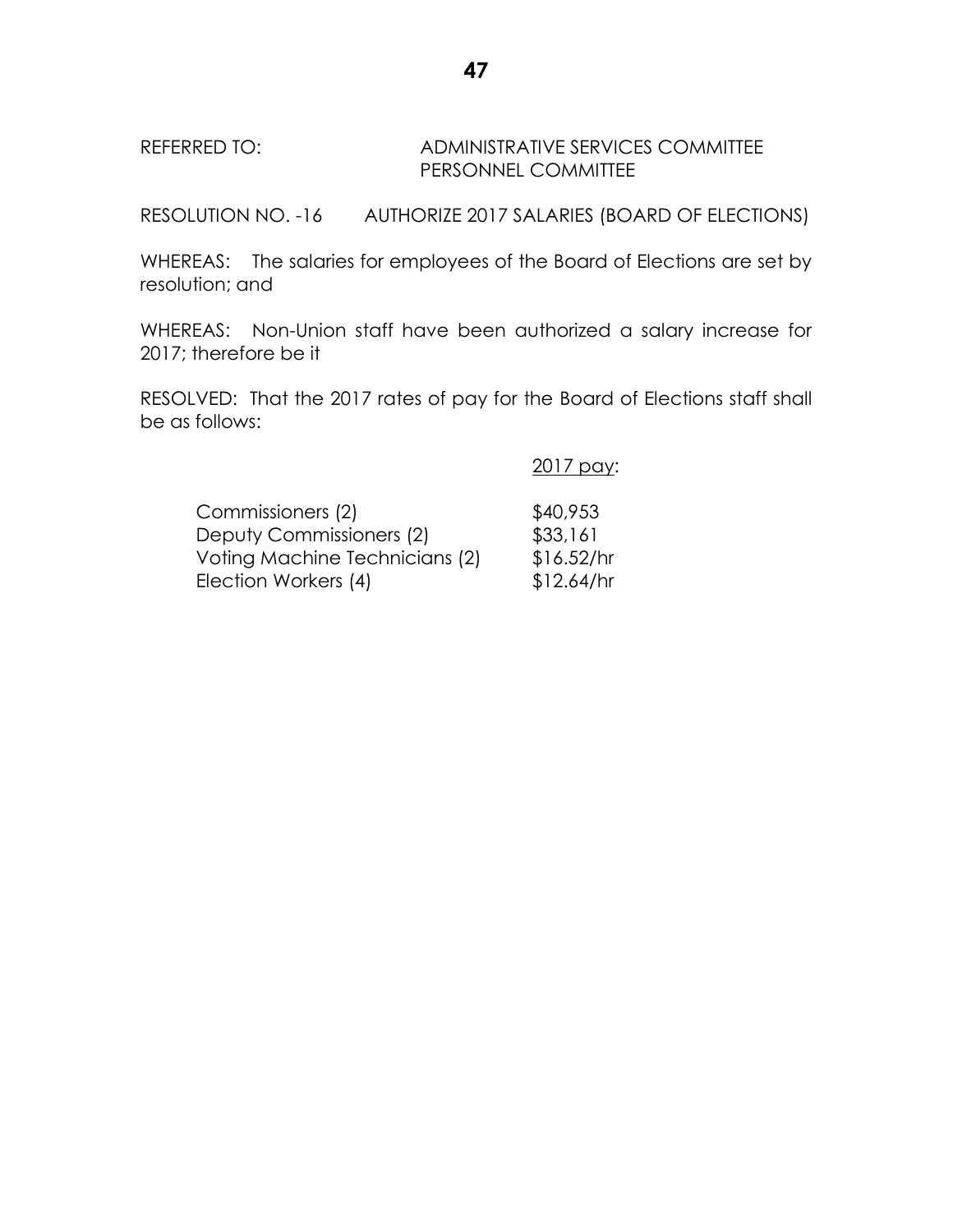REFERRED TO: HEALTH & HUMAN SERVICES COMMITTEE PERSONNEL COMMITTEE

RESOLUTION NO. -16 AUTHORIZE REAPPOINTMENT OF PUBLIC HEALTH DIRECTOR (PUBLIC HEALTH)

WHEREAS: Lisa McCafferty was appointed Public Health Director on December 14, 2015 for the balance of the existing 6 year term, which expires January 10, 2017; and

WHEREAS: The Board of Health voted on November 17, 2016 to reappoint Ms. McCafferty for a 6 year term and the County Legislature is in agreement with this decision; therefore be it

RESOLVED: That Lisa McCafferty is hereby reappointed effective January 11, 2017 for a 6 year term to run through January 10, 2023; and be it further

RESOLVED: That Ms. McCafferty's 2017 annual salary shall be \$82,000.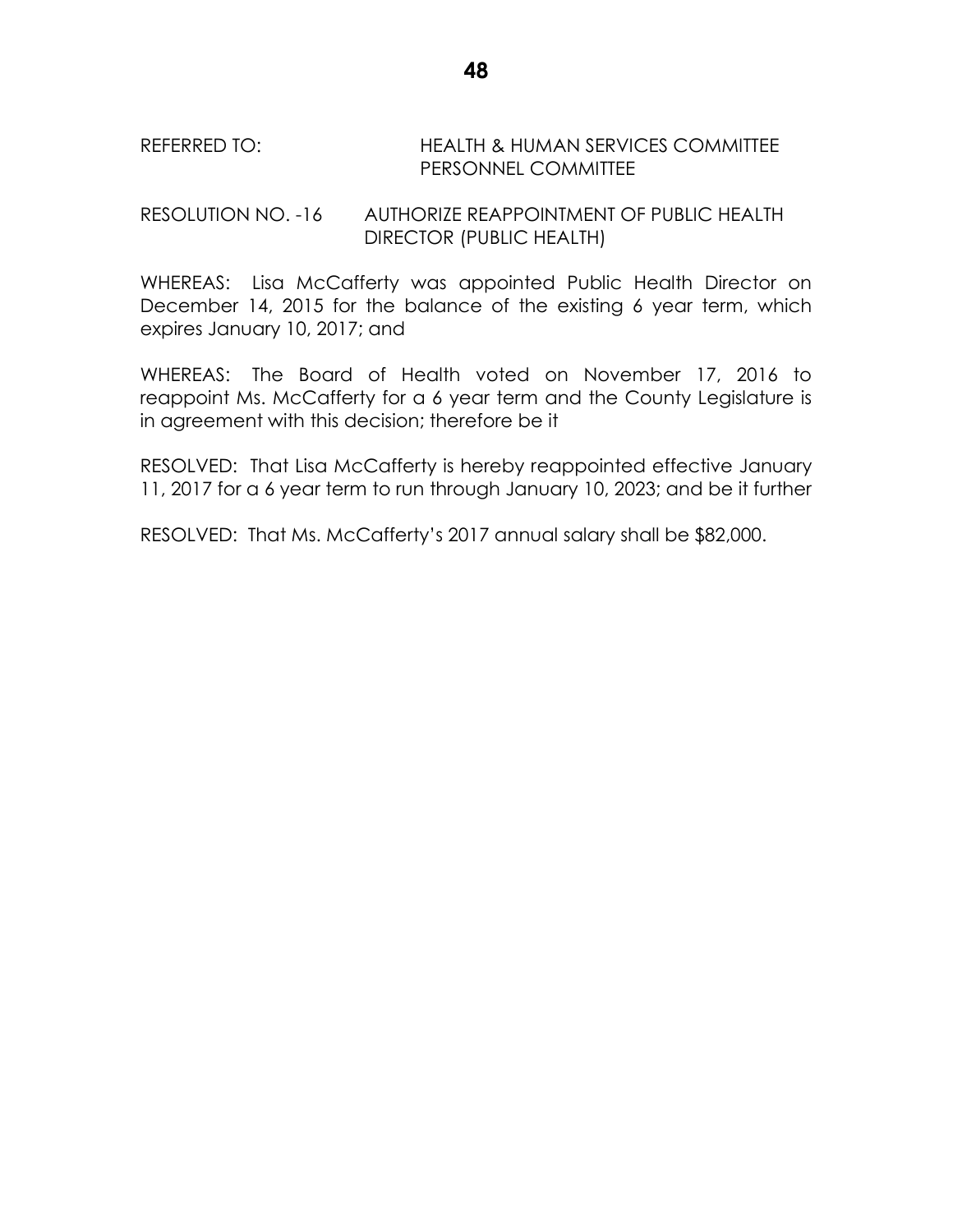| REFERRED TO:       | <b>PERSONNEL COMMITTEE</b> |
|--------------------|----------------------------|
| RESOLUTION NO. -16 | 2017 STAFF CHANGES         |

WHEREAS: The Personnel Department requested staffing changes as part of the 2017 budget process; and

WHEREAS: Those changes were approved by the County Legislature; therefore be it

RESOLVED: That the following staffing changes are effective May 15, 2017 through September 1, 2017:

 Current Title/ New Title/ Budget Name: Salary Grade Salary Grade Impact: Vacant Clerk (Seasonal) \$5,600 effective 5/15/17-9/1/17

(PERSONNEL DEPARTMENT)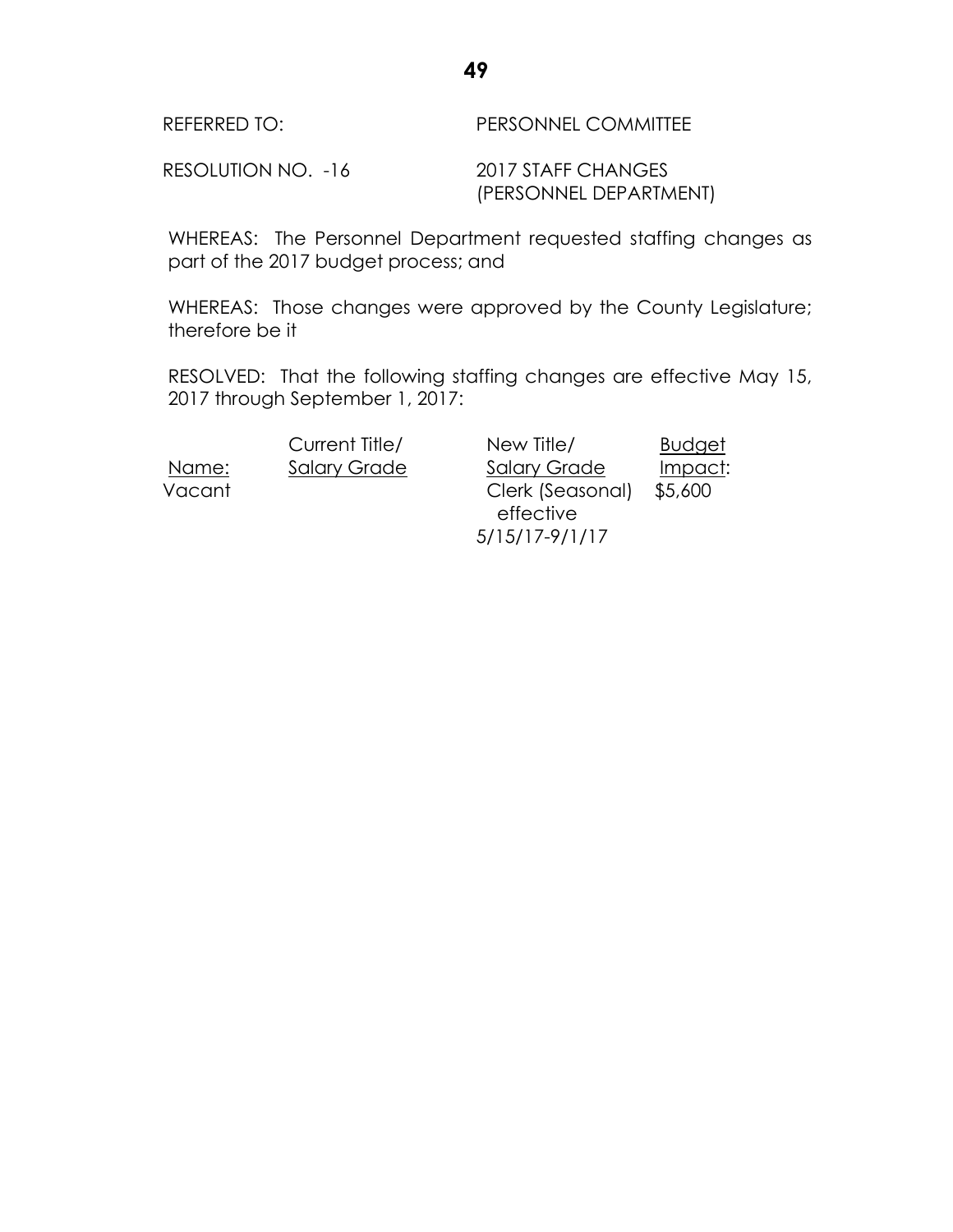REFERRED TO: PERSONNEL COMMITTEE

RESOLUTION NO. -16 2017 STAFF CHANGES (REAL PROPERTY)

WHEREAS: Real Property requested staffing changes as part of the 2017 budget process; and

WHEREAS: Those changes were approved by the County Legislature; therefore be it

RESOLVED: That the following staffing changes are effective January 1, 2017:

|        | Current Title/          | New Title/          | <b>Budget</b> |
|--------|-------------------------|---------------------|---------------|
| Name:  | <b>Salary Grade</b>     | <b>Salary Grade</b> | Impact:       |
| Vacant | Real Property Tax       | Unfunded            | $-14,126$     |
|        | Service Technician (PT) |                     |               |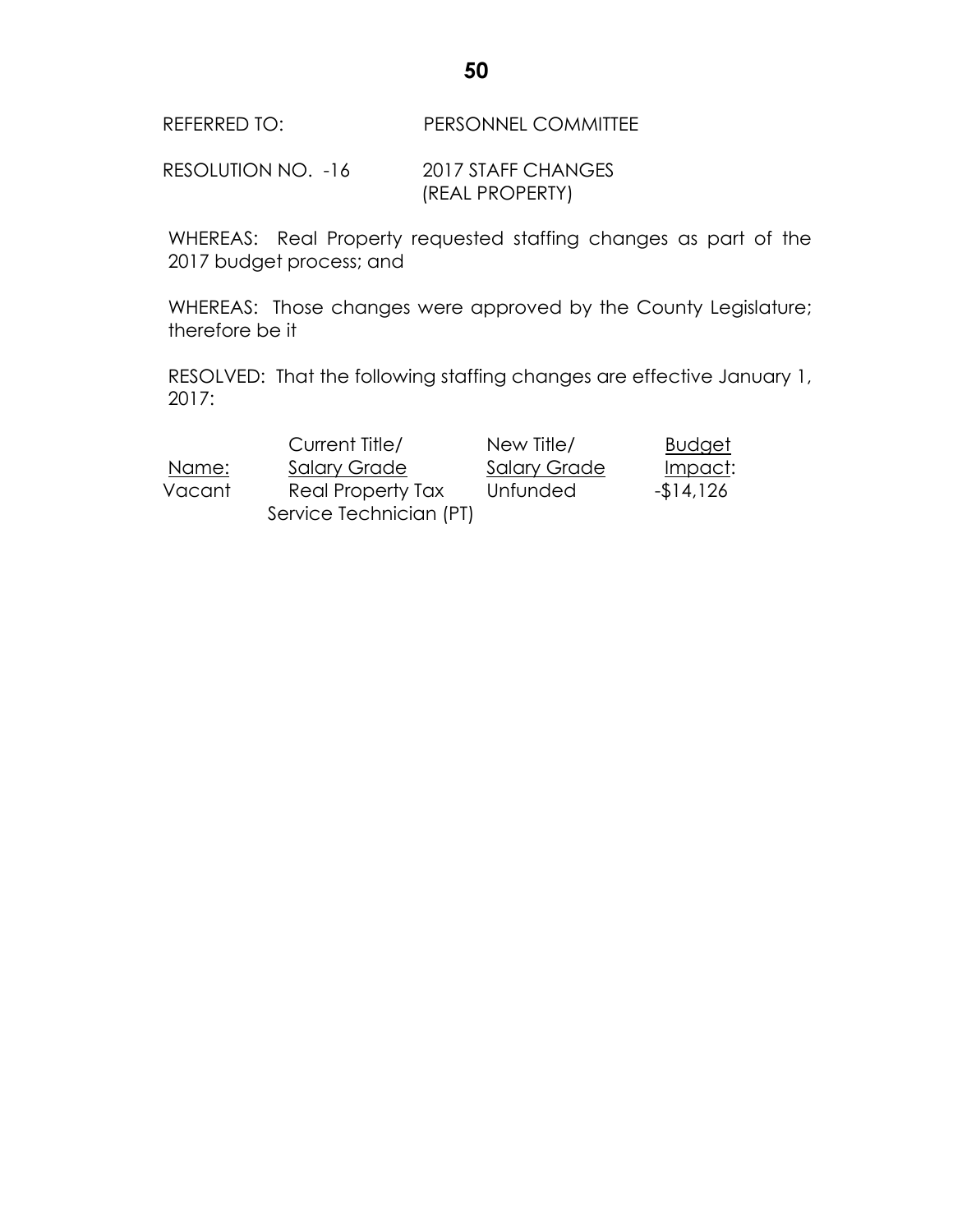| <b>REFERRED TO:</b> | <b>PERSONNEL COMMITTEE</b> |
|---------------------|----------------------------|
|                     |                            |

RESOLUTION NO. -16 2017 STAFF CHANGES (SOCIAL SERVICES)

WHEREAS: The Department of Social Services requested staffing changes as part of the 2017 budget process; and

WHEREAS: Those changes were approved by the County Legislature; therefore be it

RESOLVED: That the following staffing changes are effective January 1, 2017:

Current Title/ New Title/ Budget Name: Salary Grade Salary Grade Impact: Vacant Caseworker \$40,790 (Grade 11)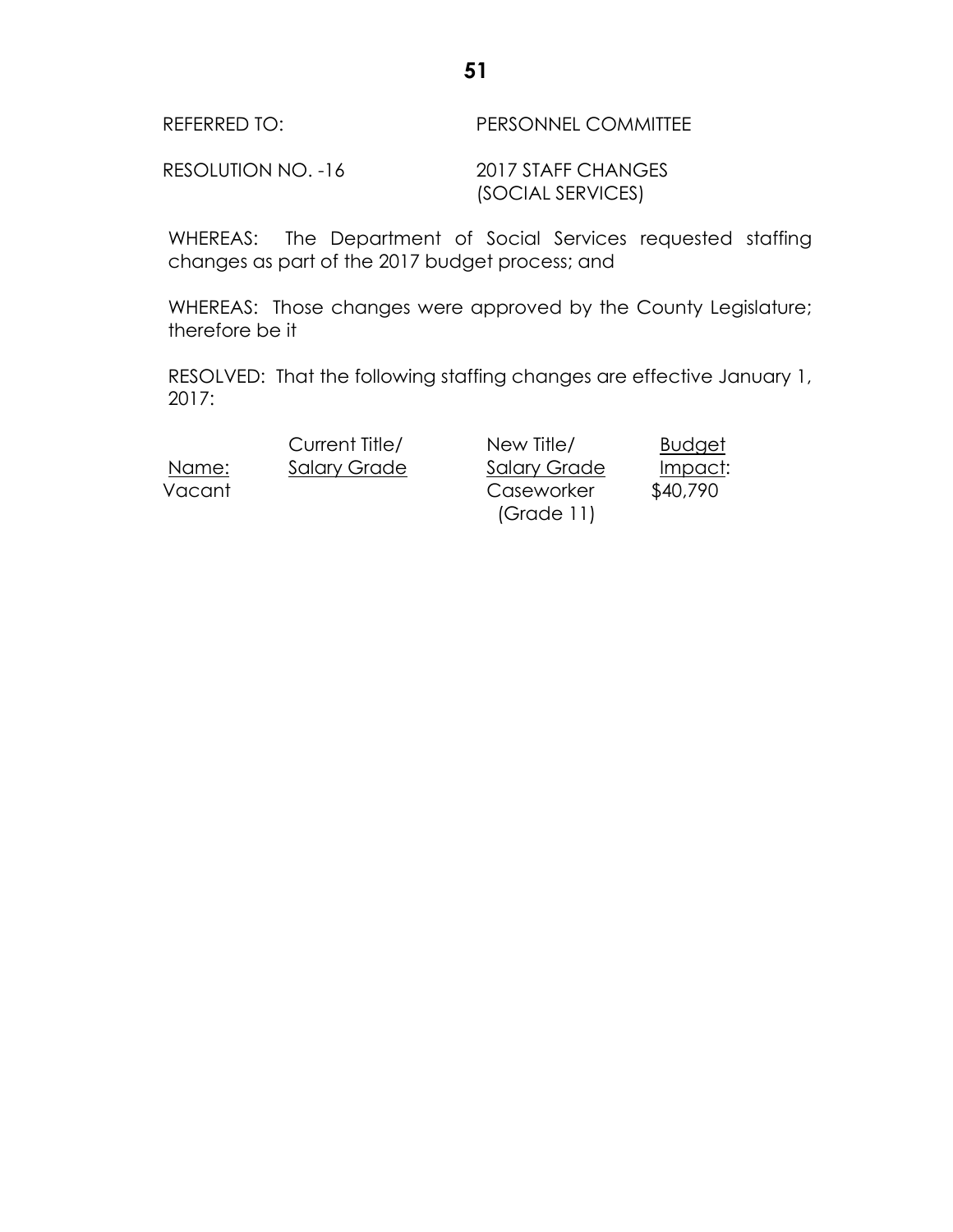#### REFERRED TO: HEALTH & HUMAN SERVICES COMMITTEE PERSONNEL COMMITTEE

RESOLUTION NO. -16 ABOLISH ONE (1) FULL-TIME TYPIST AND CREATE ONE (1) FULL-TIME ADMINISTRATIVE ASSISTANT POSITION PUBLIC HEALTH DEPARTMENT

WHEREAS: Legislative approval is required for the abolishment and creation of any new position within Tioga County; and

WHEREAS: A Typist position, CSEA salary grade III (\$23,909-\$24,609) has been vacant within the Public Health Department since April 16, 2016; and

WHEREAS: The Public Health Director has submitted a new position duties statement to the Personnel Department for review and classification of the tasks she would like to have assigned to said vacancy; and

WHEREAS: Upon review of said information, the Personnel Officer has determined an appropriate classification; therefore be it

RESOLVED: That the vacant, full-time Typist position shall be abolished and a full-time Administrative Assistant position, CSEA salary grade VII (\$32,697-\$33,397), shall be created effective December 14, 2016.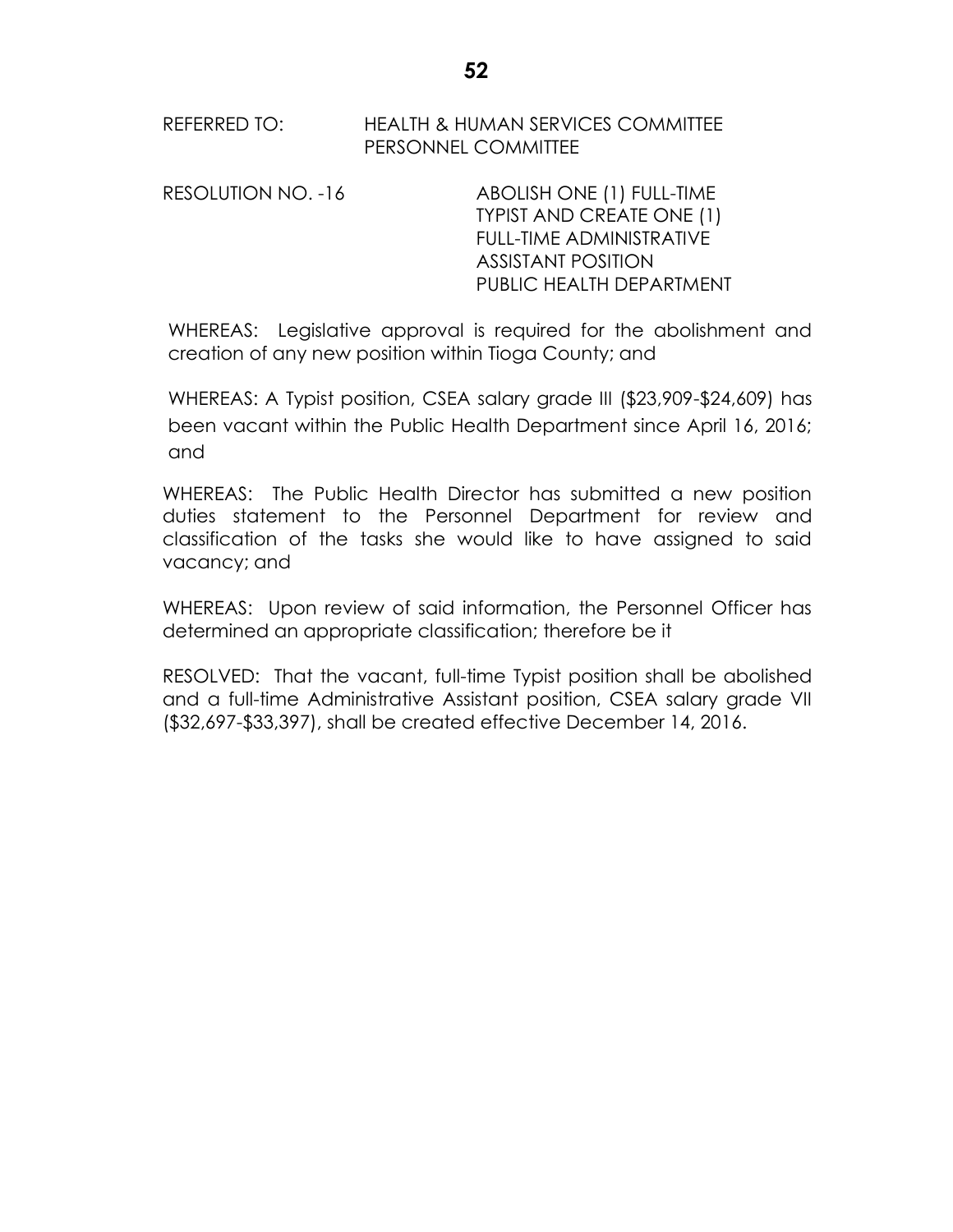REFERRED TO: HEALTH & HUMAN SERVICES COMMITTEE PERSONNEL COMMITTEE

RESOLUTION NO. -16 AUTHORIZE ABOLISHMENT OF VACANT SUPPORT INVESTIGATOR; RECLASSIFY SENIOR ACCOUNT CLERK TYPIST TO PRINCIPAL ACCOUNT **CLERK** (SOCIAL SERVICES)

WHEREAS: Legislative approval is required for the abolishment and creation of any new position within Tioga County; and

WHEREAS: A Support Investigator position, (CSEA salary grade VII, \$32,697-33,397) has been vacant within the Department of Social Services since November 30, 2016 and there is no intent to fill said vacancy; and

WHEREAS: The Commissioner of Social Services has requested a review of duties for Doreen Holbrook, Senior Account Clerk-Typist (CSEA salary grade V, \$26,713-27,413), and the Personnel Officer has determined that the employee is performing duties outside of her present classification; therefore be it

RESOLVED: That one vacant Support Investigator positon be abolished effective December 14, 2016; and be it further

RESOLVED: That Doreen Holbrook shall be reclassified from Senior Account Clerk Typist to Principal Account Clerk (CSEA salary grade VII) from the current civil service eligible list effective December 14, 2016; and be it further

RESOLVED: That said reclassification shall result in an increase of \$5,984 and Ms. Holbrook's new annual salary shall be \$33,413 effective December 14, 2016.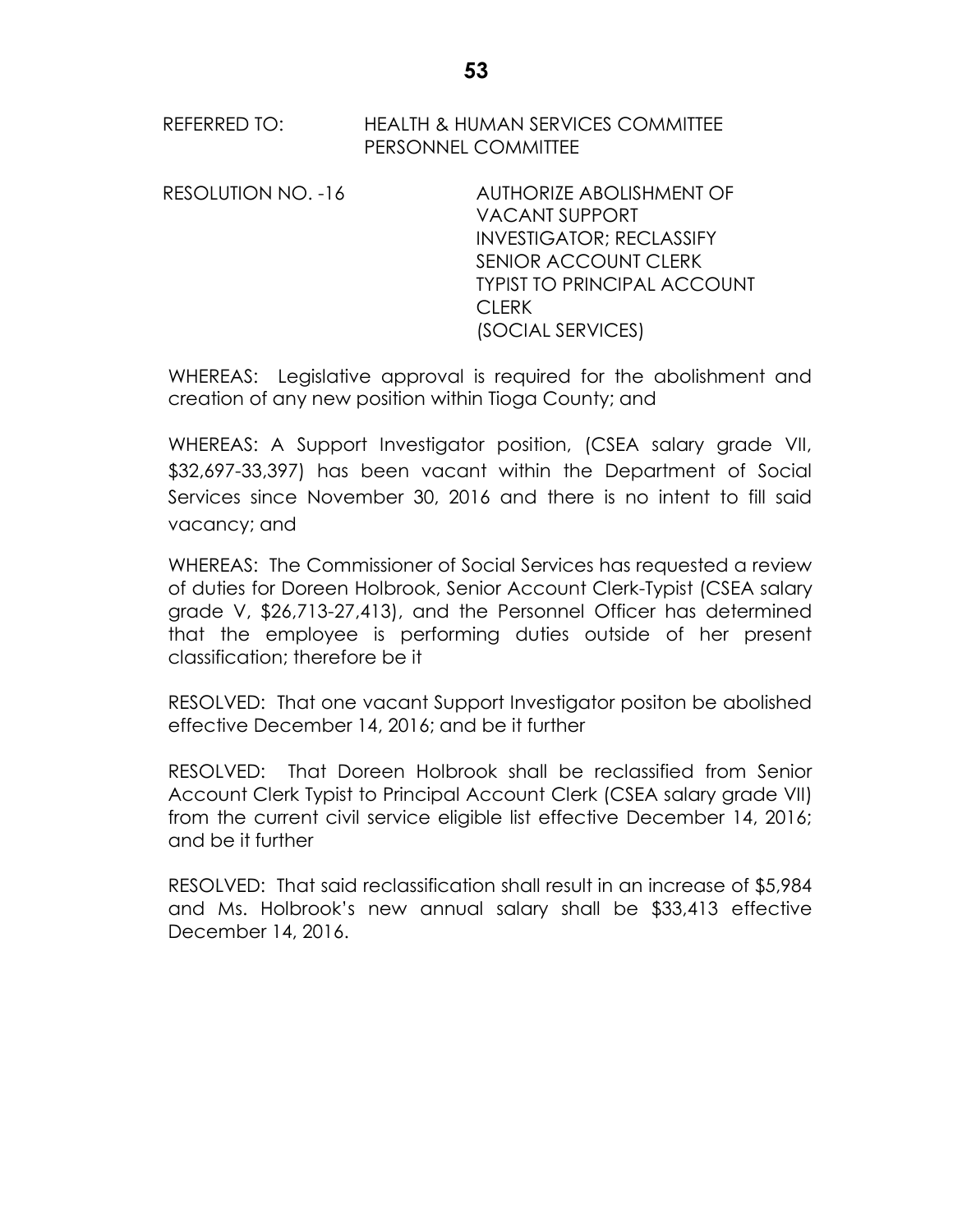| REFERRED TO:       | HEALTH & HUMAN SERVICES COMMITTEE<br>PERSONNEL COMMITTEE                                 |
|--------------------|------------------------------------------------------------------------------------------|
| RESOLUTION NO. -16 | APPOINT SECRETARY TO COMMISSIONER<br>OF SOCIAL SERVICES: AUTHORIZE NON-<br>LINION SALARY |

WHEREAS: Legislative approval is required for all non-union appointments; and

WHEREAS: Judy Westmiller will retire as Secretary to Commissioner of Social Services effective on December 31, 2016; and

WHEREAS:Heather Quick-Anderson is able and willing to backfill this vacancy by promotion from her Principal Account Clerk position (CSEA, competitive classification) into a Non-Union, exempt classified position; and

WHEREAS: Due to the non-union salary range for secretarial positions at this level, Ms. Quick-Anderson would incur a decrease in salary under the formula currently used to determine the step from Union to Non-Union salary; therefore be it

RESOLVED: That the Commissioner of Social Services be authorized to appoint Ms. Quick-Anderson to the position of Secretary to Commissioner of Social Services effective January 2, 2017 at the annual salary of \$35,381, which is reflective of a \$1,500 increase over her January 2, 2017 salary as a Principal Account Clerk.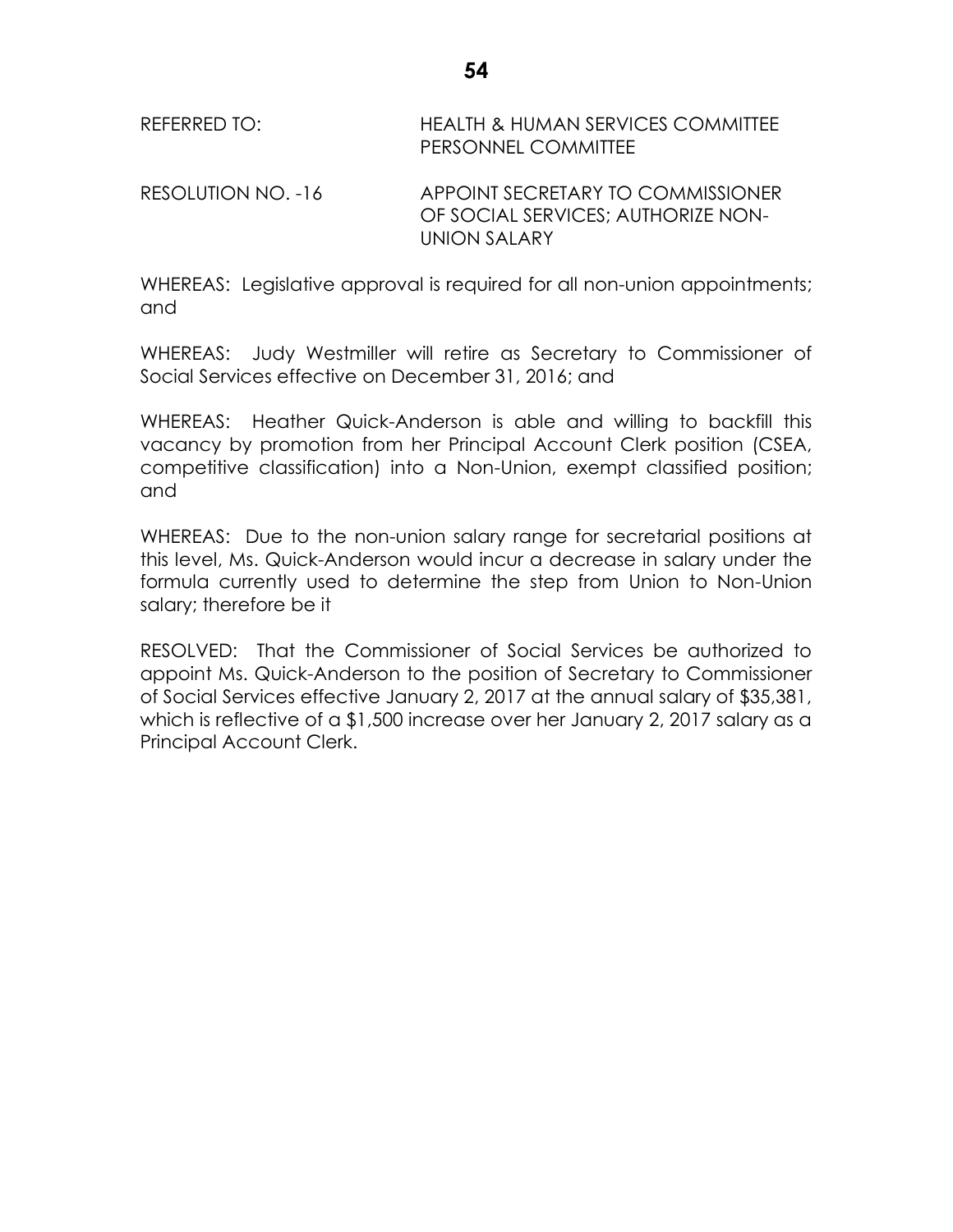| REFERRED TO: | PERSONNEL COMMITTEE |
|--------------|---------------------|
|              |                     |

RESOLUTION NO. –16 ADOPT LOCAL LAW NO. 1 OF 2016

WHEREAS: A public hearing was held on December 7, 2016, following due notice thereof to consider the adoption of Local Law Introductory No. A of the Year 2016 A Local Law amending Local Law No. 1 of the year 1956 to provide for Administration and Contract authority for the Tioga County Self-Insurance Plan; and

WHEREAS: It is in the best interests of the residents of Tioga County to adopt such Local Law which will Local Law No. 1 of 2016; therefore be it

RESOLVED: That the following Local Law be and hereby is adopted;

County of Tioga

Local Law No. 1 of the Year 2016.

A Local Law amending Local Law No. 1 of the year 1956 to provide for Administration and Contract authority for the Tioga County Self-Insurance Plan.

Be It Enacted by the Legislature of the County of Tioga as follows:

SECTION 1:

Local Law No. 1 of 1956, Sections 3 and 4 are hereby amended to read as follows:

Section 3:

The Tioga County Self-Insurance Plan shall be administered by the Personnel Officer and Benefits Manager, and overseen by the Tioga County Legislature.

Section 4: Contract Authority

The Administrators, subject to approval of the County Legislature, may contract for such services as deemed necessary for the operation and administration of the plan.

SECTION 2. SEVERABILITY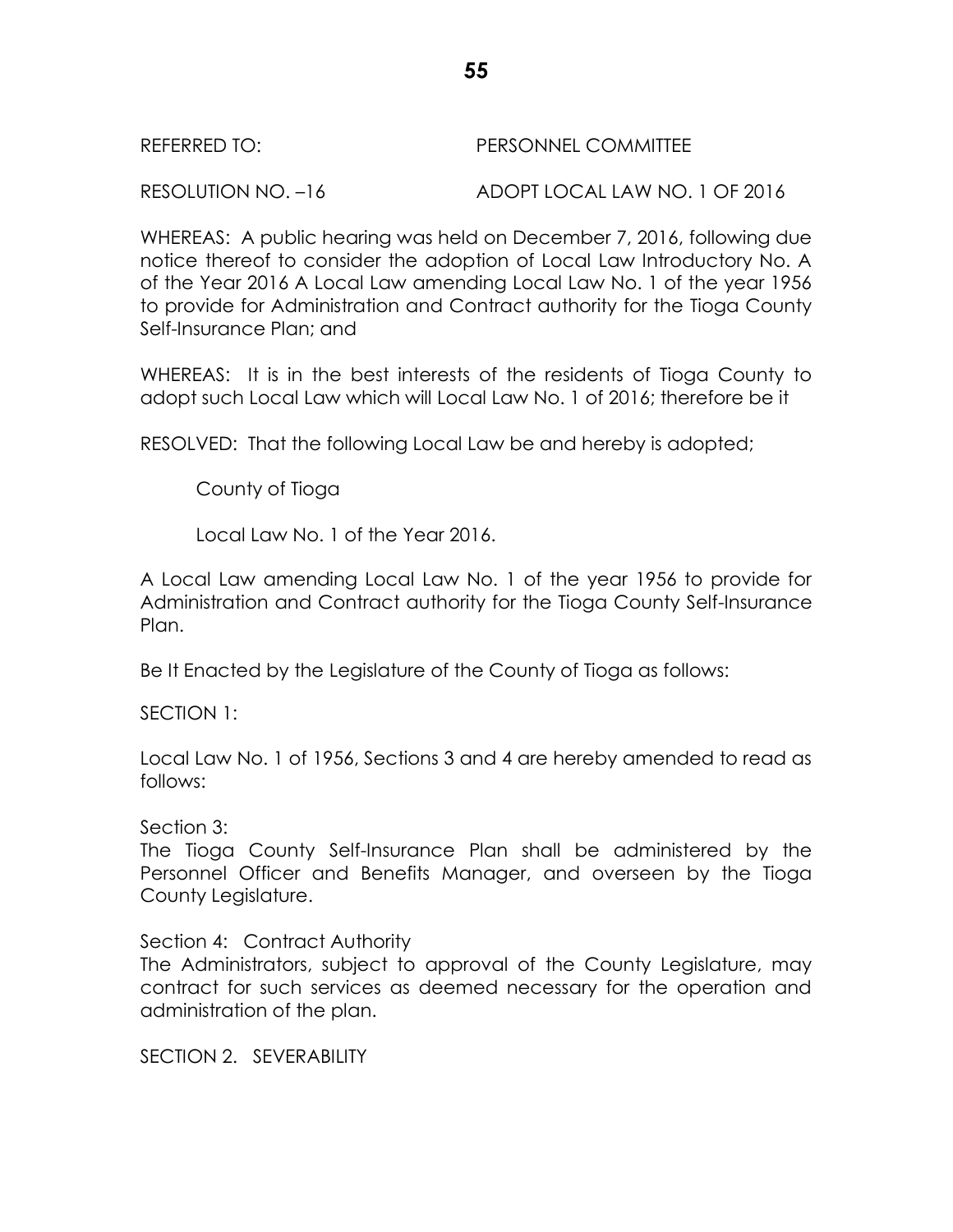If any clause, sentence, paragraph subdivision, section or part of this law or the application thereof to any person, individual corporation, firm, partnership, entity or circumstance shall be adjudged by any court of competent jurisdiction to be invalid or unconstitutional, such order or judgment shall not affect, impair, effect or invalidate the remainder thereof, but shall be confined in its operation to the clause, sentence, paragraph, subdivision, section or part of this law or in its application to the person, individual, corporation, firm, partnership, entity or circumstance directly involved in the controversy in which such order or judgment shall be rendered.

SECTION 3. EFFECTIVE DATE

This Local Law shall take effect immediately upon filing with the Secretary of State.

And be it further

RESOLVED: That the Clerk of the Legislature be and hereby is directed, pursuant to Local Law No. 4 of 1992, to cause to be published in the official newspapers of the County of Tioga a synopsis of such Local Law, such synopsis to be within ten days after adoption of the Local Law; and be it further

RESOLVED: That the Clerk of the Legislature be and hereby is directed within five days after adoption of such Local Law to cause the Local Law to be filed as required by the Municipal Home Rule Law Section 27.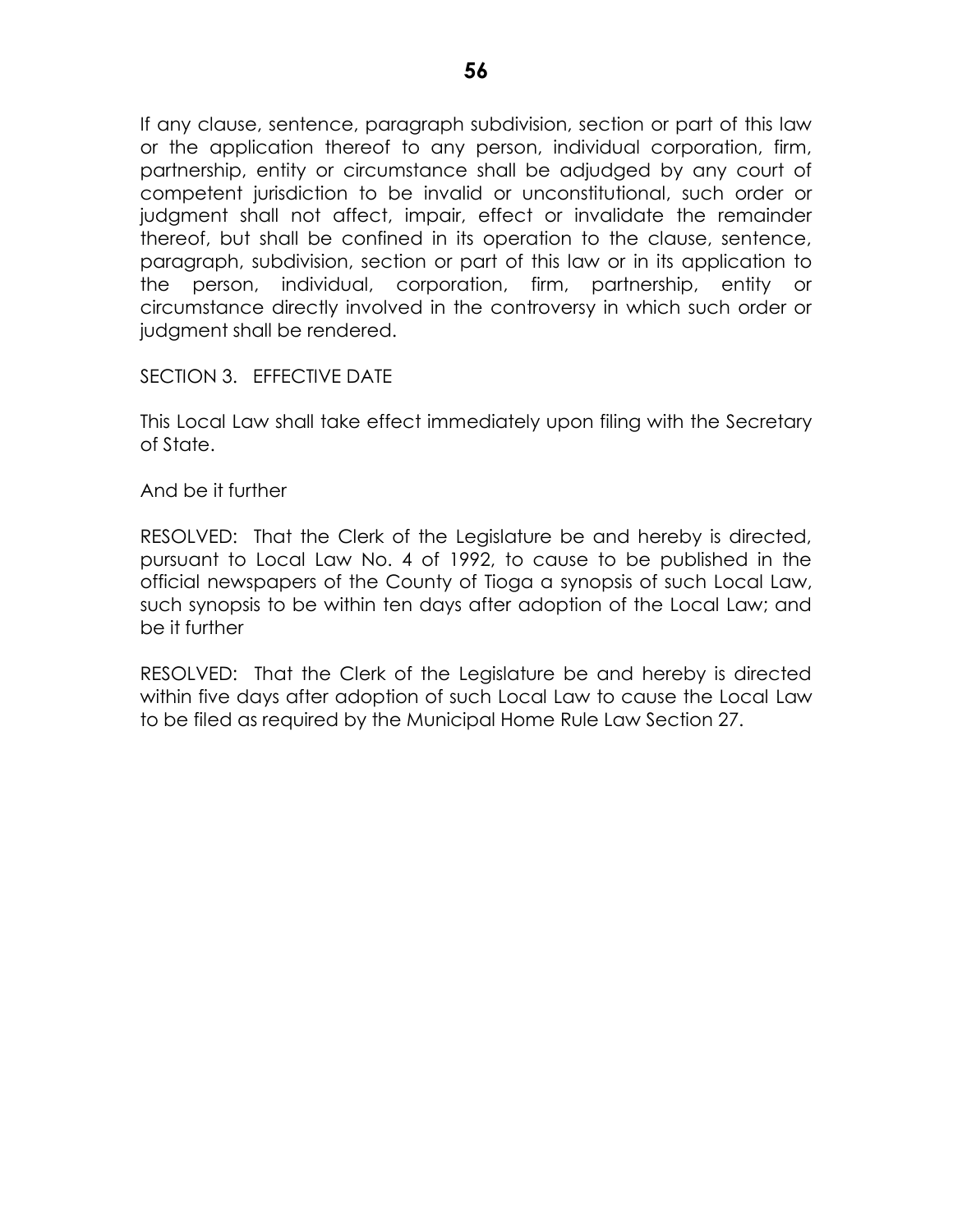#### REFERRED TO: PERSONNEL COMMITTEE

RESOLUTION NO. –16 ADOPT LOCAL LAW NO. 2 OF 2016

WHEREAS: A public hearing was held on December 7, 2016, following due notice thereof to consider the adoption of Local Law Introductory No. B of the Year 2016 A Local Law to amend the Rules and Regulations for the Administration of the Tioga County Self-Insurance Plan for Workers' Compensation, which will amend Local Law No. 2 of the Year 1956, as amended by Local Law No. 1 of the Year 1959, as amended by Local Law No. 1 of the Year 1963, as amended by Local Law No. 2 of the Year 1975, as amended by Local Law No. 1 of the Year 1976, as amended by Local Law No. 5 of the Year 1976, as amended by Local Law No. 5 of the Year 1977, as amended by Local Law No. 2 of the Year 1980, as amended by Local Law No. 6 of the Year 1984, as amended by Local Law No. 2 of the Year 1985, as amended by Local Law No. 3 of the Year 1990, as amended by Local Law No. 2 of the Year 2015; and

WHEREAS: It is in the best interests of the residents of Tioga County to adopt such Local Law which will Local Law No. 2 of 2016; therefore be it

RESOLVED: That the following Local Law be and hereby is adopted;

County of Tioga

Local Law No. 2 of the Year 2016.

A Local Law to amend the Rules and Regulations for the Administration of the Tioga County Self-Insurance Plan for Workers' Compensation, which will amend Local Law No. 2 of the Year 1956, as amended by Local Law No. 1 of the Year 1959, as amended by Local Law No. 1 of the Year 1963, as amended by Local Law No. 2 of the Year 1975, as amended by Local Law No. 1 of the Year 1976, as amended by Local Law No. 5 of the Year 1976, as amended by Local Law No. 5 of the Year 1977, as amended by Local Law No. 2 of the Year 1980, as amended by Local Law No. 6 of the Year 1984, as amended by Local Law No. 2 of the Year 1985, as amended by Local Law No. 3 of the Year 1990, as amended by Local Law No. 2 of the Year 2015.

Be It Enacted by the Tioga County Legislature of the County of Tioga, as follows: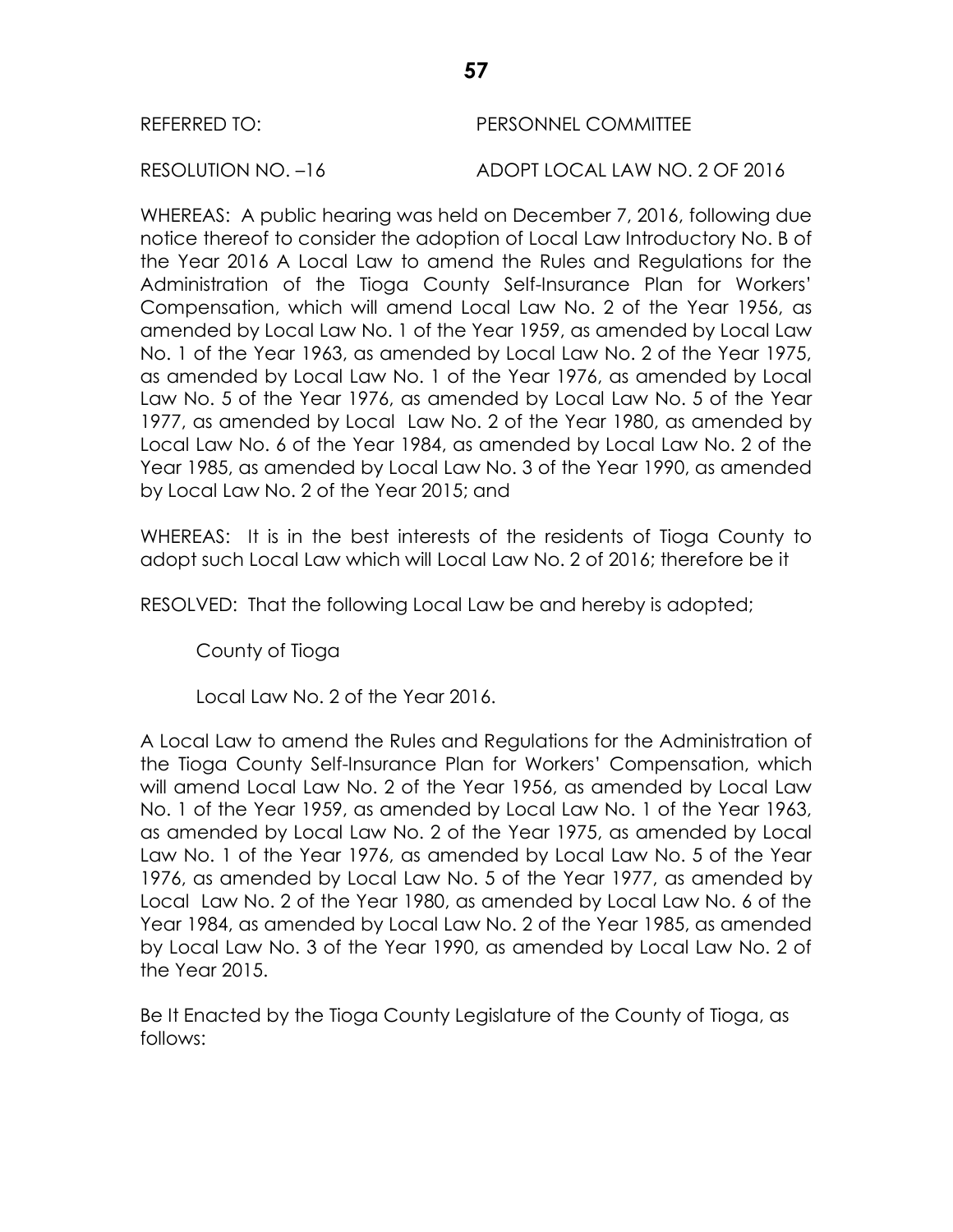## **SECTION 1:**

This Section amends the Rules and Regulations for the Tioga County Self-Insurance Plan for Workers' Compensation.

## **A. Participation**

In addition to the County, participation in the plan shall be available to the Tioga County Soil and Water Conservation District, all of the towns and villages located within the geographical boundaries of Tioga County, and active volunteer firefighters pursuant to provisions of New York State Workers' Compensation Law Section 63.

## **B. Entry and Withdrawal and Payment of Outstanding Liabilities**

New Participants as defined in Paragraph A hereof and other than those in the Plan at the time of its adoption, shall be admitted as of January first, following the date of application for participation; provided, however, that a certified copy of a resolution of the governing body of the applicant shall be filed with the Administrators by the preceding July first.

A participant may withdraw from the plan effective at the end of a fiscal year by filing with the Administrators on or before the preceding July first a certified copy of a resolution of its governing body electing to withdraw from the plan.

As a condition of withdrawal from the Plan, the participant must enter into a withdrawal agreement with Tioga County and must agree to pay in a lump sum or the Administrators may, subject to the approval of the County Legislature, permit such payment to be made in installments, an equitable share of the outstanding liabilities of the Plan as of the date of withdrawal. If payment of the equitable share of the outstanding liabilities of the Plan is to be made in installments, an installment payment plan and other necessary terms and conditions shall be set forth in the withdrawal agreement. For purposes of this paragraph, the phrase "equitable share of outstanding liabilities of the Plan" shall mean all of those current and open compensation cases originating from the participant and included in the Plan on or before the effective January 1st of the participant's withdrawal from the Plan, and all those compensation cases originating from the participant which are closed as of the date of withdrawal but which in the judgement of the Administrators are likely to be re-opened after the January 1st withdrawal date. The Administrators shall hire an actuary to obtain an actuarial assessment in order to determine the withdrawing participant's equitable share of the outstanding liabilities.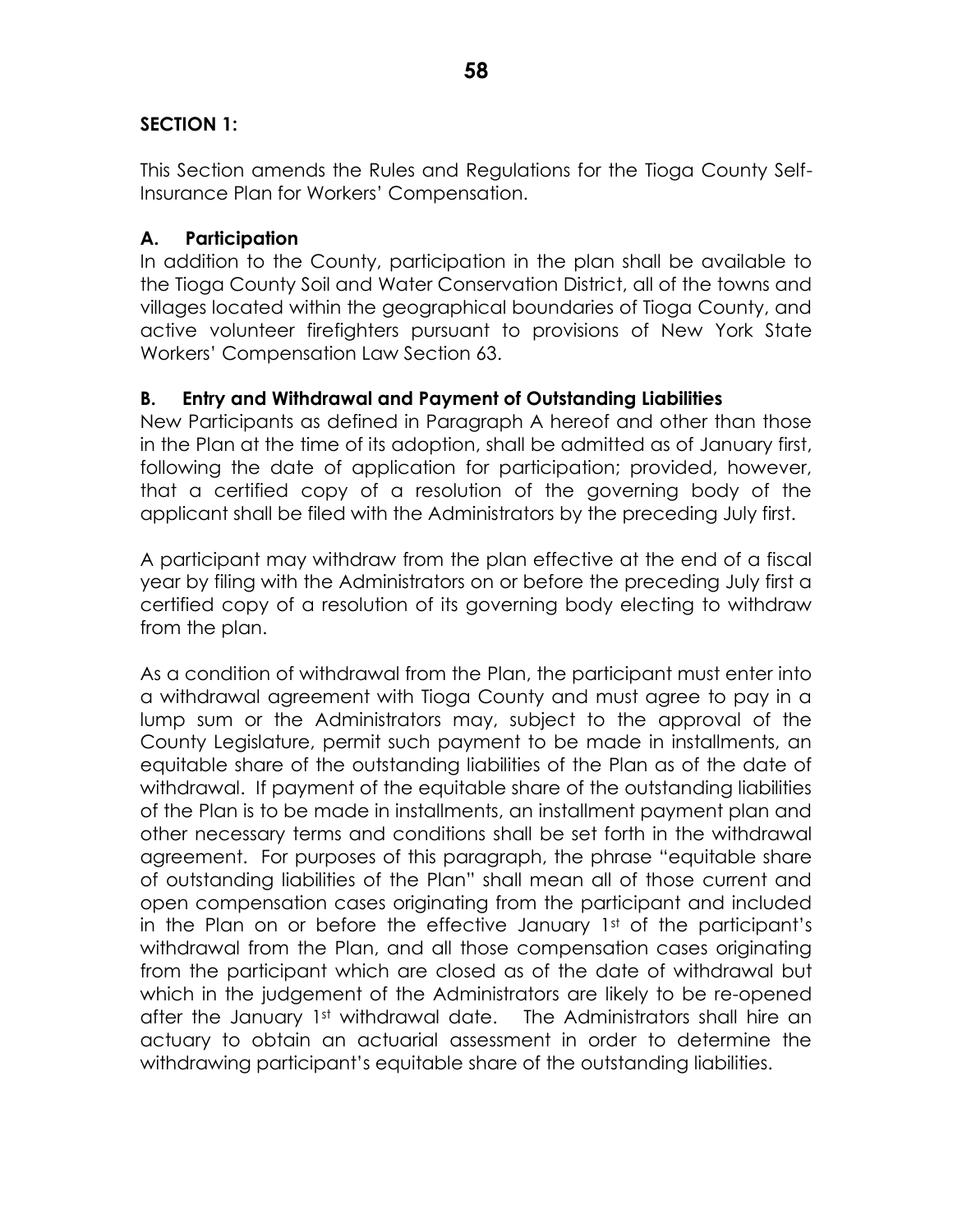# **C. Apportionment of Costs**

Each participant shall be liable to pay their proportionate share of the cost of participation in the Plan, including all administrative costs and expenses, using the following formula:

Thirty-five percent (35%) shall be apportioned to each participant in the proportion that the full valuation of its taxable real property bears to the aggregate full valuation of all participants. The county's proportionate share shall include the total full valuation of all towns within Tioga County including those who may not be participating in the self-insurance plan.

Thirty-five percent (35%) shall be based on the proportion each participant's gross annual payroll bears to the total payroll of all participants, using the total payroll from the last full calendar year immediately preceding issuance of the bills (example, use 2015 payroll for 2017 bills).

Thirty percent (30%) shall be based on the proportion that each participant's claims utilization bears in relation to the aggregate losses of the Plan. Claims utilization includes any payments made related to the claim(s) for a participant's employee(s). A five consecutive year claim utilization average will be used for each participant, to be phased in by using a four consecutive year claim utilization average for 2017 bills. Starting in 2018 and thereafter five consecutive year claim utilization will be used.

## **D. Payment by Participants**

Each participant will receive their annual bill for the fiscal year at the start of the fiscal year. Each participant shall pay the County Treasurer half of their annual bill by January 31 of the current year and the remaining half of the bill by July 31 of the current year.

## **E. Reserve**

A reserve of \$6,000,000.00 is hereby established for the Plan. Such amount may be accumulated by the inclusion in each annual estimate a sum not exceeding 2% of the total annual estimate, or by the transfer to said reserve of surplus funds in the fund balance, or by the addition to said reserve of income earned from the investment of the funds in such reserve, or by such combination of said methods as the Administrators may deem proper.

When the amount of the reserve is at a maximum, any amount expended therefrom shall be restored by one or more of the aforesaid methods, as Administrators may deem proper.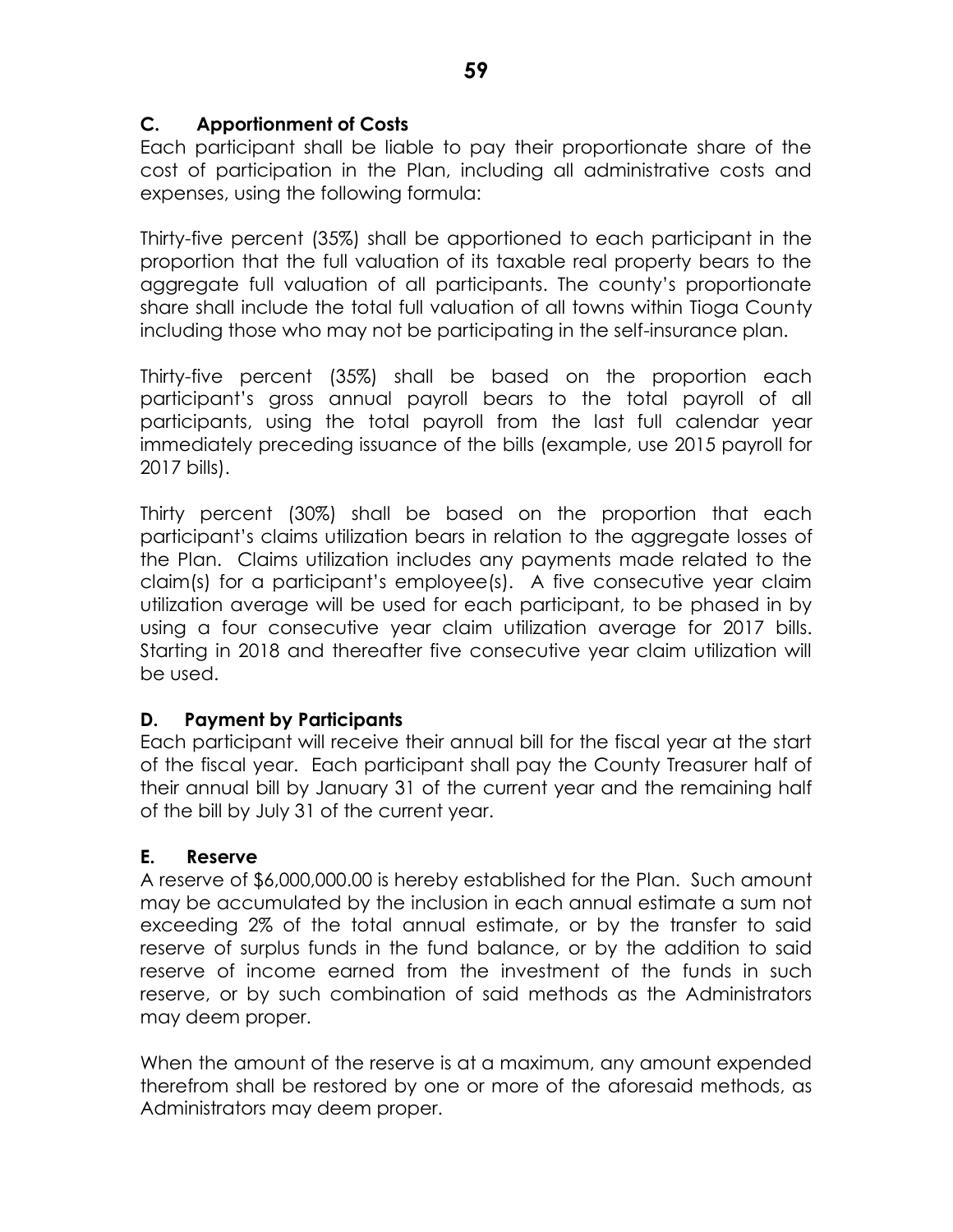# **F. Duties of Plan Participants**

Participants in the plan hereby established shall be subject to the following standards, conditions, rules and regulations:

- 1. Participants shall cooperate fully with the Administrators in the administration of the plan, and shall prepare and file with the Administrators such reports and information as may be requested.
- 2. Each participant shall maintain a record of all injuries received by employees in the course of their employment. Reports of accidents shall be filed promptly to the Administrators of the plan.
- 3. Participants shall promptly furnish all pertinent information relative to any claim, and shall aid in the investigation of any claim.
- 4. The Administrators shall report to the Legislature failure of a participant to file required reports and the Legislature may take such action as it deems proper as provided herein.
- 5. Each participant shall develop and enforce a safety program or programs designed for the reasonable and adequate protection of the lives, health, and safety of employees.
- 6. The Administrator may submit to the County Legislature a list of positions of employment for which medical examinations shall be required together with medical standards for each position. Each participant shall require an employee appointed to a position on such list to have a medical examination prior to employment, except in an emergency; in which event, a medical examination shall be made as soon after the date of employment as is practical. The cost of such examination shall be an expense of the plan. Employment will be contingent upon successful passing of the medical examination.

# **G. Excess or catastrophe insurance**

The Administrators, subject to approval of the County Legislature, may, on behalf of the plan, purchase excess or catastrophe insurance, the cost of such insurance being an administrative expense of the plan.

## **H. Expulsion**

The Legislature may by resolution expel a participant for failure to observe the rules and regulations adopted, or for any violation of the provisions of the NYS Workers' Compensation Law. That participant shall be notified in writing, at least 60 days prior to the effective date of expulsion, and such expulsion shall not relieve a participant from paying its share of the outstanding liabilities of the plan at the date of expulsion.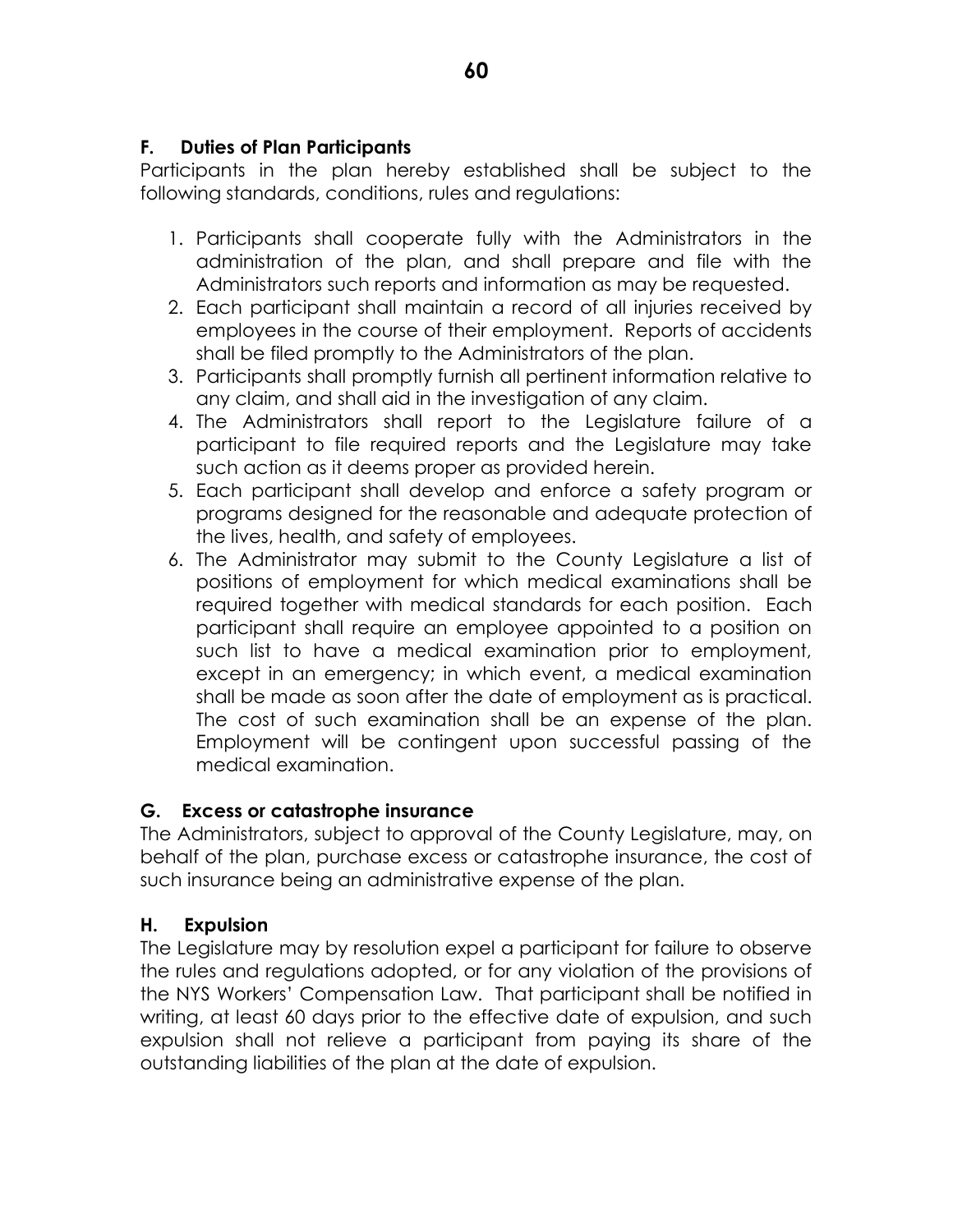# **SECTION 2. SEVERABILITY**

If any clause, sentence, paragraph subdivision, section or part of this law or the application thereof to any person, individual corporation, firm, partnership, entity or circumstance shall be adjudged by any court of competent jurisdiction to be invalid or unconstitutional, such order or judgment shall not affect, impair, effect or invalidate the remainder thereof, but shall be confined in its operation to the clause, sentence, paragraph, subdivision, section or part of this law or in its application to the person, individual, corporation, firm, partnership, entity or circumstance directly involved in the controversy in which such order or judgment shall be rendered.

# **SECTION 3. EFFECTIVE DATE**

This Local Law shall take effect immediately upon filing with the Secretary of State.

And be it further

RESOLVED: That the Clerk of the Legislature be and hereby is directed, pursuant to Local Law No. 4 of 1992, to cause to be published in the official newspapers of the County of Tioga a synopsis of such Local Law, such synopsis to be within ten days after adoption of the Local Law; and be it further

RESOLVED: That the Clerk of the Legislature be and hereby is directed within five days after adoption of such Local Law to cause the Local Law to be filed as required by the Municipal Home Rule Law Section 27.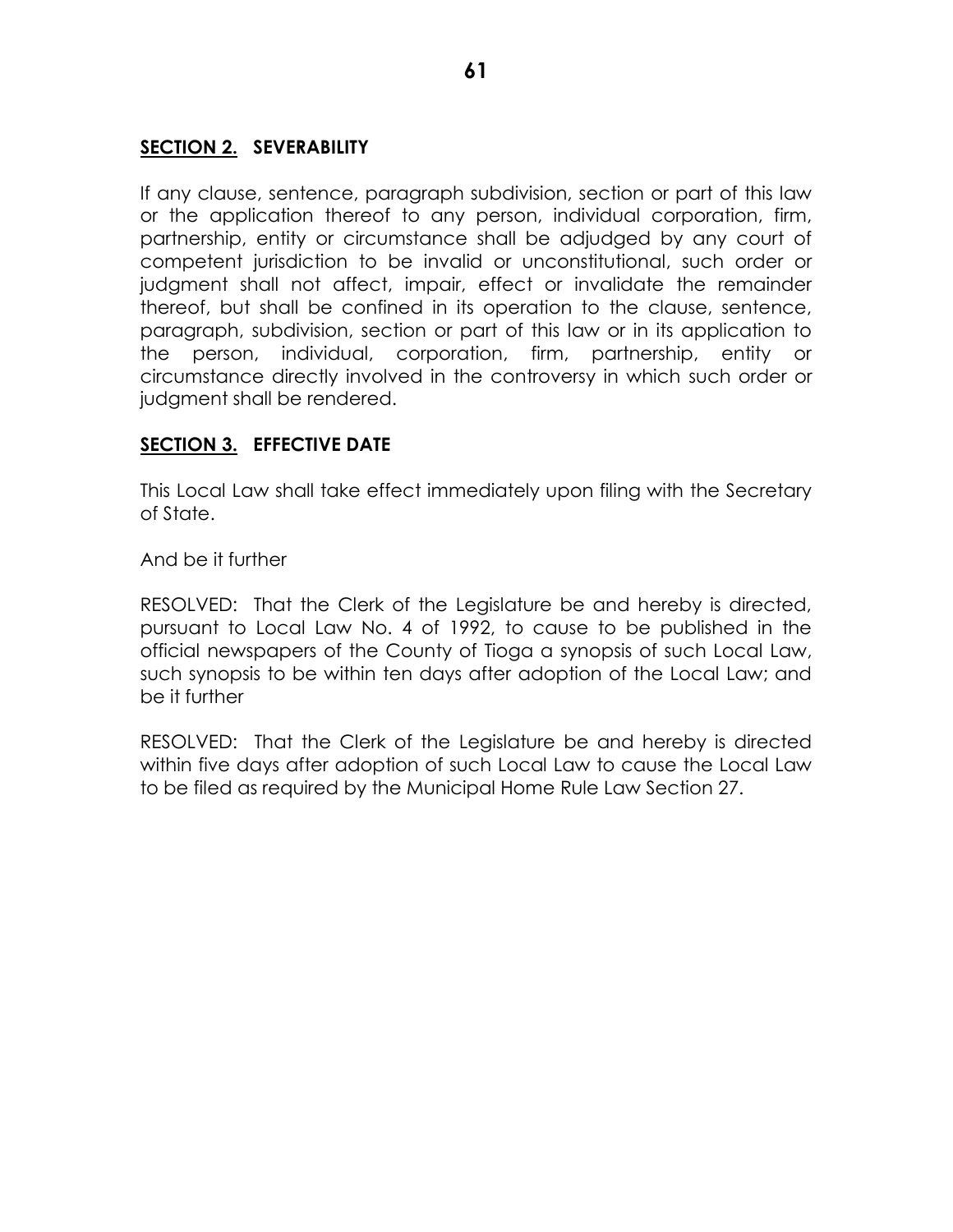RESOLUTION NO. –16 ADOPT LOCAL LAW NO. 3 OF 2016

WHEREAS: A public hearing was held on December 7, 2016, following due notice thereof to consider the adoption of Local Law Introductory No. C of the Year 2016 A Local Law amending Local Law No. 3 of 1978 which provides for filling a vacancy in the office of the Tioga County Legislature; and

WHEREAS: It is in the best interests of the residents of Tioga County to adopt such Local Law which will be Local Law No. 3 of 2016; therefore be it

RESOLVED: That the following Local Law be and hereby is adopted;

County of Tioga

Local Law No. 3 of the Year 2016.

A Local Law amending Local Law No. 3 of 1978 which provides for filling a vacancy in the office of the Tioga County Legislature.

Be It Enacted by the Legislature of the County of Tioga as follows:

**SECTION 1.** In the event of a vacancy in the office of the Tioga County Legislature at any time other than the expiration of a term of office, such vacancy may be filled by appointment made by a majority of the remaining members of the Tioga County Legislature.

**SECTION 2.** Such person appointed by the Tioga County Legislature pursuant to this local law shall enter upon and faithfully discharge the duties of the office until such time as the office is filled as a result of a general election as provided by law.

## **SECTION 3. EFFECTIVE DATE**:

This local law shall become effective immediately upon filing with the Office of the Secretary of State.

## **SECTION 4. SEVERABILITY:**

If any clause, sentence, paragraph subdivision, section or part of this law or the application thereof to any person, individual corporation, firm, partnership, entity or circumstance shall be adjudged by any court of